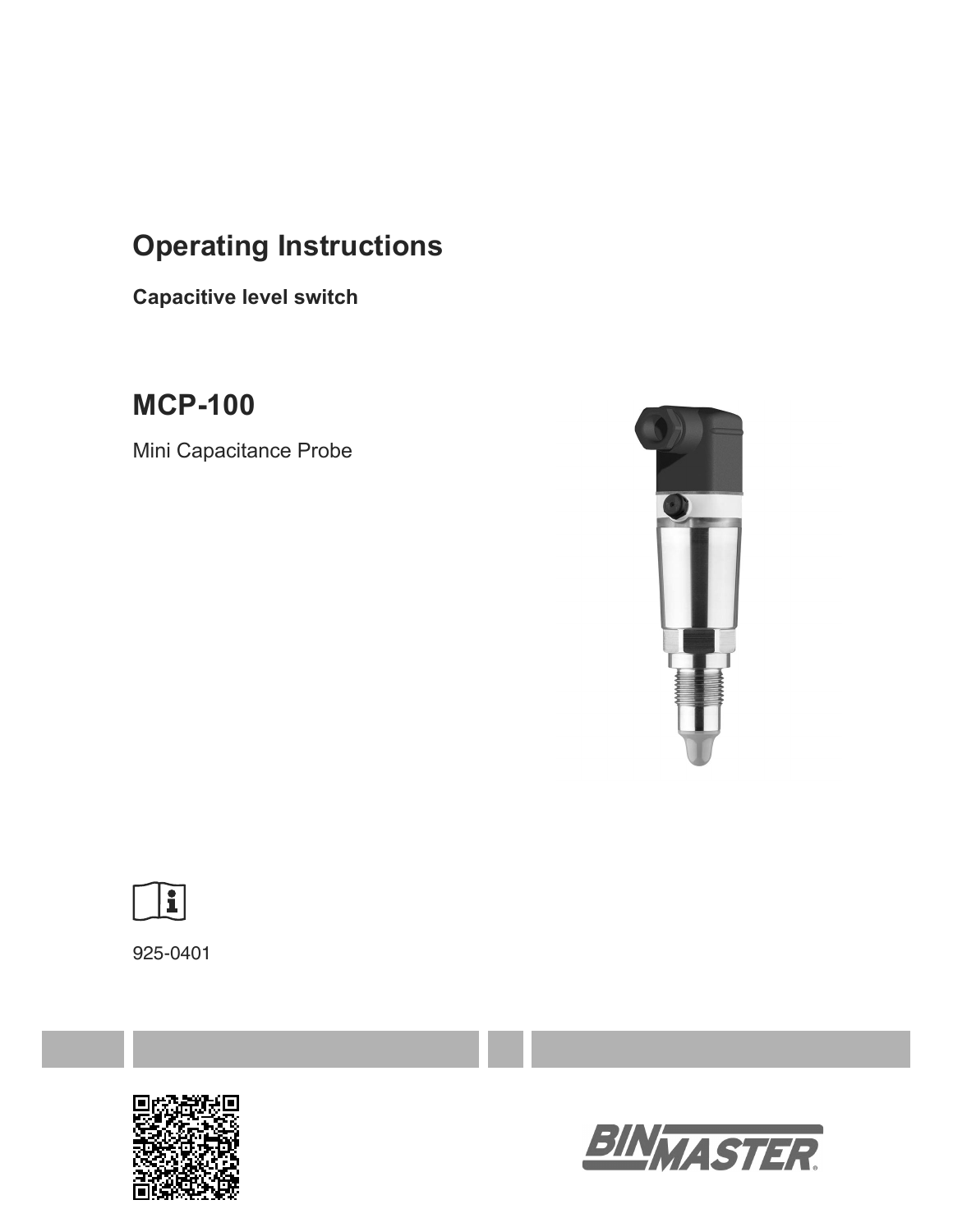

# **Contents**

| 1              |     |  |  |
|----------------|-----|--|--|
|                | 1.1 |  |  |
|                | 1.2 |  |  |
|                | 1.3 |  |  |
| $\overline{2}$ |     |  |  |
|                |     |  |  |
|                | 2.1 |  |  |
|                | 2.2 |  |  |
|                | 2.3 |  |  |
|                | 2.4 |  |  |
|                | 2.5 |  |  |
|                | 2.6 |  |  |
| $\mathbf{3}$   |     |  |  |
|                | 3.1 |  |  |
|                | 3.2 |  |  |
|                | 3.3 |  |  |
|                | 3.4 |  |  |
|                | 3.5 |  |  |
|                |     |  |  |
| 4              |     |  |  |
|                | 4.1 |  |  |
|                | 4.2 |  |  |
|                |     |  |  |
| 5              |     |  |  |
|                | 5.1 |  |  |
|                | 5.2 |  |  |
|                | 5.3 |  |  |
|                | 5.4 |  |  |
| 6              |     |  |  |
|                | 6.1 |  |  |
|                | 6.2 |  |  |
|                | 6.3 |  |  |
|                |     |  |  |
| $\overline{7}$ |     |  |  |
|                |     |  |  |
|                | 7.2 |  |  |
|                | 7.3 |  |  |
|                | 7.4 |  |  |
| 8              |     |  |  |
|                |     |  |  |
|                | 8.1 |  |  |
|                | 8.2 |  |  |
|                | 8.3 |  |  |
| 9              |     |  |  |
|                |     |  |  |
|                |     |  |  |
|                |     |  |  |
|                |     |  |  |
|                |     |  |  |
|                |     |  |  |
|                |     |  |  |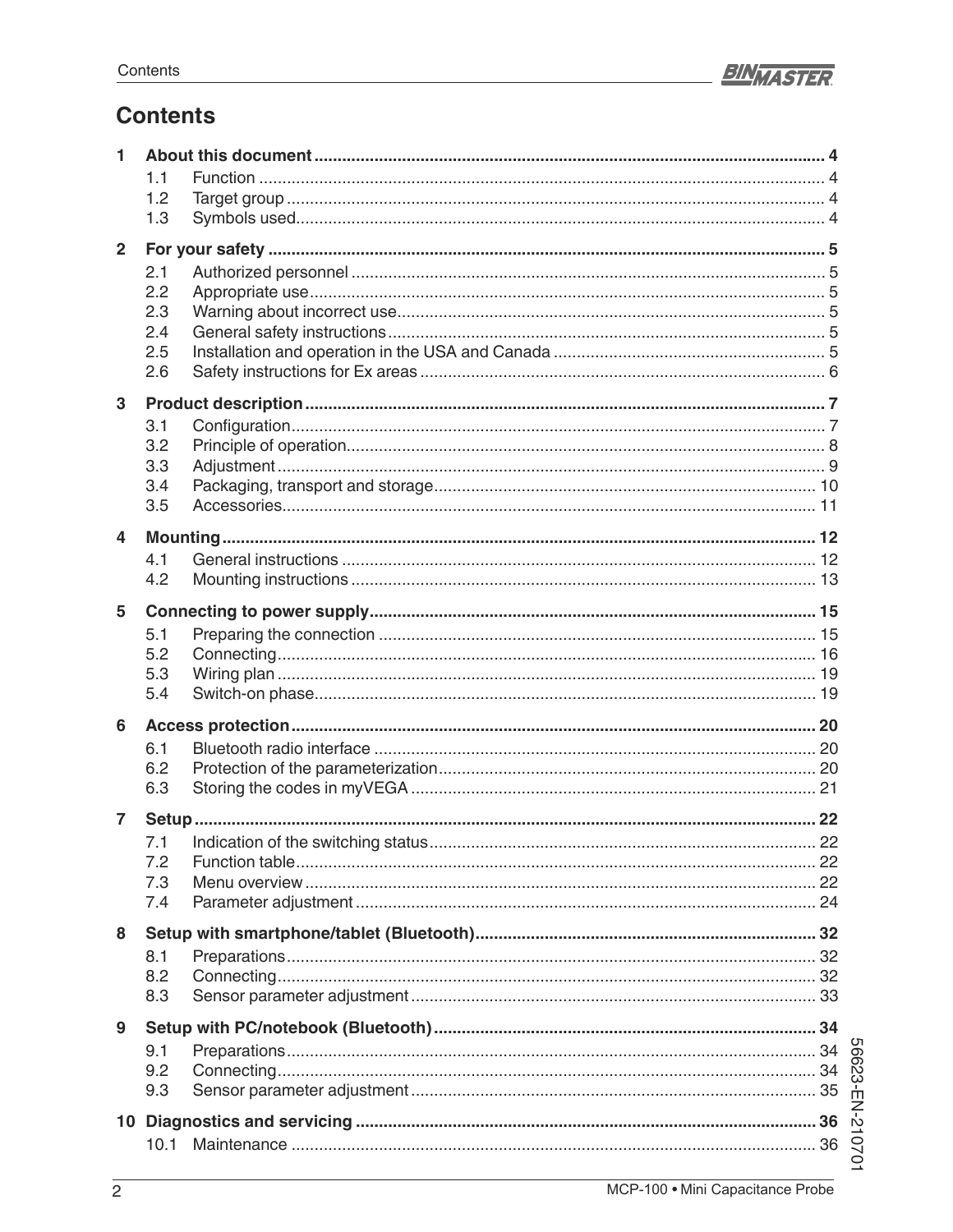

| 10.2 |  |
|------|--|
| 10.3 |  |
| 10.4 |  |
| 10.5 |  |
| 10.6 |  |
|      |  |
| 11.1 |  |
| 11.2 |  |
|      |  |
| 121  |  |
| 12.2 |  |
| 12.3 |  |
| 12.4 |  |
| 12.5 |  |
|      |  |
| 13.1 |  |
| 13.2 |  |
| 13.3 |  |
|      |  |
| 13.4 |  |

Editing status: 2021-06-29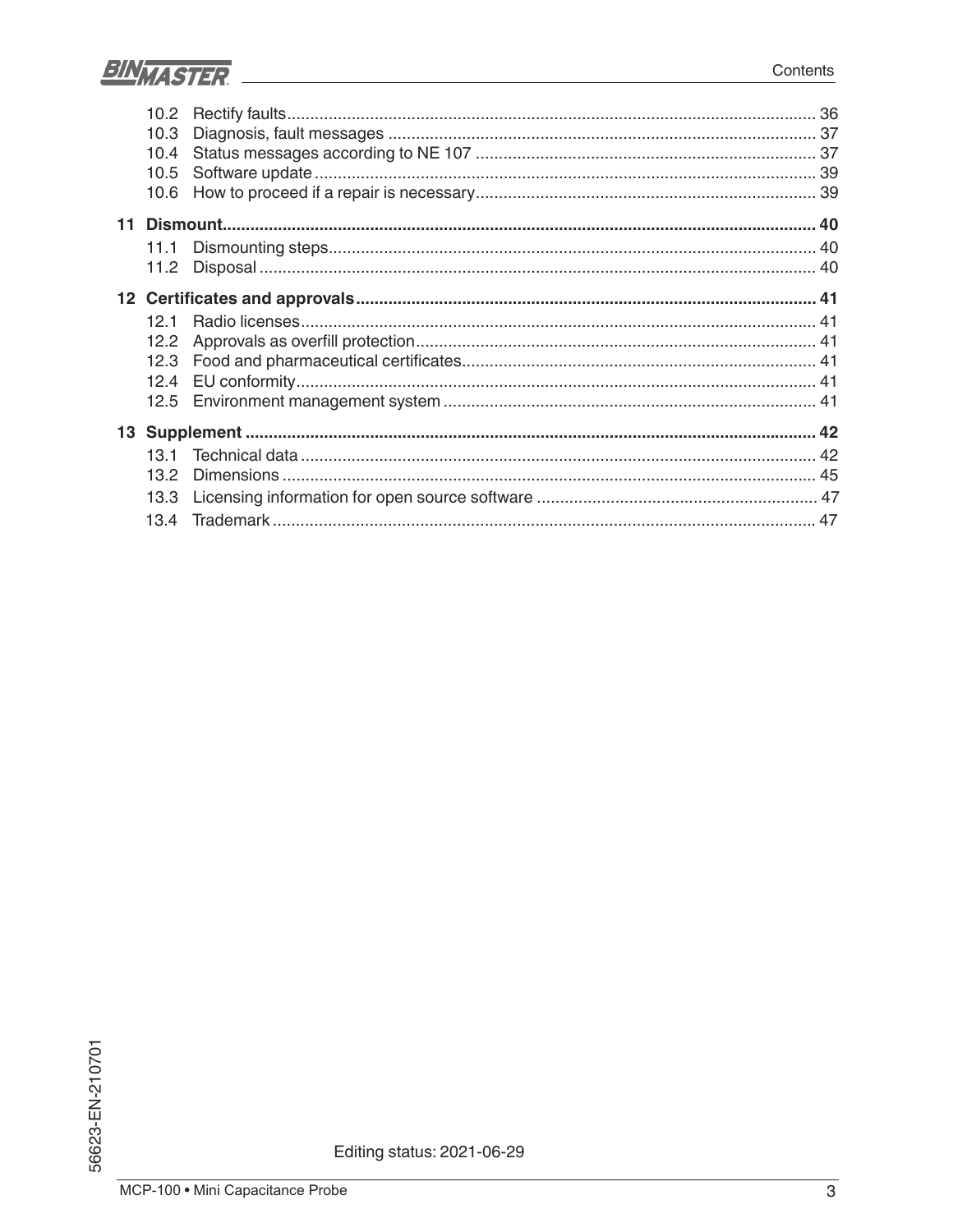# **1 About this document**

### **1.1 Function**

This instruction provides all the information you need for mounting, connection and setup as well as important instructions for maintenance, fault rectification, the exchange of parts and the safety of the user. Please read this information before putting the instrument into operation and keep this manual accessible in the immediate vicinity of the device.

# **1.2 Target group**

This operating instructions manual is directed to trained personnel. The contents of this manual must be made available to the qualified personnel and implemented.

# **1.3 Symbols used**



This symbol on the front page of this instruction refers to the Document ID. By entering the Document ID on www.vega.com you will reach the document download.



 $\mathbf{i}$ 

**Information, note, tip:** This symbol indicates helpful additional information and tips for successful work.

**Note:** This symbol indicates notes to prevent failures, malfunctions, damage to devices or plants.



**Caution:** Non-observance of the information marked with this symbol may result in personal injury.

**Warning:** Non-observance of the information marked with this symbol may result in serious or fatal personal injury.



**Danger:** Non-observance of the information marked with this symbol





**Ex applications**

This symbol indicates special instructions for Ex applications.

**• List**

The dot set in front indicates a list with no implied sequence.

**1 Sequence of actions**

Numbers set in front indicate successive steps in a procedure.



### **Battery disposal**

This symbol indicates special information about the disposal of batteries and accumulators.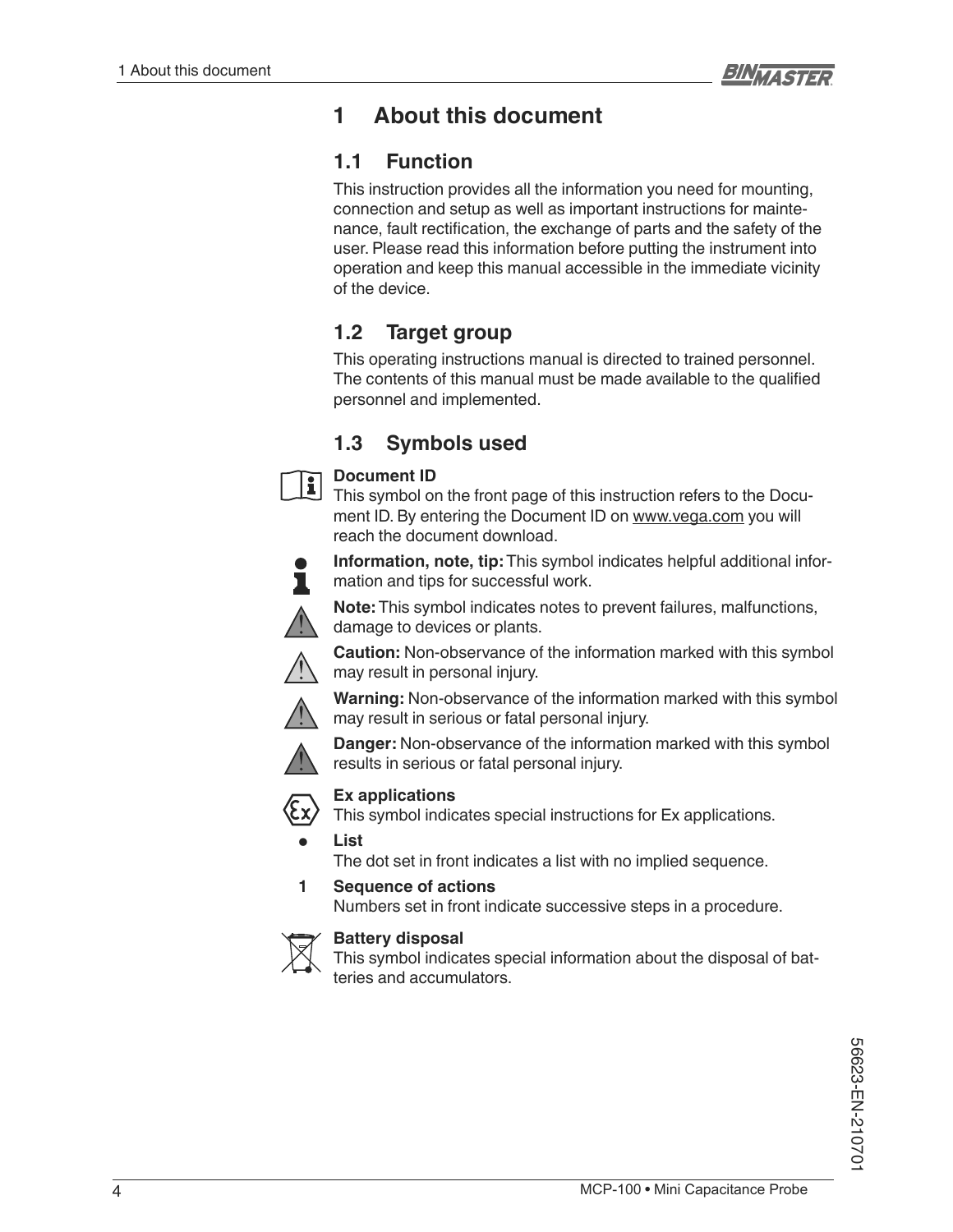

# **2 For your safety**

### **2.1 Authorized personnel**

All operations described in this documentation must be carried out only by trained, qualified personnel authorised by the plant operator.

During work on and with the device, the required personal protective equipment must always be worn.

# **2.2 Appropriate use**

The MCP-100 is a sensor for point level detection.

You can find detailed information about the area of application in chapter " *Product description*".

Operational reliability is ensured only if the instrument is properly used according to the specifications in the operating instructions manual as well as possible supplementary instructions.

# **2.3 Warning about incorrect use**

Inappropriate or incorrect use of this product can give rise to application-specific hazards, e.g. vessel overfill through incorrect mounting or adjustment. Damage to property and persons or environmental contamination can result. Also, the protective characteristics of the instrument can be impaired.

# **2.4 General safety instructions**

This is a state-of-the-art instrument complying with all prevailing regulations and directives. The instrument must only be operated in a technically flawless and reliable condition. The operator is responsible for the trouble-free operation of the instrument. When measuring aggressive or corrosive media that can cause a dangerous situation if the instrument malfunctions, the operator has to implement suitable measures to make sure the instrument is functioning properly.

The safety instructions in this operating instructions manual, the national installation standards as well as the valid safety regulations and accident prevention rules must be observed by the user.

For safety and warranty reasons, any invasive work on the device beyond that described in the operating instructions manual may be carried out only by personnel authorized by the manufacturer. Arbitrary conversions or modifications are explicitly forbidden. For safety reasons, only the accessory specified by the manufacturer must be used.

To avoid any danger, the safety approval markings and safety tips on the device must also be observed.

### **2.5 Installation and operation in the USA and Canada**

This information is only valid for USA and Canada. Hence the following text is only available in the English language.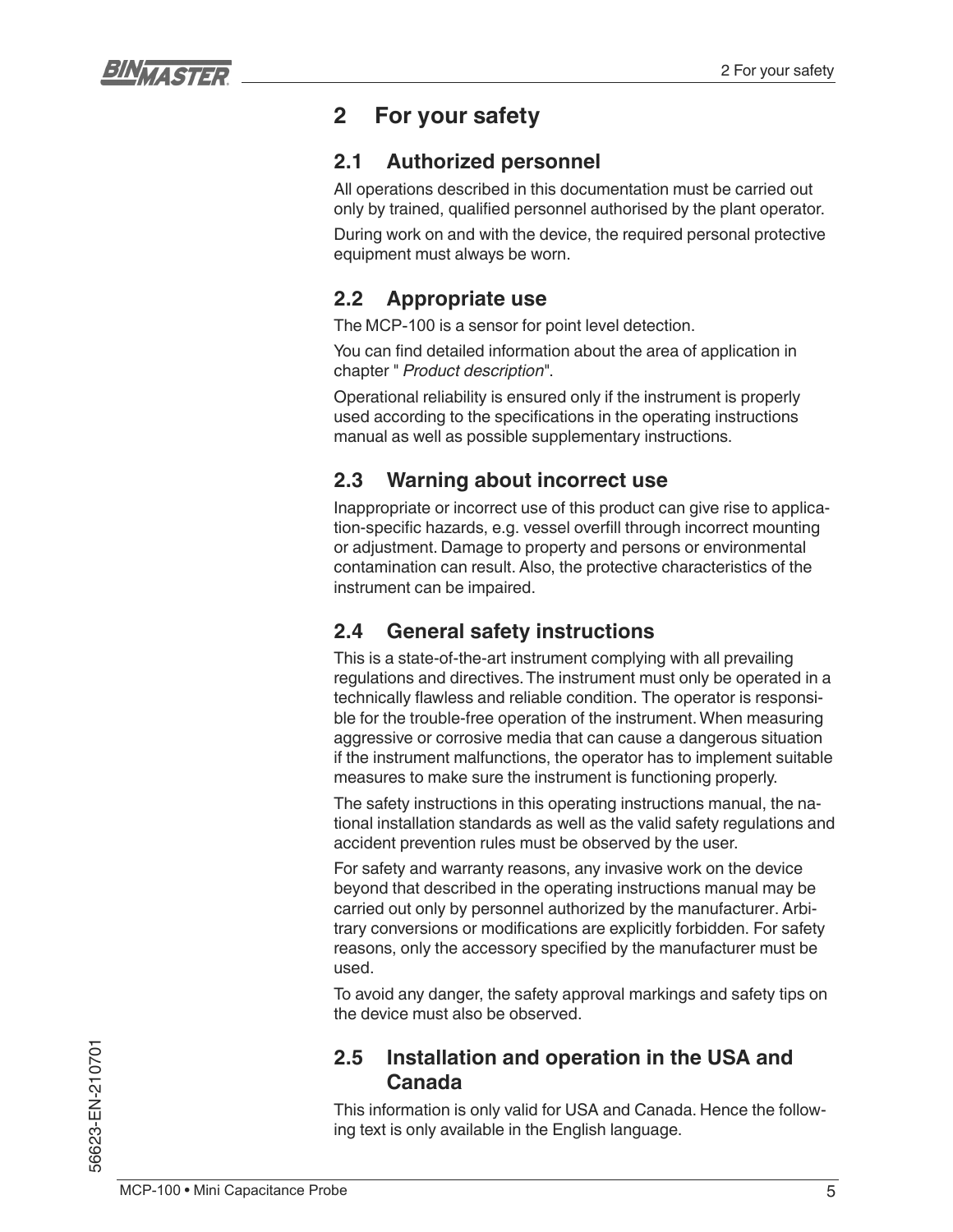

Installations in the US shall comply with the relevant requirements of the National Electrical Code (ANSI/NFPA 70).

Installations in Canada shall comply with the relevant requirements of the Canadian Electrical Code

A Class 2 power supply unit has to be used for the installation in the USA and Canada.

### **2.6 Safety instructions for Ex areas**

For applications in explosion-proof areas (Ex), only devices with corresponding Ex approval may be used. Observe the Ex-specific safety instructions. These are an integral part of the operating instructions and are enclosed with every device with Ex approval.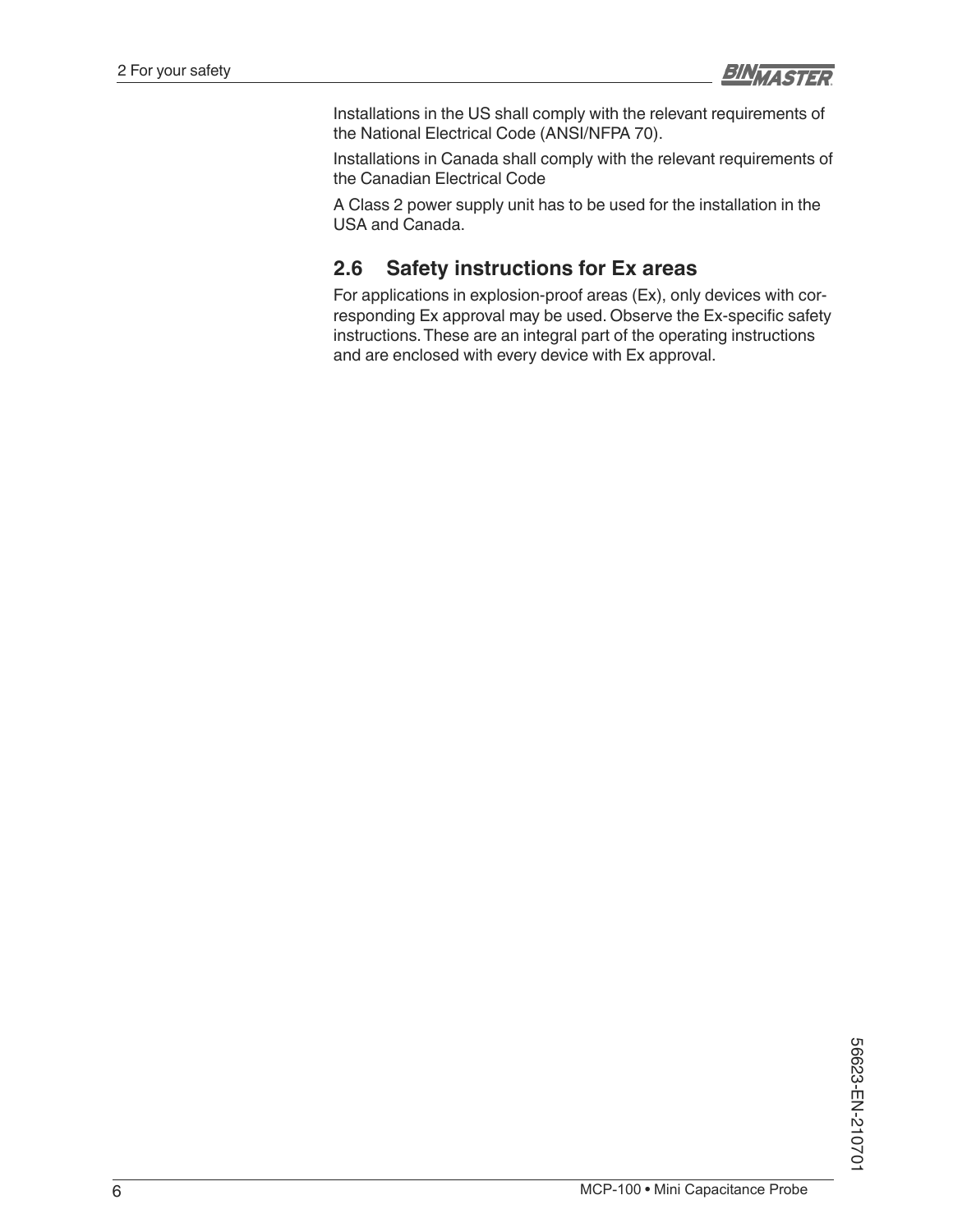

**Scope of delivery**

# **3 Product description**

### **3.1 Configuration**

The scope of delivery encompasses:

- MCP-100 point level switch
- Information sheet " *Documents and software*" with:
	- Instrument serial number
	- QR code with link for direct scanning
- Information sheet " *PINs and Codes*" (with Bluetooth versions) with:
	- Bluetooth access code
- **Note:** 1

Optional instrument features are also described in this operating instructions manual. The respective scope of delivery results from the order specification.

**Scope of this operating instructions**

This operating instructions manual applies to the following instrument versions:

- Hardware version from 1.0.0
- Software version from 1.4.2

**Constituent parts**

The MCP-100 consists of the components:

- Housing with integrated electronics
- Process fitting
- Plug



*Fig. 1: MCP-100* 

- *1 LED illuminated ring*
- *2 Instrument housing*
- 3 Process fitting
- *4 Sensor*
- *5 Plug connection*

**Type label**

56623-EN-210701

56623-EN-210701

You will find the type plate on the sensor housing.

MCP-100 • Mini Capacitance Probe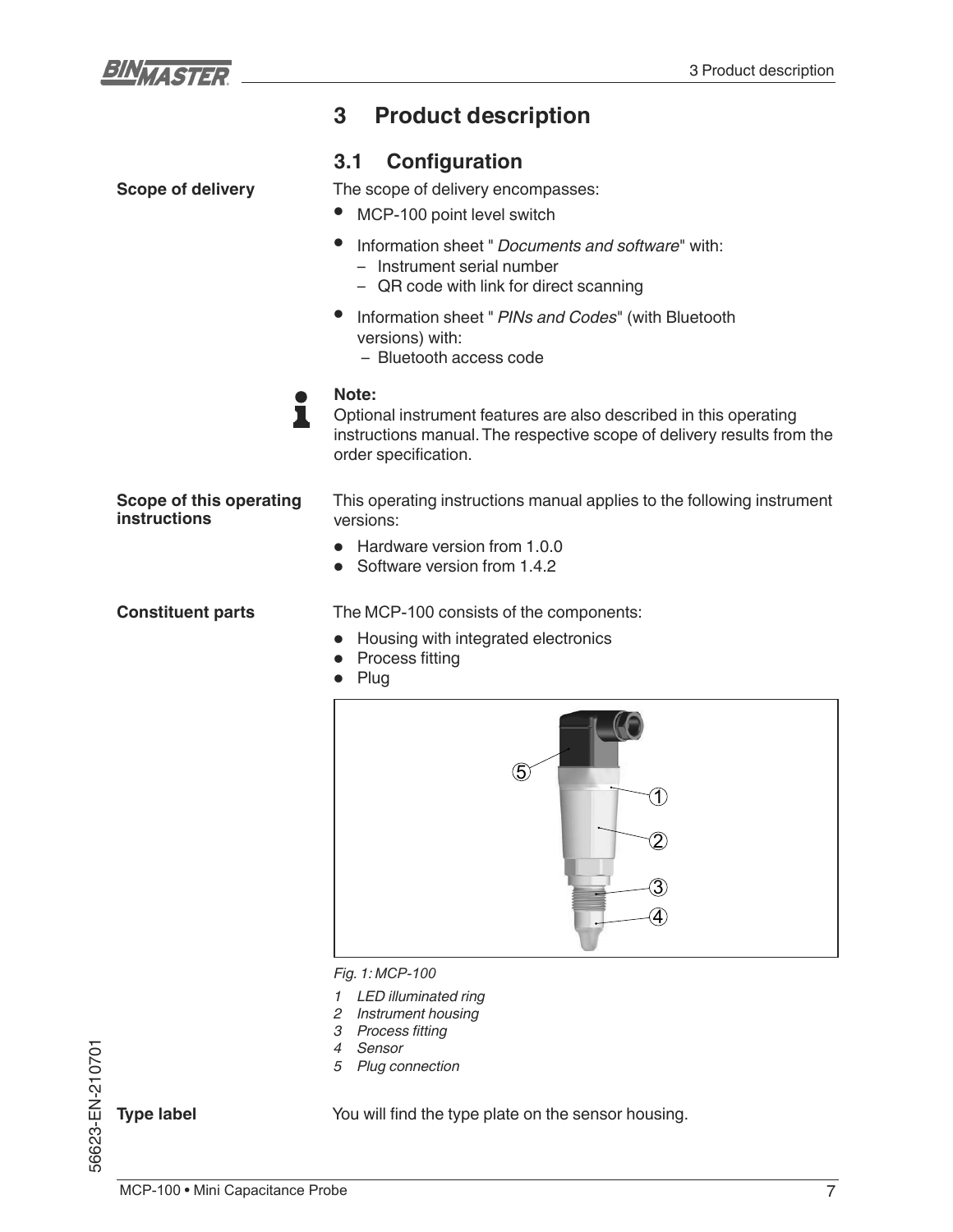

The type label contains the most important data for identification and use of the instrument.



*Fig. 2: Layout of the type label (example)*

- *1 Order number*
- *2 Approvals (option)*
- *3 Warning instructions*
- *4 Voltage supply and signal output*
- *5 Protection rating*
- *6 Permissible process pressure*
- *7 Material, wetted parts*
- *8 Connection diagram*
- *9 QR code for device documentation*
- *10 Conformities and approvals (optional)*
- *11 Bluetooth access code*
- *12 Serial number*
- *13 Product name*

Move to " www.vega.com" and enter in the search field the serial number of your instrument. **Documents and software**

There you can find the following information about the instrument:

- Order data
- Documentation
- **Software**

Alternatively, you can find all via your smartphone:

- Scan the QR-code on the type label of the device or
- Enter serial number manually in the VEGA Tools app (available free of charge in the respective stores)

### **3.2 Principle of operation**

**Application area**

The MCP-100 is a capacitive point level sensor for point level detection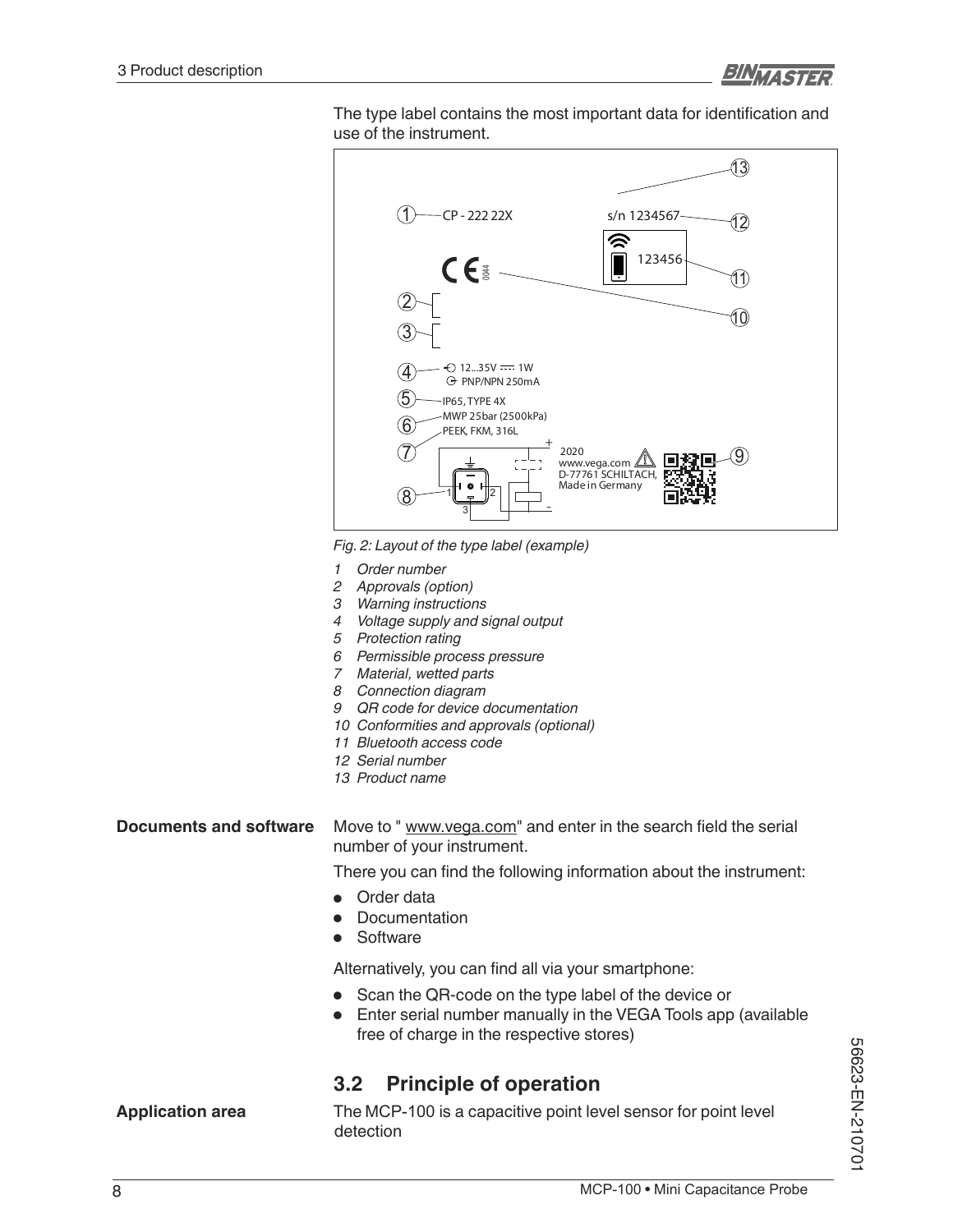

- Smartphone/tablet (iOS or Android operating system)
- PC/notebook with Bluetooth LE or Bluetooth USB adapter (Windows operating system)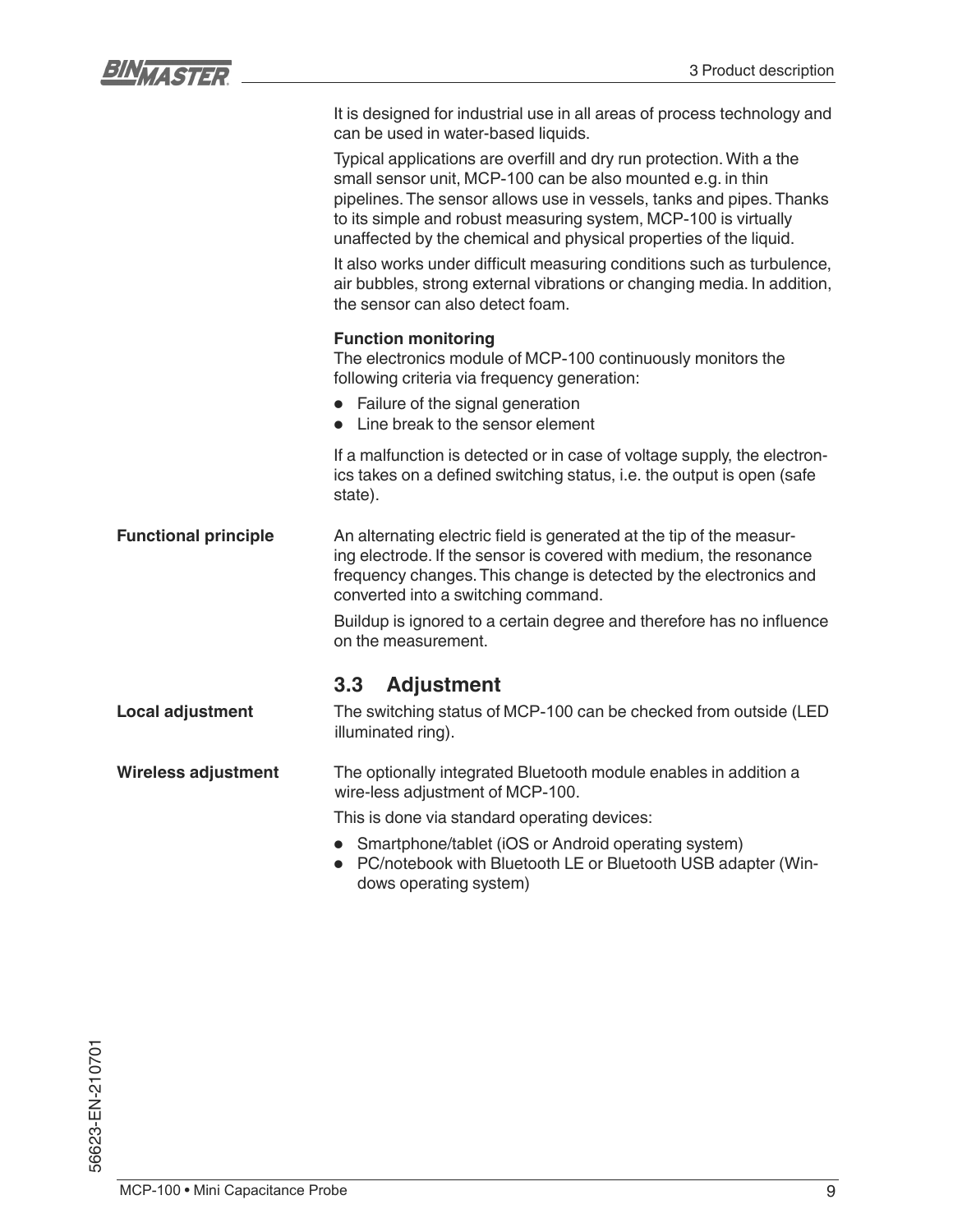

*Fig. 3: Wireless connection to standard adjustment devices with integrated Bluetooth LE or alternatively Bluetooth USB adapter.*

- *1 Sensor*
- *2 Smartphone/Tablet*
- *3 PC/Notebook*
- *4 Bluetooth USB adapter*

| 3.4 | <b>Packaging, transport and storage</b> |  |  |  |
|-----|-----------------------------------------|--|--|--|
|-----|-----------------------------------------|--|--|--|

| <b>Packaging</b>            | Your instrument was protected by packaging during transport. Its<br>capacity to handle normal loads during transport is assured by a test<br>based on ISO 4180.                                             |  |
|-----------------------------|-------------------------------------------------------------------------------------------------------------------------------------------------------------------------------------------------------------|--|
|                             | The packaging consists of environment-friendly, recyclable card-<br>board. For special versions, PE foam or PE foil is also used. Dispose<br>of the packaging material via specialised recycling companies. |  |
| <b>Transport</b>            | Transport must be carried out in due consideration of the notes on the<br>transport packaging. Nonobservance of these instructions can cause<br>damage to the device.                                       |  |
| <b>Transport inspection</b> | The delivery must be checked for completeness and possible transit<br>damage immediately at receipt. Ascertained transit damage or con-<br>cealed defects must be appropriately dealt with.                 |  |
| <b>Storage</b>              | Up to the time of installation, the packages must be left closed and<br>stored according to the orientation and storage markings on the<br>outside.                                                         |  |
|                             | Unless otherwise indicated, the packages must be stored only under<br>the following conditions:                                                                                                             |  |
|                             | • Not in the open<br>Dry and dust free<br>$\bullet$<br>• Not exposed to corrosive media<br>• Protected against solar radiation<br>Avoiding mechanical shock and vibration                                   |  |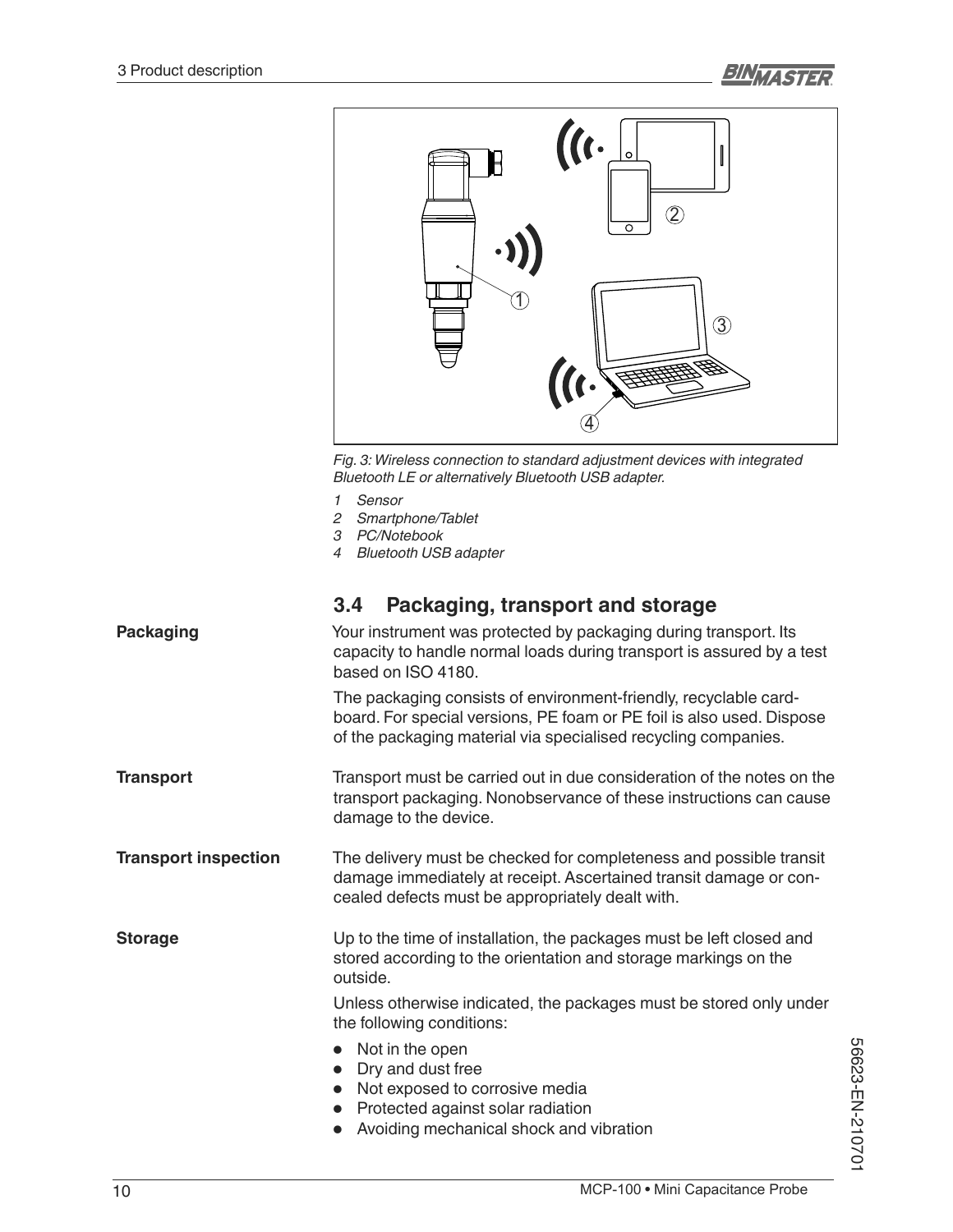

| <b>Storage and transport</b><br>temperature | • Storage and transport temperature see chapter " Supplement -<br>Technical data - Ambient conditions"<br>• Relative humidity 20 $\dots$ 85 % |
|---------------------------------------------|-----------------------------------------------------------------------------------------------------------------------------------------------|
|                                             | <b>Accessories</b><br>$3.5^{\circ}$<br>The instructions for the listed accessories can be found in the down-                                  |
|                                             | load area on our homepage.                                                                                                                    |
| <b>Threaded and hygienic</b><br>socket      | Various threaded and hygienic sockets are available for devices with<br>threaded version.                                                     |
|                                             | You can find further information in the "Technical data"                                                                                      |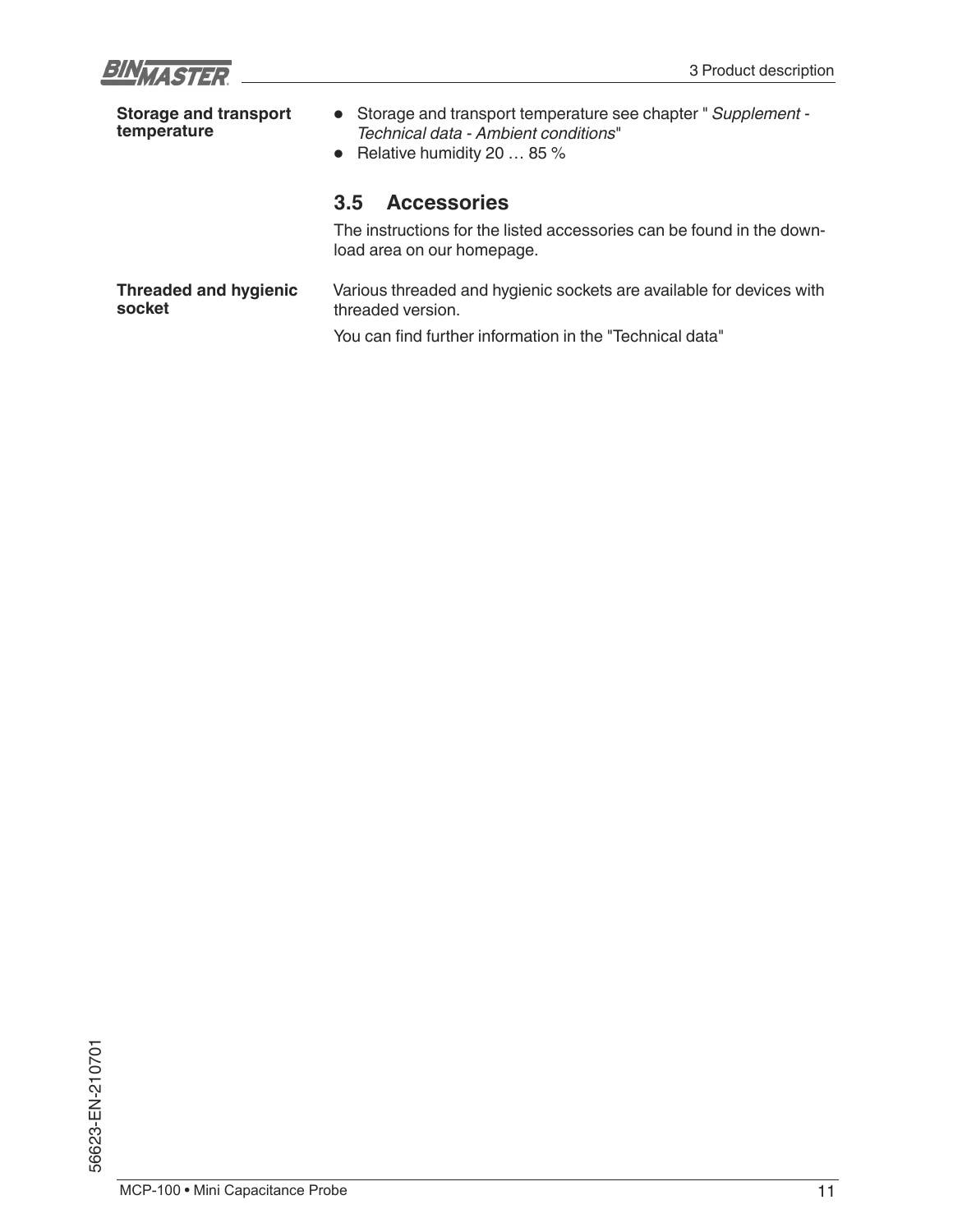

# **4 Mounting**

### **4.1 General instructions**

**Ambient conditions**

**Process conditions**

The instrument is suitable for standard and extended ambient conditions acc. to DIN/EN/IEC/ANSI/ISA/UL/CSA 61010-1. It can be used indoors as well as outdoors.

#### **Note:**

For safety reasons, the instrument must only be operated within the permissible process conditions. You can find detailed information on the process conditions in chapter " *Technical data*" of the operating instructions or on the type label.

Hence make sure before mounting that all parts of the instrument exposed to the process are suitable for the existing process conditions.

These are mainly:

- Active measuring component
- Process fitting
- Process seal

Process conditions in particular are:

- Process pressure
- Process temperature
- Chemical properties of the medium
- Abrasion and mechanical influences

#### **Switching point**

The MCP-100 can be mounted in any position. The instrument must be mounted in such a way that the sensor is at the height of the requested switching point.



*Fig. 4: Installation examples*

- *<sup>1</sup> Upper level detection (max.) as overflow protection*
- *2 Lower level detection (min.) as dry run protection*
- *3 Dry run protection (min.) for a pump*

56623-EN-210701 56623-EN-210701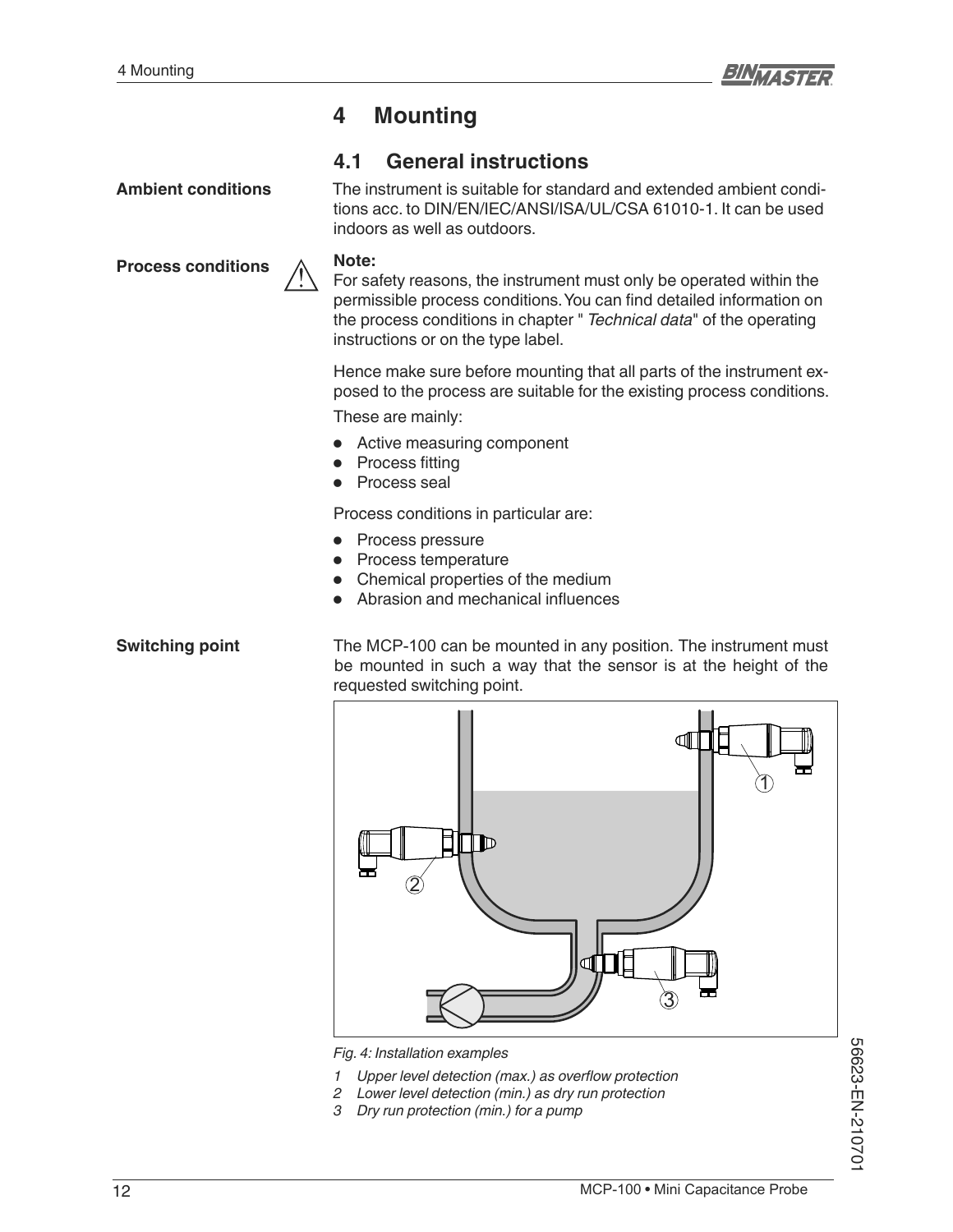

| <b>Adhesive products</b>                | <b>Mounting instructions</b><br>4.2<br>In adhesive and viscous media, the surfaces of the sensor should                                                                                                                  |
|-----------------------------------------|--------------------------------------------------------------------------------------------------------------------------------------------------------------------------------------------------------------------------|
|                                         | After mounting, make sure that the process fitting is screwed in cor-<br>rectly and thus securely seals even at maximum process pressure.                                                                                |
|                                         | Use the hexagon above the thread for screwing in.                                                                                                                                                                        |
| <b>Handling</b>                         | The level switch is a measuring device for stationary screw mounting<br>and must be treated accordingly. Damage to the measuring tip will<br>destroy the instrument.                                                     |
|                                         | This applies mainly to outdoor installations, in areas where high<br>humidity is expected (e.g. through cleaning processes) and on cooled<br>or heated vessels.                                                          |
|                                         | • Use a suitable connection cable (see chapter " Connecting to<br>power supply")<br>• Tighten the cable gland or plug connector<br>• Lead the connection cable downward in front of the cable entry or<br>plug connector |
| <b>Protection against mois-</b><br>ture | Protect your instrument against moisture ingress through the following<br>measures:                                                                                                                                      |
|                                         | Note that the switching point varies depending on the type of medium<br>and the mounting position of the sensor.                                                                                                         |

In adhesive and viscous media, the surfaces of the sensor should protrude into the vessel to avoid buildup. Therefore mounting bosses should not exceed a certain length.



*Fig. 5: Adhesive products*

In horizontal pipelines, avoid mounting in the upper or lower area of the pipe.

In the upper part of the pipe cavities can form due to air inclusions.

Solids can settle in the lower pipe area. Both can lead to measurement errors.

In horizontal pipelines, lateral installation is therefore recommended.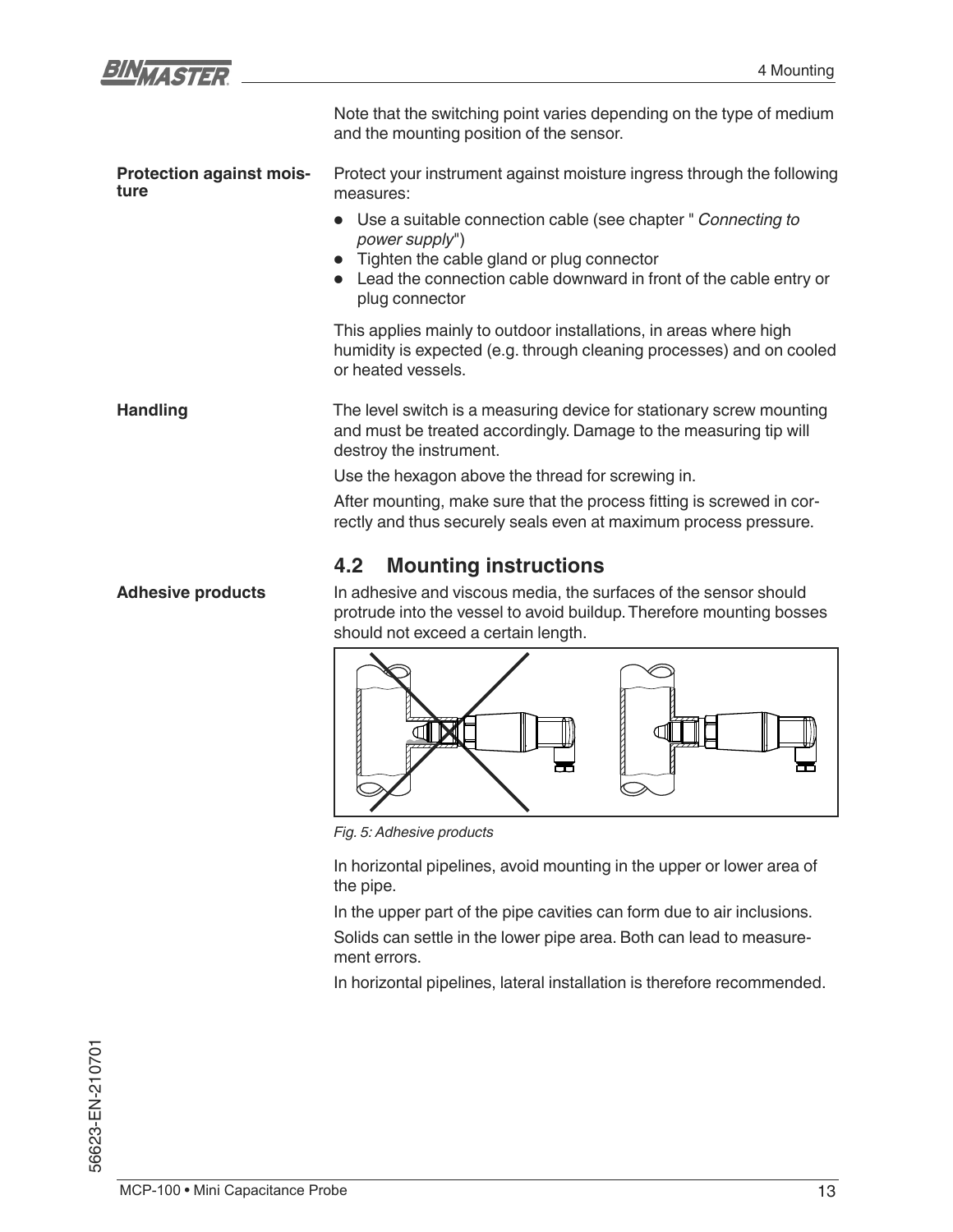

*Fig. 6: Installation in horizontal pipelines*

- *x Recommended mounting area*
- *A Not recommended danger of air inclusions*
- *B Not recommended Danger of buildup*

### **Inflowing medium**

If MCP-100 is mounted in the filling stream, unwanted false measurement signals can be generated. For this reason, mount MCP-100 at a position in the vessel where no disturbances, e.g. from filling openings, agitators, etc., can occur.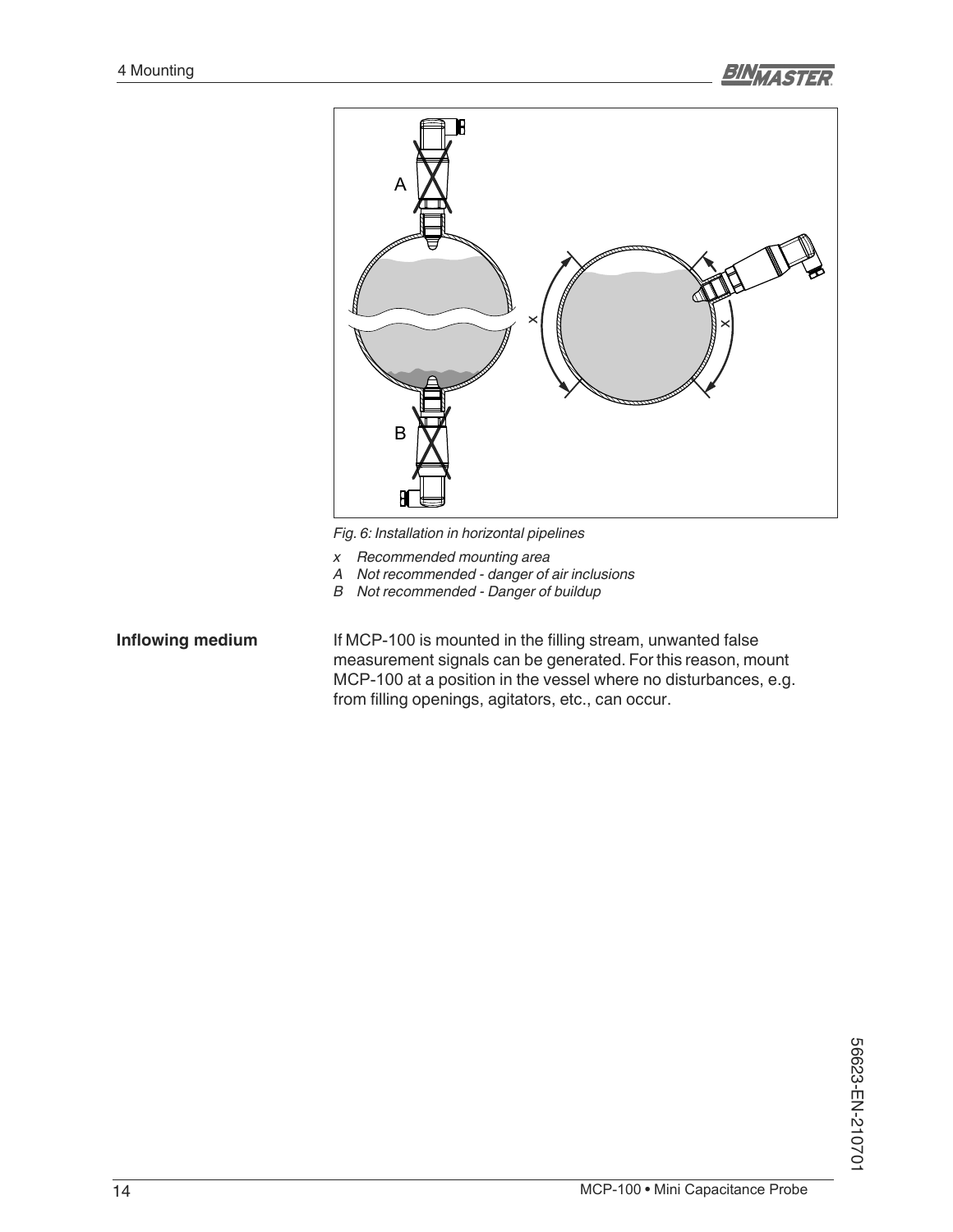

# **5 Connecting to power supply**

### **5.1 Preparing the connection**

**Safety instructions**

Always keep in mind the following safety instructions:

- Carry out electrical connection by trained, qualified personnel authorised by the plant operator
- If overvoltage surges are expected, overvoltage arresters should be installed

### **Warning:**

Only connect or disconnect in de-energized state.

**Voltage supply**

The data for power supply are specified in chapter " Technical data".

# **Note:**

Power the instrument via an energy-limited circuit (power max. 100 W) acc. to IEC 61010-1, e.g.

- Class 2 power supply unit (acc. to UL1310)
- SELV power supply unit (safety extra-low voltage) with suitable internal or external limitation of the output current

Keep in mind the following additional factors that influence the operating voltage:

- Lower output voltage of the power supply unit under nominal load
- Influence of additional instruments in the circuit (see load values in chapter " *Technical data*")

Use cable with round cross section. Depending on the plug connection, you have to select the outer diameter of the cable respectively so that the seal effect of the cable gland is ensured. **Connection cable**

> The instrument is connected with standard four-wire cable. If electromagnetic interference is expected which is above the test values of EN 61326-1 for industrial areas, shielded cable should be used.

- Valve plug ISO 4400,  $\varnothing$  4.5  $\ldots$  7 mm
- Valve plug ISO 4400 with IDC crimping technology,  $\varnothing$  5.5  $\dots$  8 mm
- Valve plug ISO 4400 with hinged cover,  $\varnothing$  4,5  $\dots$  7 mm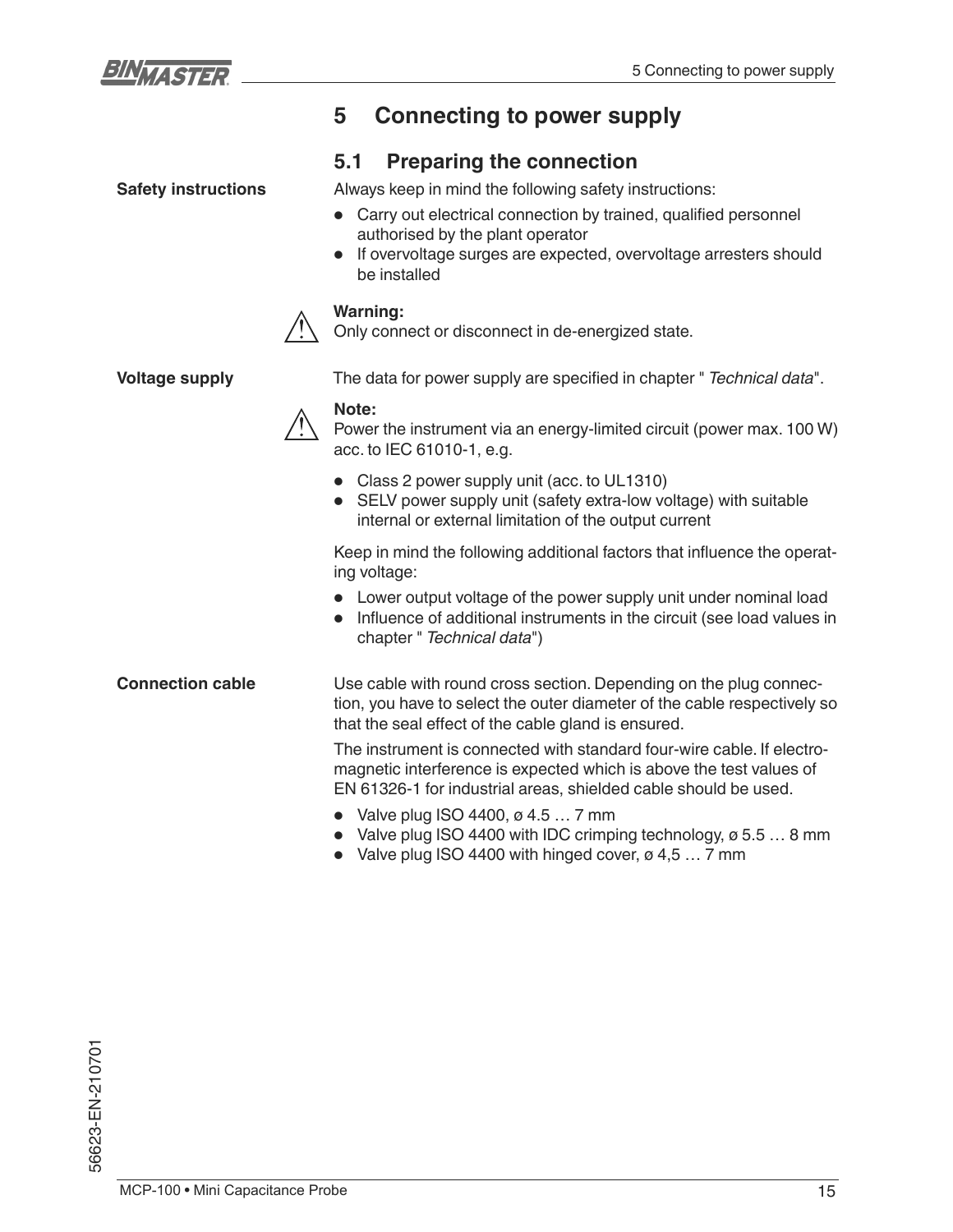### **5.2 Connecting**

### **Instrument versions**



*Fig. 7: Plug versions*

- *1 Valve plug ISO 4400*
- *2 Valve plug ISO 4400 with IDC method of termination*
- *3 Valve plug ISO 4400 with hinged cover*
- *4 LED illuminated ring*

For this plug version, standard cable with round wire cross-section can be used. Cable diameter 4.5 … 7 mm, protection IP65. **Valve plug ISO 4400**

- 1. Loosen the screw on the rear of the plug connector
- 2. Remove the plug connector and seal from MCP-100
- 3. Remove the plug insert from the plug housing
- 4. Remove approx. 5 cm of the cable mantle, strip approx. 1 cm insulation from the individual wires
- Lead the cable through the cable gland into the plug housing
- Connect the wire ends to the screw terminals according to the wiring plan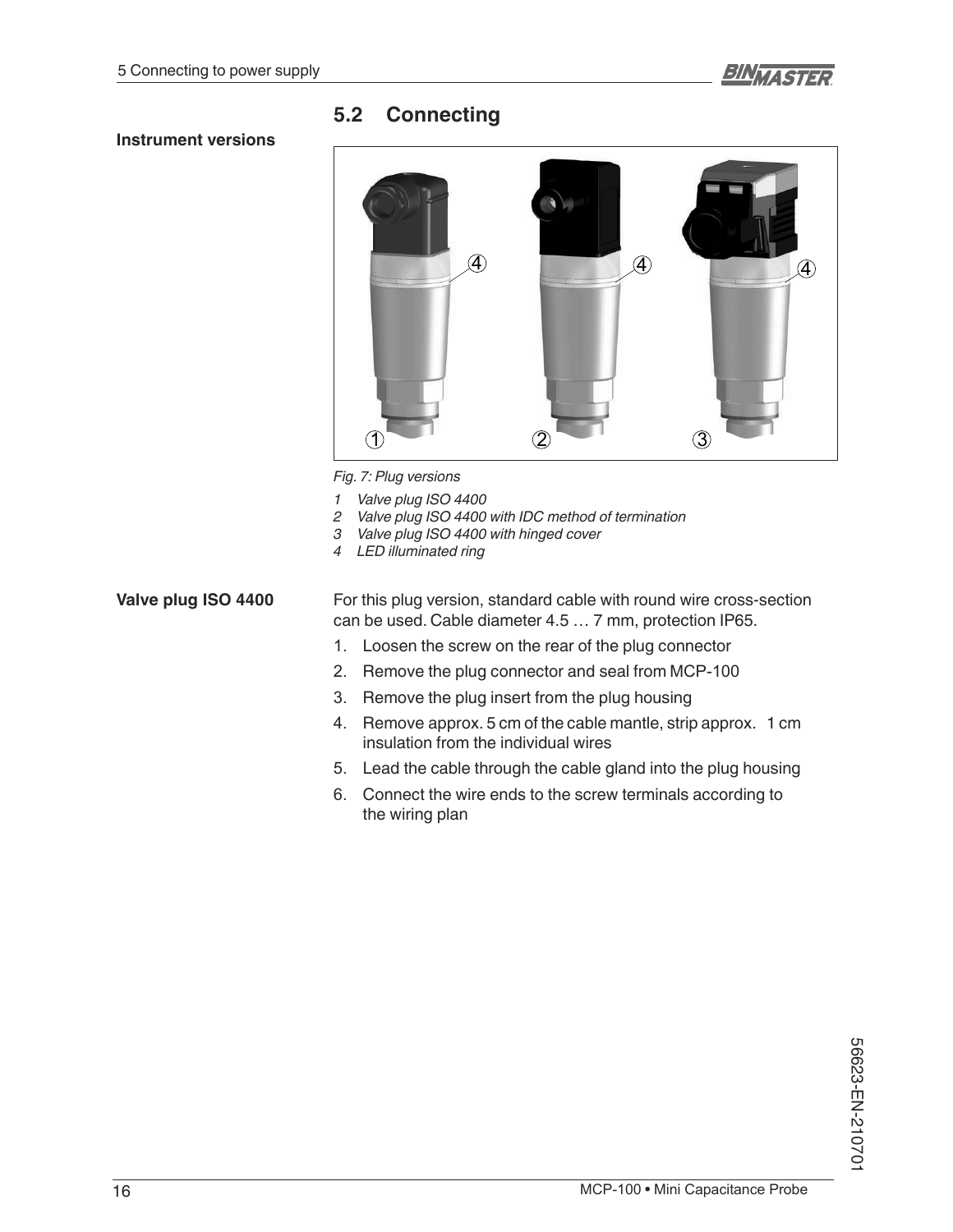



*Fig. 8: Connection, valve plug ISO 4400*

- *1 Pressure screw*
- *2 Pressure disc*
- *3 Seal ring*
- *4 Fixing screw*
- *5 Seal washer*
- *6 Plug housing*
- *7 Plug insert* 8 Profile seal
- 7. Snap the plug insert into the plug housing and insert the sensor seal
- 8. Plug the plug insert with seal to MCP-100 and tighten the screw

#### **Valve plug ISO 4400 with IDC method of termination**

For this plug version you can use standard cable with round wire cross-section. The inner conductors do not have to be stripped. The plug connects the conductors automatically when screwing in. Cable diameter 5.5 … 8 mm, protection IP67.



*Fig. 9: Connection, valve plug ISO 4400 with IDC crimping technology*

- *1 Compression nut*
- *2 Cable*
- *3 Seal ring*
- *4 Terminal insert*
- *5 Plug housing*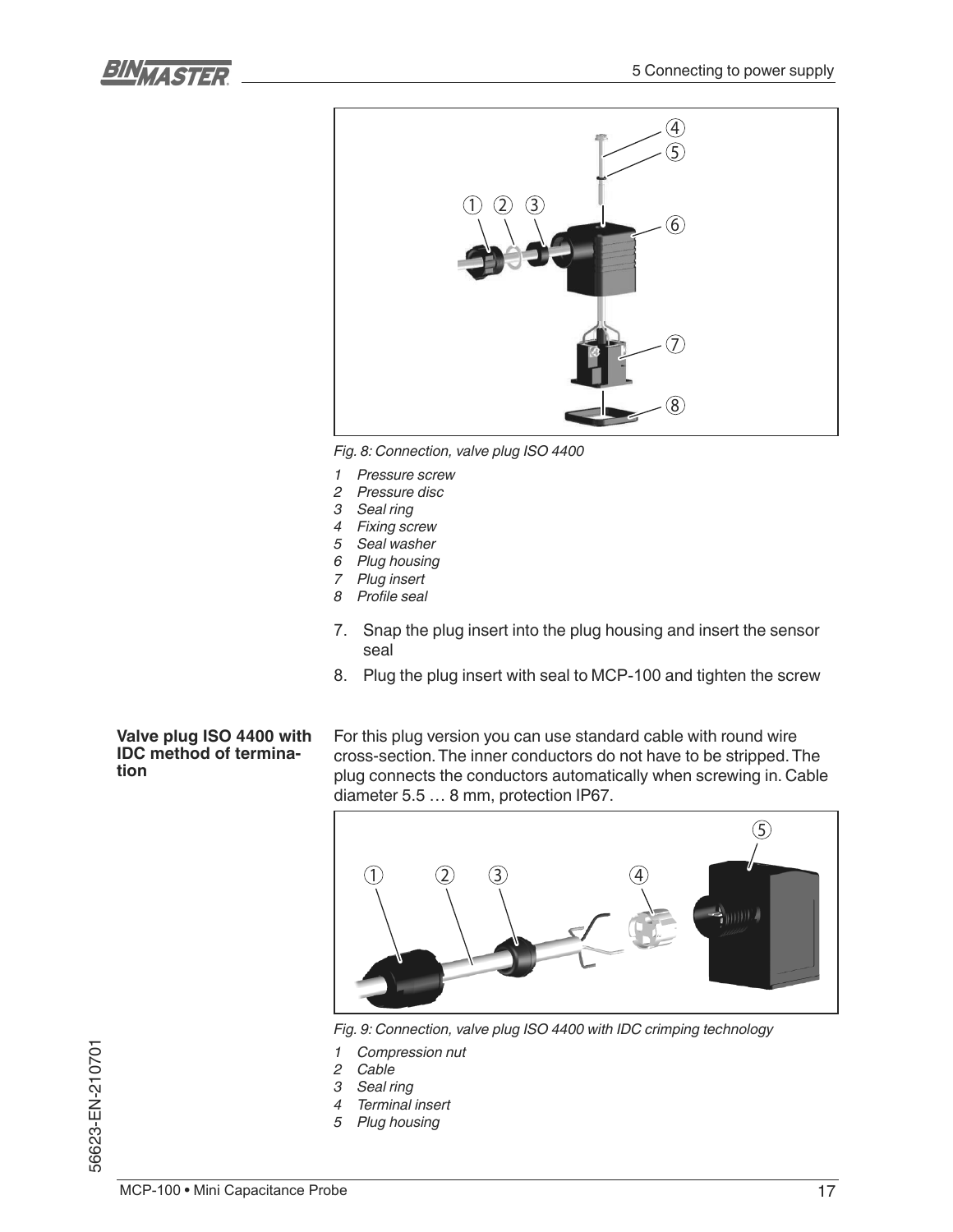

#### **Valve plug ISO 4400 with hinged cover**

For this plug version, standard cable with round wire cross-section can be used. Cable diameter 4.5 … 7 mm, protection IP65.

- 1. Loosen the screw in the cover of the plug connector
- 2. Open the cover and remove it
- 3. Press the plug insert downwards
- 4. Loosen the screws of the strain relief and cable entry



*Fig. 10: Loosen the plug insert*

- *1 Plug insert*
- *2 Strain relief*
- *3 Cable gland*
- *4 Plug housing*
- 5. Remove approx. 5 cm of the cable mantle, strip approx. 1 cm insulation from the individual wires
- 6. Lead the cable through the cable gland into the plug housing
- 7. Connect the wire ends to the screw terminals according to the wiring plan



*Fig. 11: Connection to the screw terminals*

- *1 Cable gland*
- *2 Cover*
- *3 Plug housing*
- *4 Plug insert*
- *5 Plug seal*
- 8. Snap the plug insert into the plug housing and insert the sensor seal

### **Information:**

ı

Note the correct arrangement, see illustration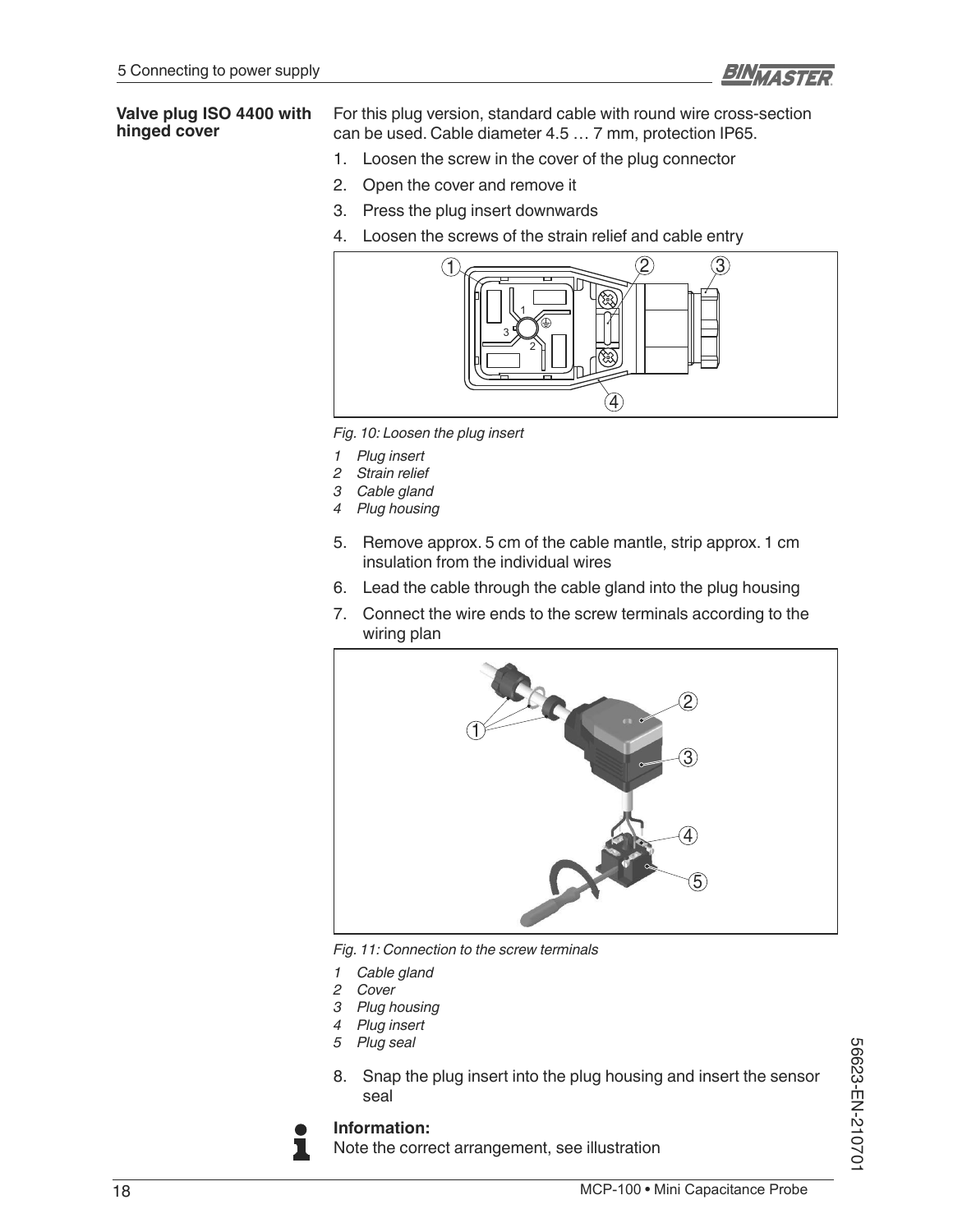

- 9. Tighten the screws on the strain relief and cable entry
- 10. Hook in the cover and push onto the plug connection, tighten cover screw
- 11. Plug the plug insert with seal to MCP-100 and tighten the screw

### **5.3 Wiring plan**

For connection to binary inputs of a PLC.

**Valve plug ISO 4400**



*Fig. 12: Wiring plan connector ISO 4400 - transistor output three-wire*

- *1 Voltage supply*
- *2 PNP switching*
- *3 NPN switching*
- *4 PA Potential equalisation*

| Contact, plug connector | <b>Function/Polarity</b>    |
|-------------------------|-----------------------------|
|                         | Voltage supply/+            |
|                         | Voltage supply/-            |
|                         | Transistor output           |
|                         | PA - Potential equalisation |

### **5.4 Switch-on phase**

After switching on, the device first carries out a self-test in which the function of the electronics is checked.

The current measured value is then output on the signal cable.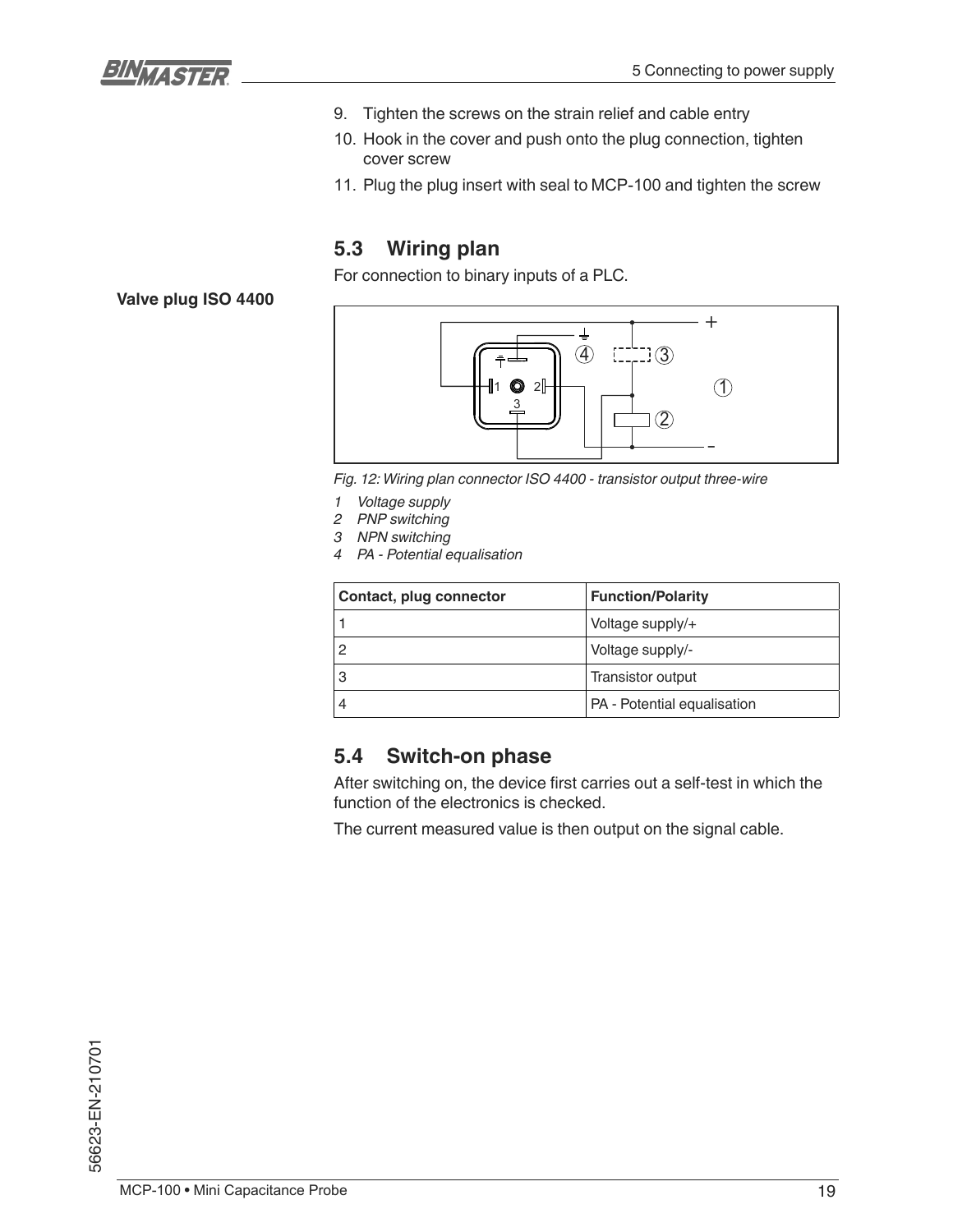# **6 Access protection**

## **6.1 Bluetooth radio interface**

|                                           | Devices with a Bluetooth radio interface are protected against un-<br>wanted access from outside. This means that only authorized persons<br>can receive measured and status values and change device settings<br>via this interface.                                                                                                                                                                                                                                                                                              |  |
|-------------------------------------------|------------------------------------------------------------------------------------------------------------------------------------------------------------------------------------------------------------------------------------------------------------------------------------------------------------------------------------------------------------------------------------------------------------------------------------------------------------------------------------------------------------------------------------|--|
| <b>Bluetooth access code</b>              | A Bluetooth access code is required to establish Bluetooth com-<br>munication via the adjustment tool (smartphone/tablet/notebook).<br>This code must be entered once when Bluetooth communication is<br>established for the first time in the adjustment tool. It is then stored in<br>the adjustment tool and does not have to be entered again.                                                                                                                                                                                 |  |
|                                           | The Bluetooth access code is individual for each device. It is printed<br>on the device housing and is also supplied with the device in the infor-<br>mation sheet " PINs and Codes". It can be changed by the user after<br>the first connection has been established. If the Bluetooth access<br>code has not been entered correctly, a new entry can only be made<br>after a waiting period has elapsed. The waiting time increases with<br>each additional incorrect entry.                                                    |  |
| <b>Emergency Bluetooth</b><br>unlock code | The emergency Bluetooth access code enables Bluetooth communi-<br>cation to be established in the event that the Bluetooth access code<br>is no longer known. It can't be changed. The emergency Bluetooth<br>access code can be found in information sheet " Access protection".<br>If this document is lost, the emergency Bluetooth access code can<br>be retrieved from your personal contact person after legitimation.<br>The storage and transmission of Bluetooth access codes is always<br>encrypted (SHA 256 algorithm). |  |
|                                           | <b>Protection of the parameterization</b><br>6.2                                                                                                                                                                                                                                                                                                                                                                                                                                                                                   |  |
|                                           | The settings (parameters) of the device can be protected against un-<br>wanted changes. The parameter protection is deactivated on delivery,<br>all settings can be made.                                                                                                                                                                                                                                                                                                                                                          |  |
| <b>Device code</b>                        | To protect the parameterization, the device can be locked by the user<br>with the aid of a freely selectable device code. The settings (param-<br>eters) can then only be read out, but not changed. The device code<br>is also stored in the adjustment tool. However, unlike the Bluetooth<br>access code, it must be re-entered for each unlock. When using the<br>adjustment app or DTM, the stored device code is then suggested to<br>the user for unlocking.                                                                |  |
| <b>Emergency device code</b>              | The emergency device code allows unlocking the device in case the<br>device code is no longer known. It can't be changed. The emergency<br>device code can also be found on the supplied information sheet "Ac-<br>cess protection". If this document is lost, the emergency device code<br>can be retrieved from your personal contact person after legitimation.<br>The storage and transmission of the device codes is always encrypt-<br>ed (SHA 256 algorithm).                                                               |  |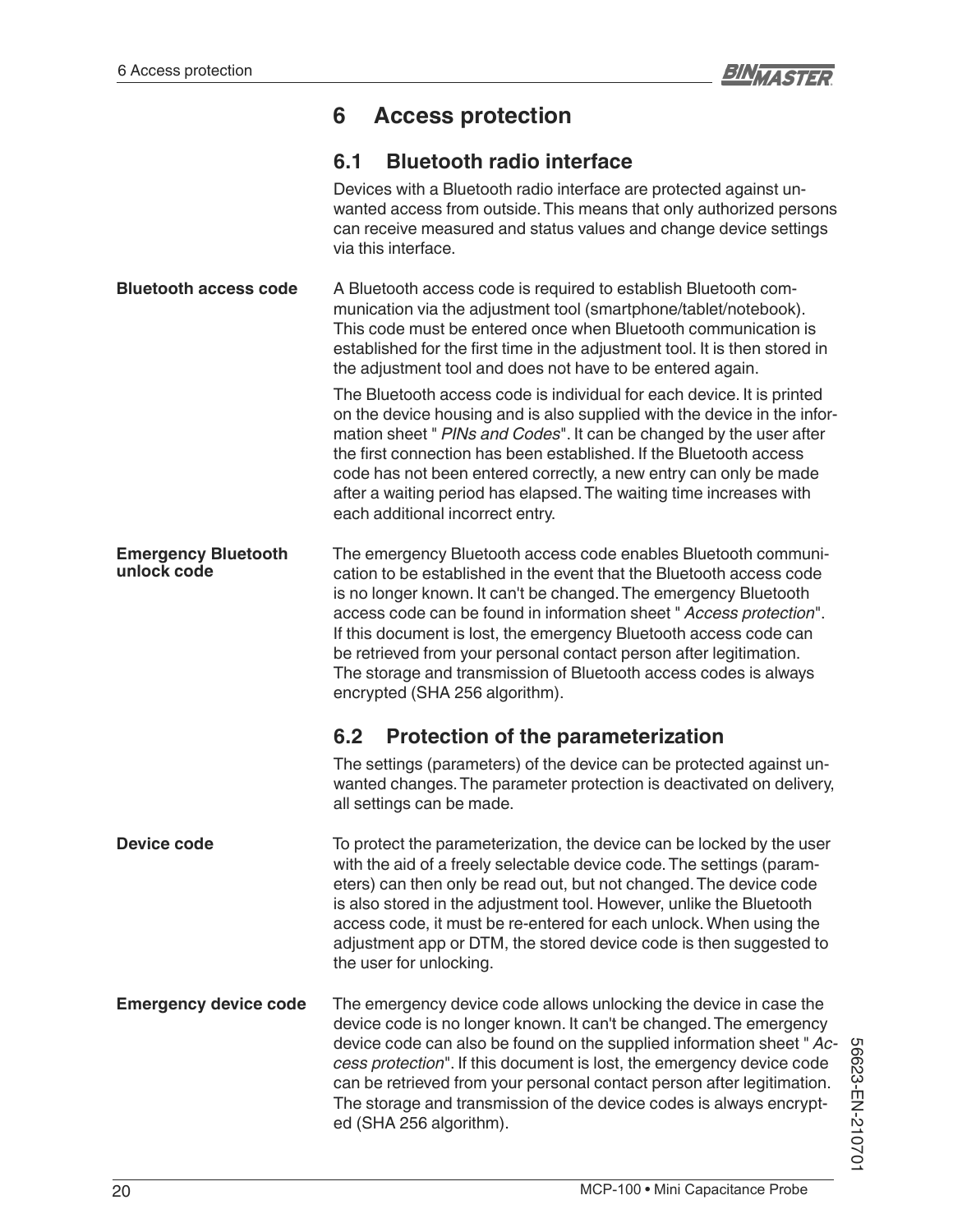

# **6.3 Storing the codes in myVEGA**

If the user has a " *myVEGA*" account, then the Bluetooth access code as well as the device code are additionally stored in his account under " PINs and Codes". This greatly simplifies the use of additional adjustment tools, as all Bluetooth access and device codes are automatically synchronized when connected to the " *myVEGA*" account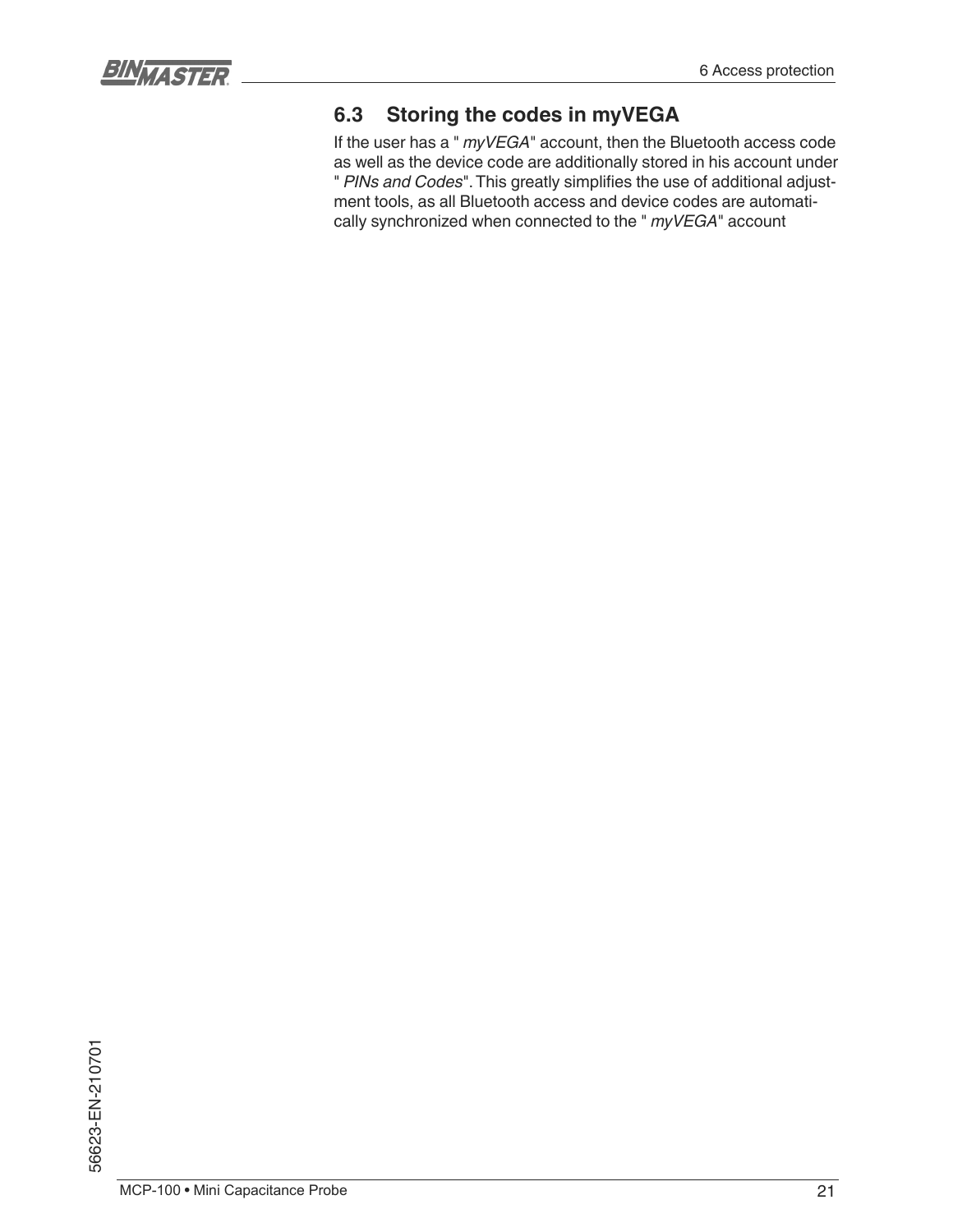# **7 Setup**

# **7.1 Indication of the switching status**

The switching status of the electronics can be checked via the 360° status indication (LEDs) integrated in the upper part of the housing. The colours of the 360° status indication have the following meaning: 1)

- Green lights up power supply connected, sensor output highimpedance
- Green flashing Maintenance required
- Yellow lights up power supply connected, sensor output low impedance
- Red lights shortcircuit or overload in the load circuit (sensor output high-impedance)
- Red flashing Error at sensor or electronics (sensor output high impedance) or device is in simulation

# **7.2 Function table**

The following table provides an overview of the switching conditions depending on the set mode and the level.

The switching states correspond to the default setting.

The colours of the signal lamp correspond to the signalling according to NAMUR NE 107.

| Coverage                          | <b>Switching status</b><br>Output 1 | <b>Switching status</b><br><b>Output 2</b> | 360° status indi-<br>cation <sup>2)</sup> |
|-----------------------------------|-------------------------------------|--------------------------------------------|-------------------------------------------|
| Covered<br>òππ.                   | open                                | closed                                     | Green                                     |
| Uncovered<br>αmυ⊳                 | closed                              | open                                       | Yellow                                    |
| Fault<br>(Covered/Uncov-<br>ered) | open                                | open                                       | Red                                       |

### **7.3 Menu overview**

### **Adjustment possibilities**

There are several ways to operate the device.

The Bluetooth version (optional) of the instrument enables a wireless connection to standard adjustment units. This can be smartphones/

1) Default setting

2) Switching status of output 1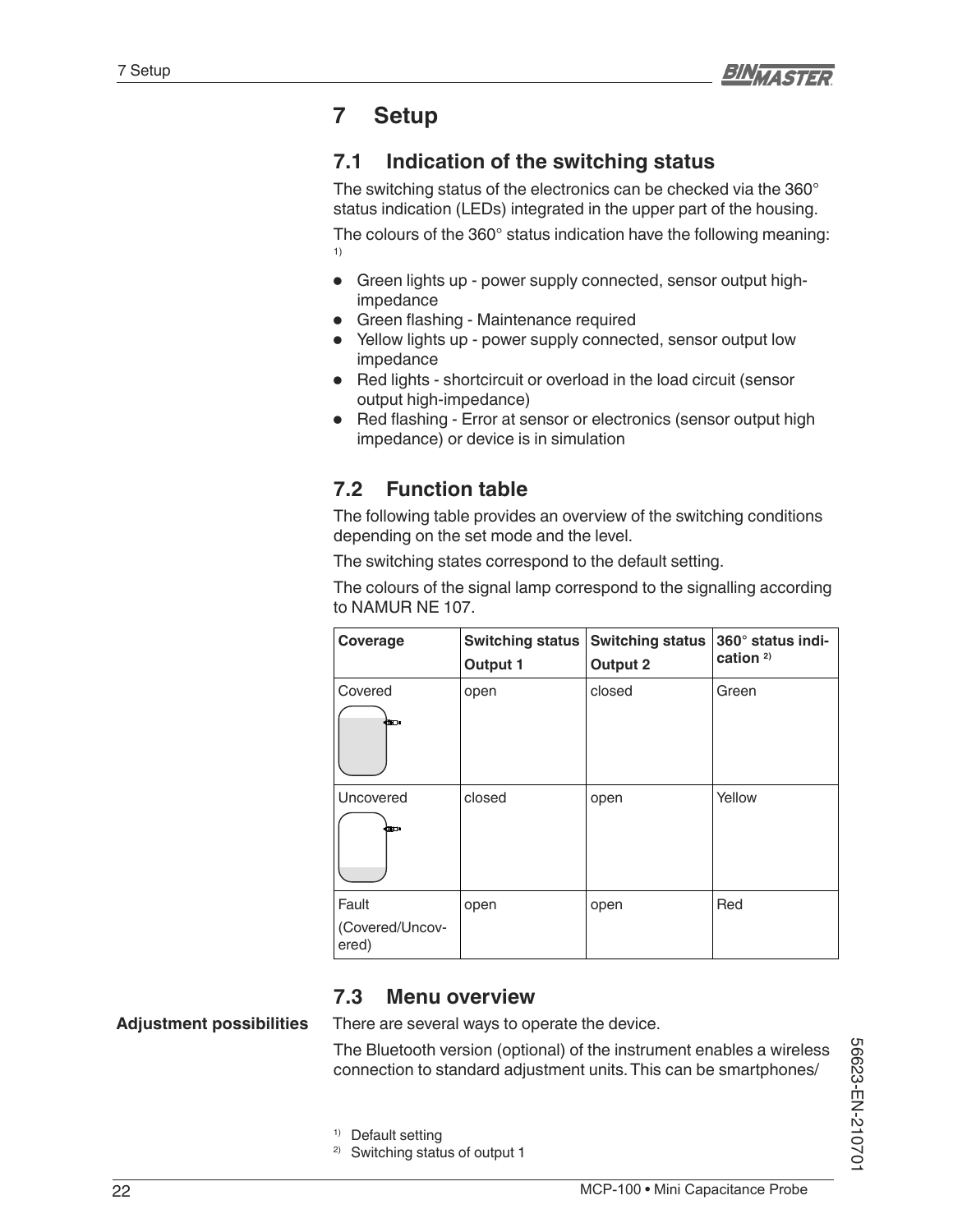| BINVASTER                  | 7 Setup                                                                                                                                        |
|----------------------------|------------------------------------------------------------------------------------------------------------------------------------------------|
|                            | tablets with iOS or Android operating system or PCs with PACTware<br>and Bluetooth USB adapter.                                                |
|                            | The following functional descriptions apply to all adjustment devices<br>(smartphone, tablet, laptop ).                                        |
|                            | For technical reasons, individual functions are not available on all<br>devices. You can find information on this in the function description. |
| <b>General information</b> | The adjustment menu is divided into three sections:                                                                                            |
|                            | Main menu: Measurement loop name, application, display etc.                                                                                    |
|                            | Extended functions: Output, switching output, reset etc.                                                                                       |
|                            | <b>Diagnosis:</b> Status, pointer function, simulation, sensor information<br>etc.                                                             |
|                            | Note:                                                                                                                                          |

Please note that individual menu items are only optionally available or depend on the settings in other menu items.

#### **Main menu**

| Menu item                                             | <b>Function</b>              | Default value                |
|-------------------------------------------------------|------------------------------|------------------------------|
| Measurement loop name                                 | Free naming of the device    | Sensor                       |
| Application                                           | Selection of the application | Standard                     |
| Adjustment with medium <sup>3)</sup> Media adjustment |                              | Accept current device status |

### **Extended functions**

ı

| <b>Menu</b> item  | <b>Function</b>                    | <b>Default value</b>                         |
|-------------------|------------------------------------|----------------------------------------------|
| Output            | Transistor function (P-N)          | <b>PNP</b>                                   |
|                   | Function output (OU1)              | Opener (HNC)                                 |
| Switching output  | Switching point (SP1)              | 67 %                                         |
|                   | Switching delay (DS1)              | 0.5s                                         |
|                   | Reset point (RP1)                  | 65 %                                         |
|                   | Reset delay (DR1)                  | 0.5s                                         |
| Indication        | Brightness LED illuminated ring    | 100 %                                        |
|                   | Signalling                         | NAMUR NE 107                                 |
|                   | Fault                              | Red                                          |
|                   | Switching output                   | Yellow                                       |
|                   | Operating status                   | Green                                        |
| Access protection | Bluetooth access code              | See supplementary sheet "PINs and<br>Codes". |
|                   | Protection of the parameterization | Deactivated                                  |
| Reset             | $\overline{\phantom{a}}$           |                                              |
| <b>Units</b>      | Temperature unit                   | $^{\circ}C$                                  |

3) Only for "User-defined" application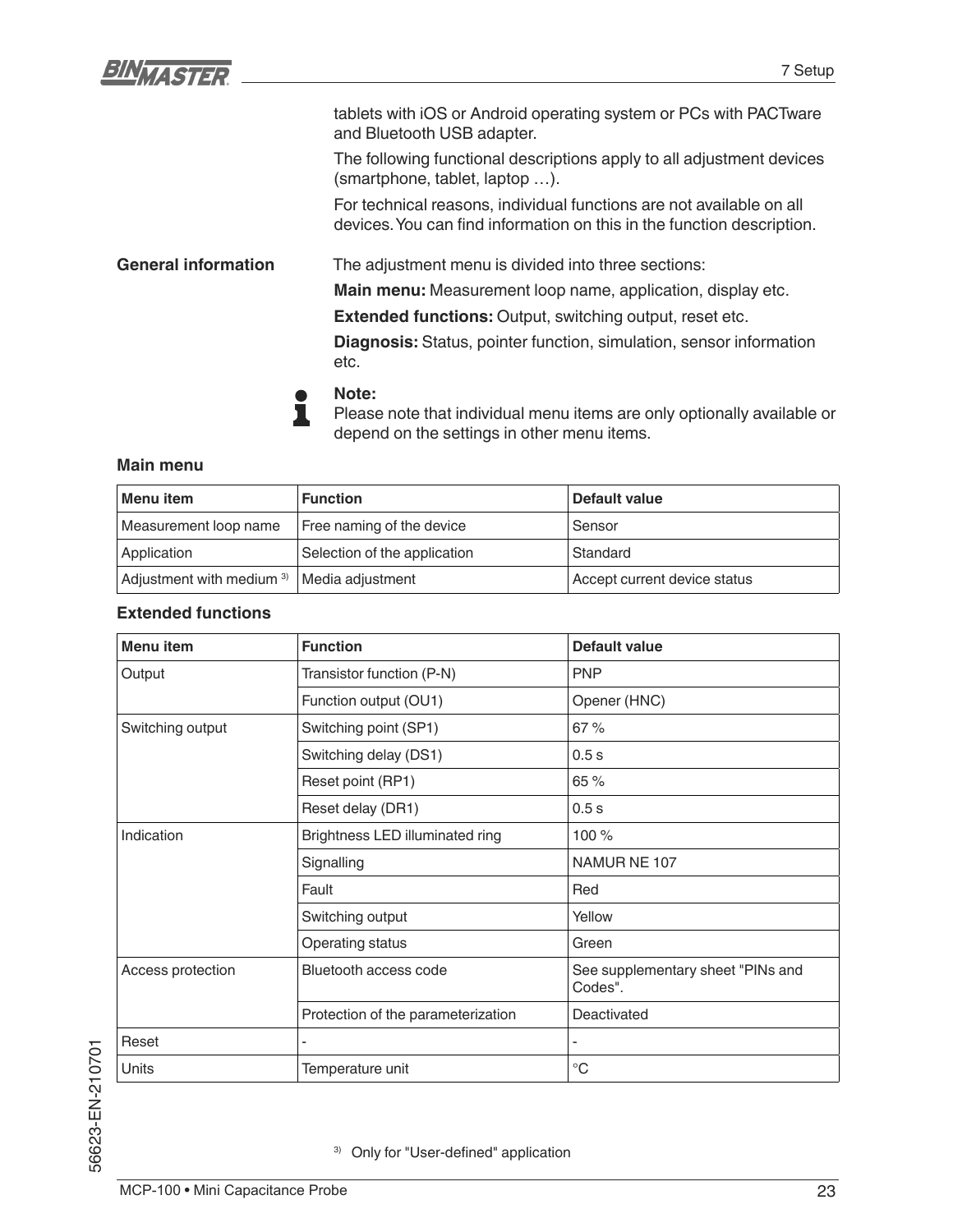

### **Diagnostics**

| Menu item                            | <b>Function</b>                         | Default value                |
|--------------------------------------|-----------------------------------------|------------------------------|
| <b>Status</b>                        | Device status                           | OK                           |
|                                      | Status output                           | OK                           |
|                                      | Parameter modification counter          | Quantity                     |
| Peak value indicator                 | Pointer function resonance frequency    | $\qquad \qquad \blacksquare$ |
|                                      | Pointer function measuring cell temper- | $\overline{\phantom{a}}$     |
|                                      | ature                                   |                              |
|                                      | Peak values, electronic temperature     |                              |
| <b>Measured values</b>               | Menu item                               |                              |
| Simulation                           | Menu item                               |                              |
| Impedance curve                      | Menu item                               | -                            |
| Sensor information                   | Menu item                               | -                            |
| Sensor characteristics <sup>4)</sup> | Menu item                               | -                            |

# **7.4 Parameter adjustment**

### **7.4.1 Main menu**

**Measurement loop name (TAG)**

Here you can assign a suitable measurement loop name.

This name is stored in the sensor and is used to identify the device.

You can enter names with max. 19 characters. The character set comprises:

- Upper and lower case letters from A … Z
- Numbers from 0 ... 9
- Special characters and blanks

**Application**

In this menu item you can select the application. You can choose from the following applications:

- **Standard**
- User-defined

### **Note:**

L

The selection of the application has a considerable influence on all other menu items. Keep in mind that as you continue with the parameter adjustment, individual menu items are only optionally available.

#### **Standard (level detection)**

If " *Standard*" is selected, an automatic adjustment is carried out. A manual adjustment is only necessary in special media.

#### User-defined

If you have selected the application *User-defined* you can adjust the switching states with the original medium or with the actual covering state.

56623-EN-210701 56623-EN-210701

4) Only DTM adjustment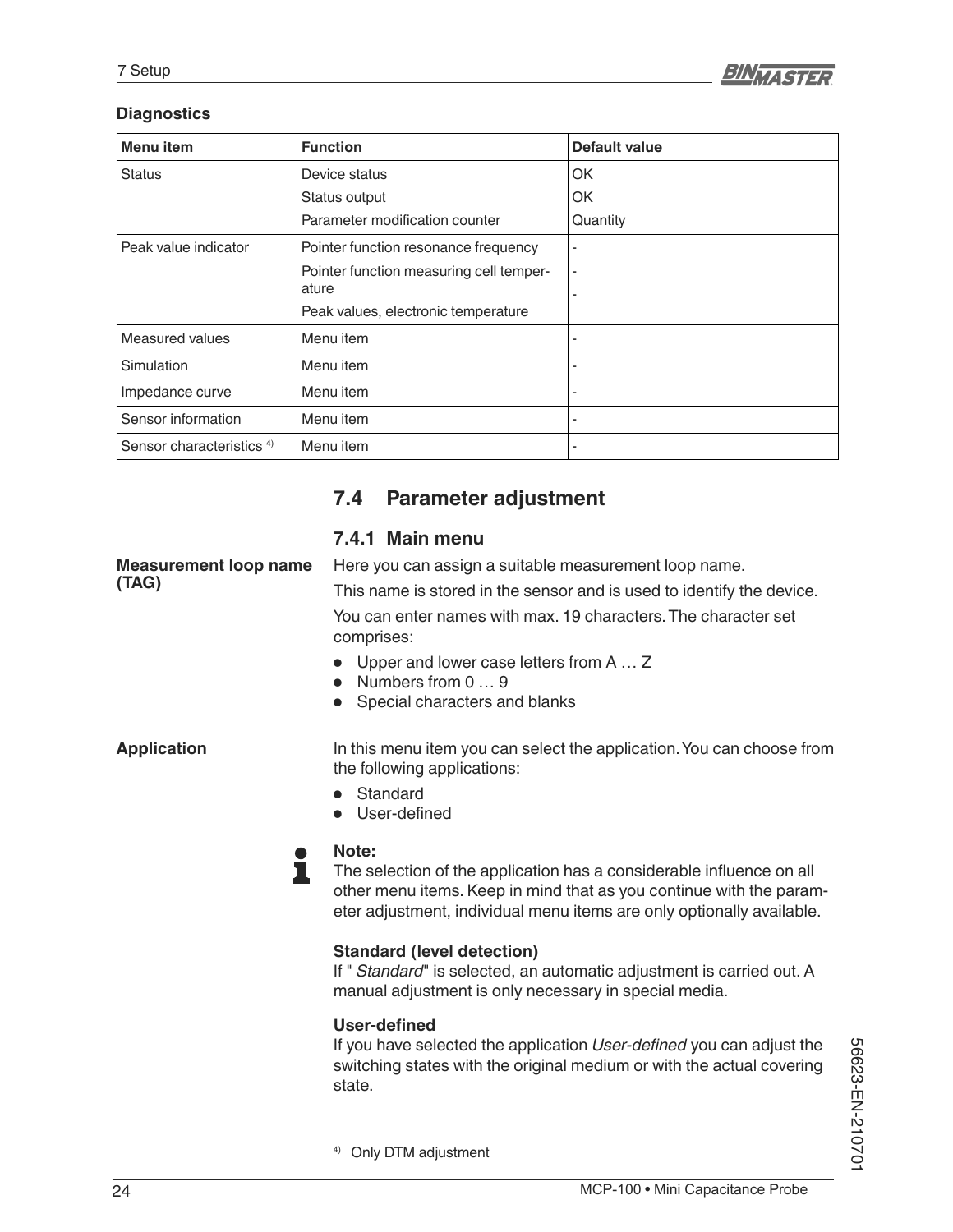

Depending on the selected application, you can produce the corresponding occultation states and transfer them directly.

See function " *Adjustment with medium*".

### **7.4.2 Extended functions**

**Output**

In this menu item you can select the general settings for the output.

#### **Transistor function**

For devices with transistor output, you can set the function of the output.

- Functional principle PNP
- Functional principle NPN

With the outputs

### **Function output (OU1)**

In this menu item you can set the function of the two outputs independently of each other.

Closing contact = HNO (Hysterese Normally Open)

Opener = HNC (Hysterese Normally Closed)

Closing contact = FNO (Window Normally Open)

Opener = FNC (Window Normally Closed)

### **Hysteresis function (HNO/HNC)**

The hysteresis has the task of keeping the switching state of the output stable.

When the switching point (SP) is reached, the output switches and remains in this switching state. Only when the reset point (RP) is reached does the output switch back.

If the measured variable moves between switching and reset point, the state of the output does not change.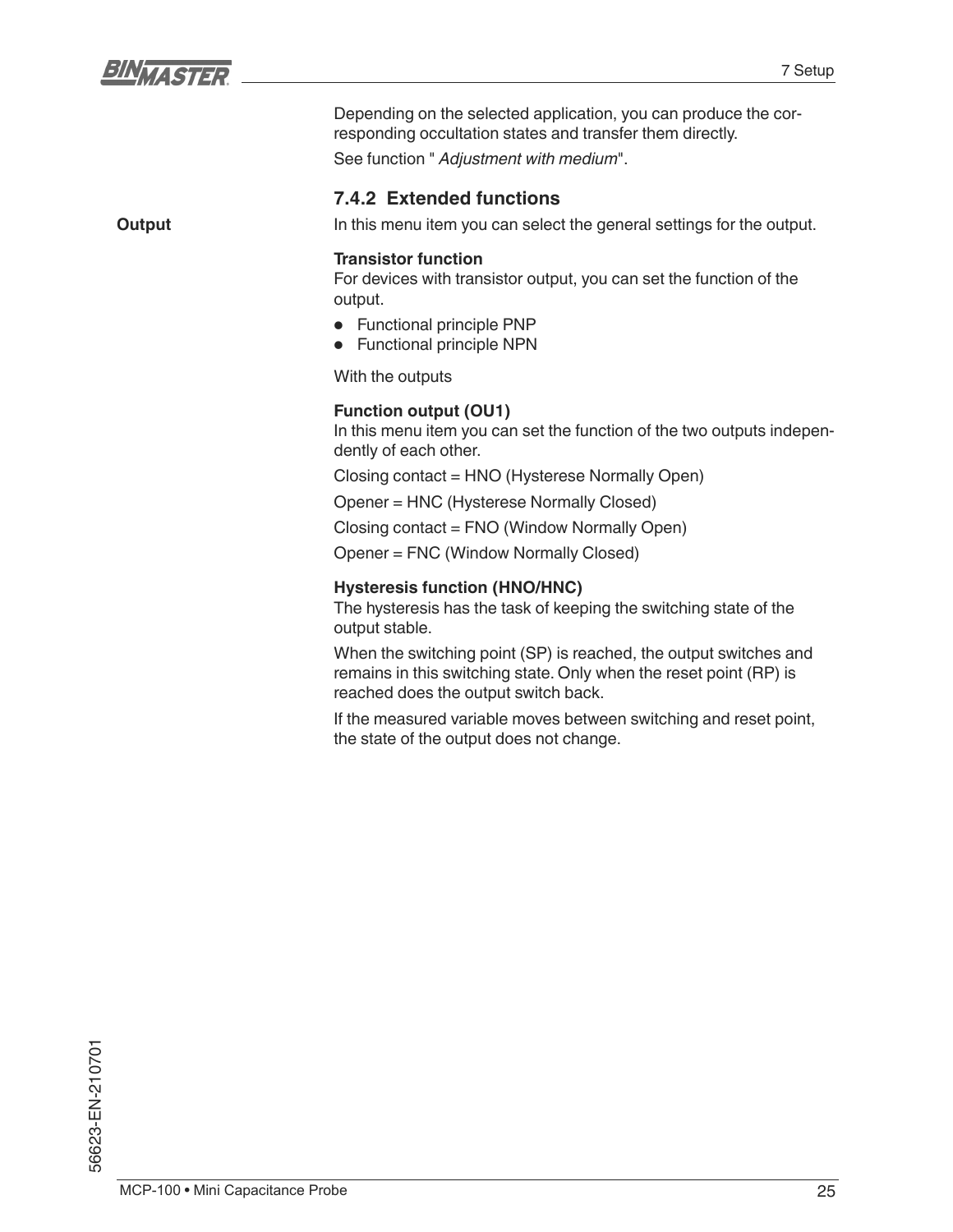

*Fig. 13: Hysteresis function*

*SP Switching point*

*RP Reset point*

- *A HNO (Hysterese Normally Open) = Closing contact*
- *B HNC (Hysterese Normally Closed) = Opener*
- *t Timeline*
- *1 Hysteresis*

### **Window function (FNO/FNC)**

With the window function (FNO and FNC) a nominal range, a so called window, can be defined.

The output changes its state when the measured variable enters the window between the values Window High (FH) and Window Low (FL). If the measured variable leaves the window, the output returns to its previous state. If the measured variable moves within the window, the state of the output does not change.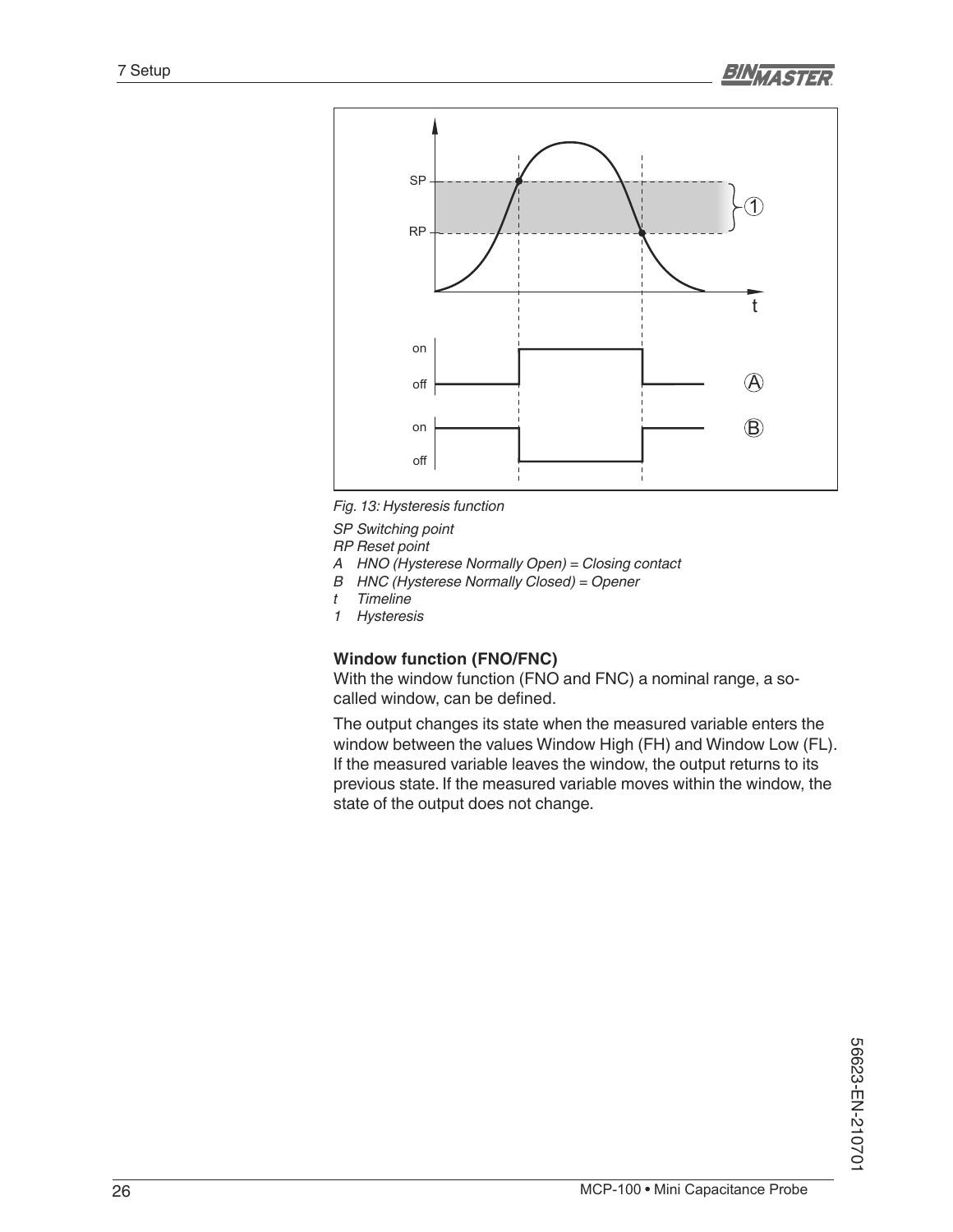



*Fig. 14: Window function*

*FH Window high - upper value*

- *FL Window low lower value*
- *A FNO (Window Normally Open) = Closing contact*
- *B FNC (Window Normally Closed) = Opener*
- *t Timeline*
- *1 Window area*

#### **Switching output**

In this menu item, you can select the settings for the switching output. This is only possible if *User-defined* was selected in the application.

In the function " *Impedance curve*" you can see the changes and the position of the hysteresis.

- Switching point (SP1)
- Reset point (RP1)
- Switching delay (DS1)
- Reset delay (DR1)

#### **Switching point (SP1)**

The switching point (SP1) indicates the switching threshold of the sensor related to the immersion depth or the degree of coverage.

The percentage defines the lower range limit of the hysteresis.

The setting is a degree for the sensitivity of the sensor tip.

#### **Reset point (RP1)**

The reset point (RP) controls the sensitivity of the sensor when the sensor tip becomes free.

The percentage defines the upper range limit of the hysteresis.

The setting is a degree for the sensitivity of the sensor tip.

#### **Switching delay (DS1)**

The switching delay (DS) extends the reaction time until the sensor is switched over when the sensor tip is covered.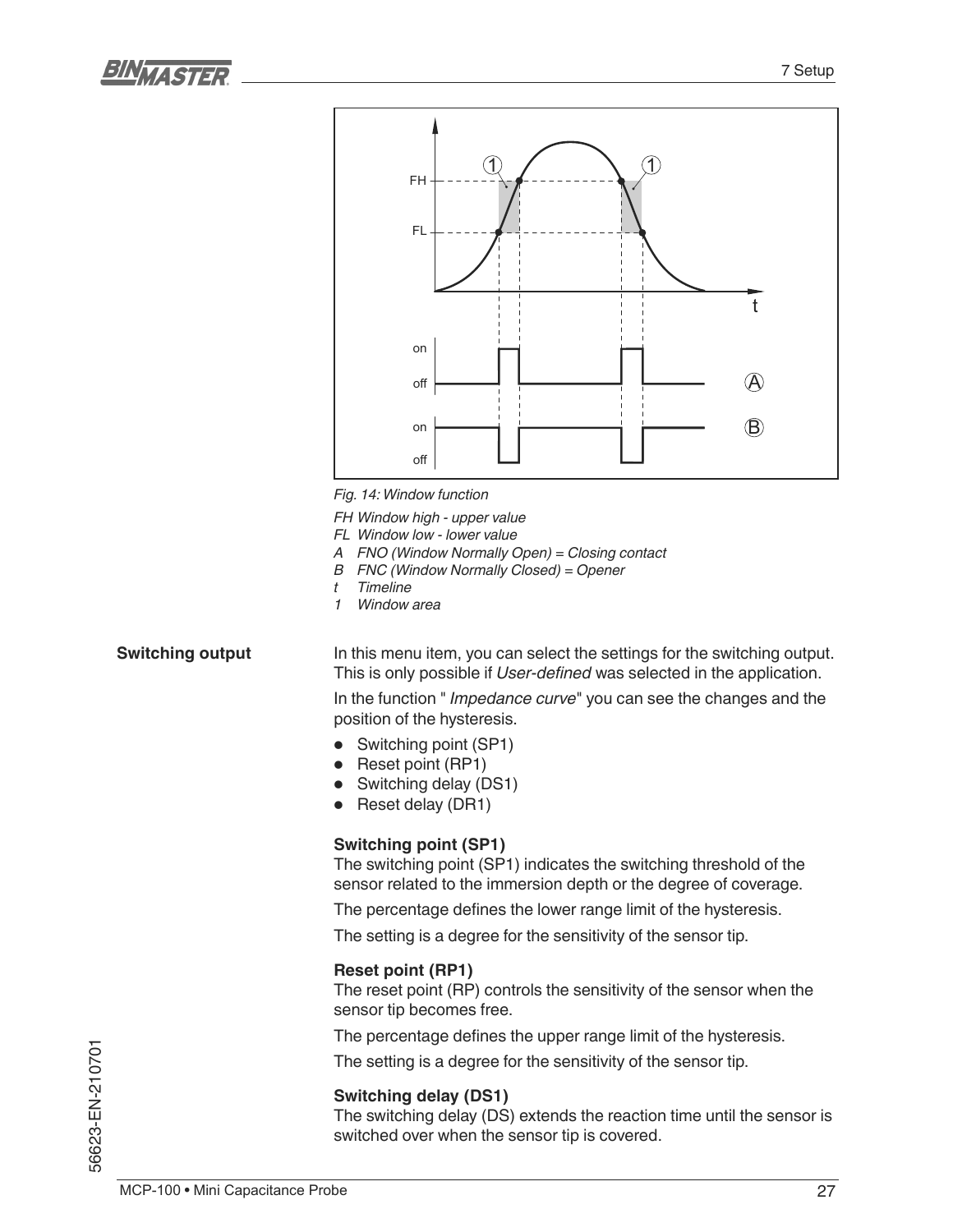

You can enter a delay time from 0 to 60 seconds.

#### **Reset delay (DR1)**

The reset delay (DR) extends the reaction time until the sensor switches over when the sensor tip becomes free.

You can enter a delay time from 0 to 60 seconds.

#### **360° status indication**

With this menu item you can set the function of the 360° status indication.

- Brightness of the 360° status indication
- Signalling

### **Brightness of the 360° status indication**

Brightness selection in 10 percent increments (0 %, 10 %, 20 % 30 %, 40 % … 100 %)

#### **Signalling**

Acc. to NAMUR NE 107

In this menu item you can select the standardized signalling according to NAMUR NE 107 or an individual signalling.

If you have selected signalling according to NAMUR NE 107, the signalling is set as follows:

- Failure/malfunction Red
- Operating status/output 1 closed Yellow
- Operating status/output 1 open Green

In addition there are the following status indications:

- Simulation red flashing
- Maintenance required green flashing

#### **Individual signalling**

If you have selected "Individual signaling", you can select the respective LED colour separately for the following switching states.

- Fault
- Switching output
- Operating status

The following colours are available:

Red, yellow, green, blue, white, orange, no signalling. You can also set all colours individually in addition.

You can also have every status displayed flashing additionally.

You can use the " *Access protection*" function to block or release access via the Bluetooth interface. **Access protection**

#### **Bluetooth access code**

With the function " *Bluetooth access code*" you can release the Bluetooth data connection.

To activate the function, you must enter the six-digit access code.

You can find the Bluetooth access code in the "*PINs and Codes*" sheet of the shipping documentation.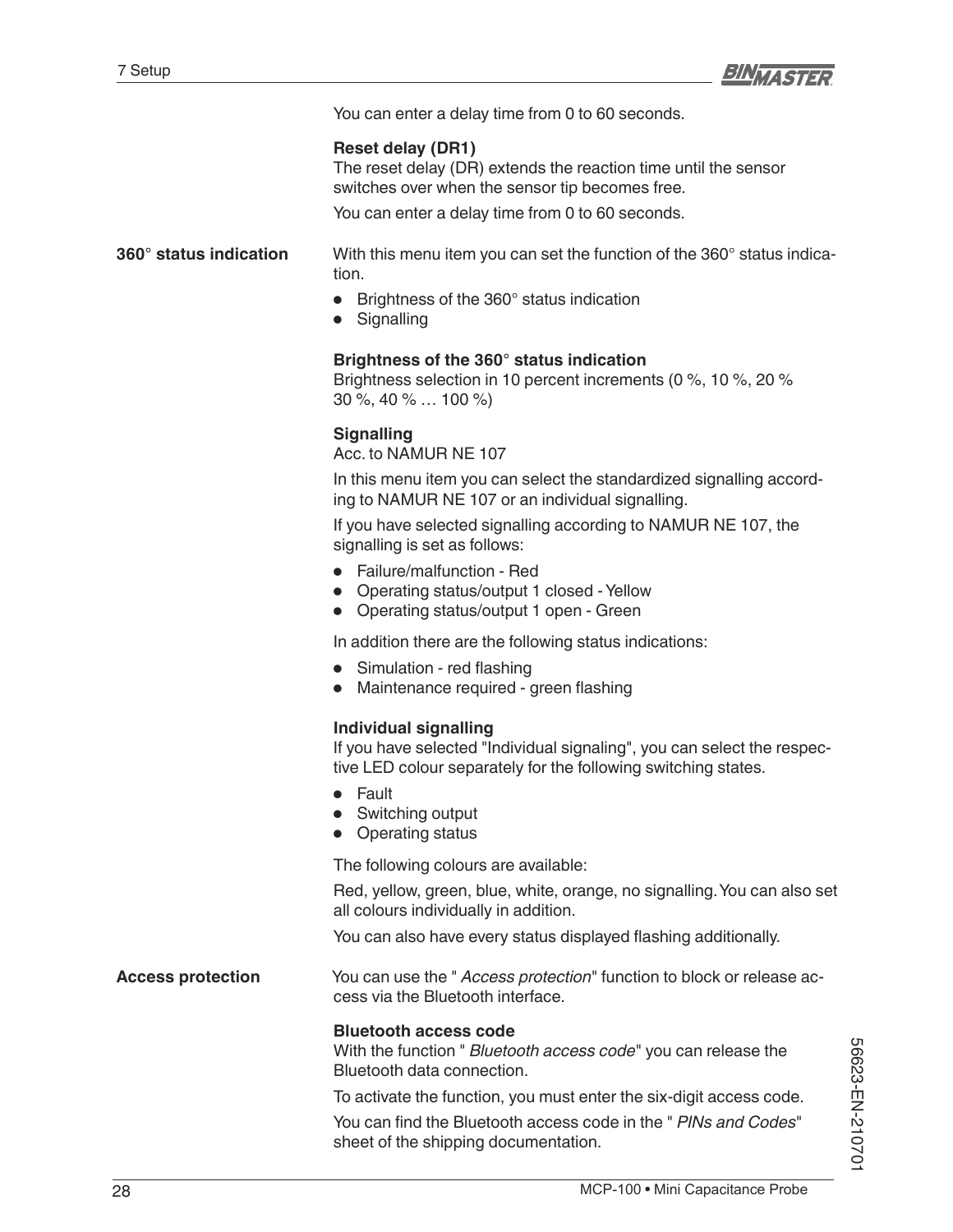|                      | See also chapter " Access protection".                                                                                                                                                                                                   |
|----------------------|------------------------------------------------------------------------------------------------------------------------------------------------------------------------------------------------------------------------------------------|
|                      | Protection of the parameterization<br>In this menu item you can also protect the parameter adjustment of<br>the sensor.                                                                                                                  |
|                      | For this function you need the six-digit device code.                                                                                                                                                                                    |
|                      | The device code can also be found in the " PINs and Codes" sheet of<br>the shipping documentation.                                                                                                                                       |
|                      | See also chapter " Access protection".                                                                                                                                                                                                   |
| <b>Reset</b>         | After a reset, parameter adjustments made by the user are reset.                                                                                                                                                                         |
|                      | The following reset functions are available:                                                                                                                                                                                             |
|                      | Restore basic settings: Resetting the parameter settings incl. spe-<br>cial parameters to the default values of the respective device.                                                                                                   |
|                      | <b>Restore delivery status:</b> Restores the parameter settings at the time<br>of shipment from the factory, incl. order-specific settings. This menu<br>item is only available if order-specific settings have been made ex<br>factory. |
|                      | Note:<br>The default values set at the factory can be found in the table of the<br>menu plan at the beginning of this chapter.                                                                                                           |
| <b>Units</b>         | In this menu item you can define the temperature unit of the device<br>$(UNI)$ .                                                                                                                                                         |
|                      | °C<br>$\bullet \quad \text{ }^{\circ}$ F                                                                                                                                                                                                 |
|                      | 7.4.3 Diagnostics                                                                                                                                                                                                                        |
| <b>Status</b>        | In this menu item you can retrieve the status of the device.                                                                                                                                                                             |
|                      | Device status                                                                                                                                                                                                                            |
|                      | Status outputs<br>Parameter modification counter                                                                                                                                                                                         |
|                      | The display " Device status" provides an overview of the current<br>status of the device.                                                                                                                                                |
|                      | If fault messages or other information are available, a corresponding<br>message is displayed here.                                                                                                                                      |
|                      | The display " Status outputs" gives an overview of the current status<br>of the device outputs.                                                                                                                                          |
|                      | The menu item " Parameter change counter" gives a quick overview if<br>the parameter adjustment of the device was changed.                                                                                                               |
|                      | The value is increased by one each time the parameters of the device<br>are changed. The value is retained in the event of a reset.                                                                                                      |
| Peak value indicator | In this menu item you can retrieve the pointer function of the device.                                                                                                                                                                   |
|                      | For each pointer there is a max. and a min. value.                                                                                                                                                                                       |
|                      | In addition, the current value is displayed.                                                                                                                                                                                             |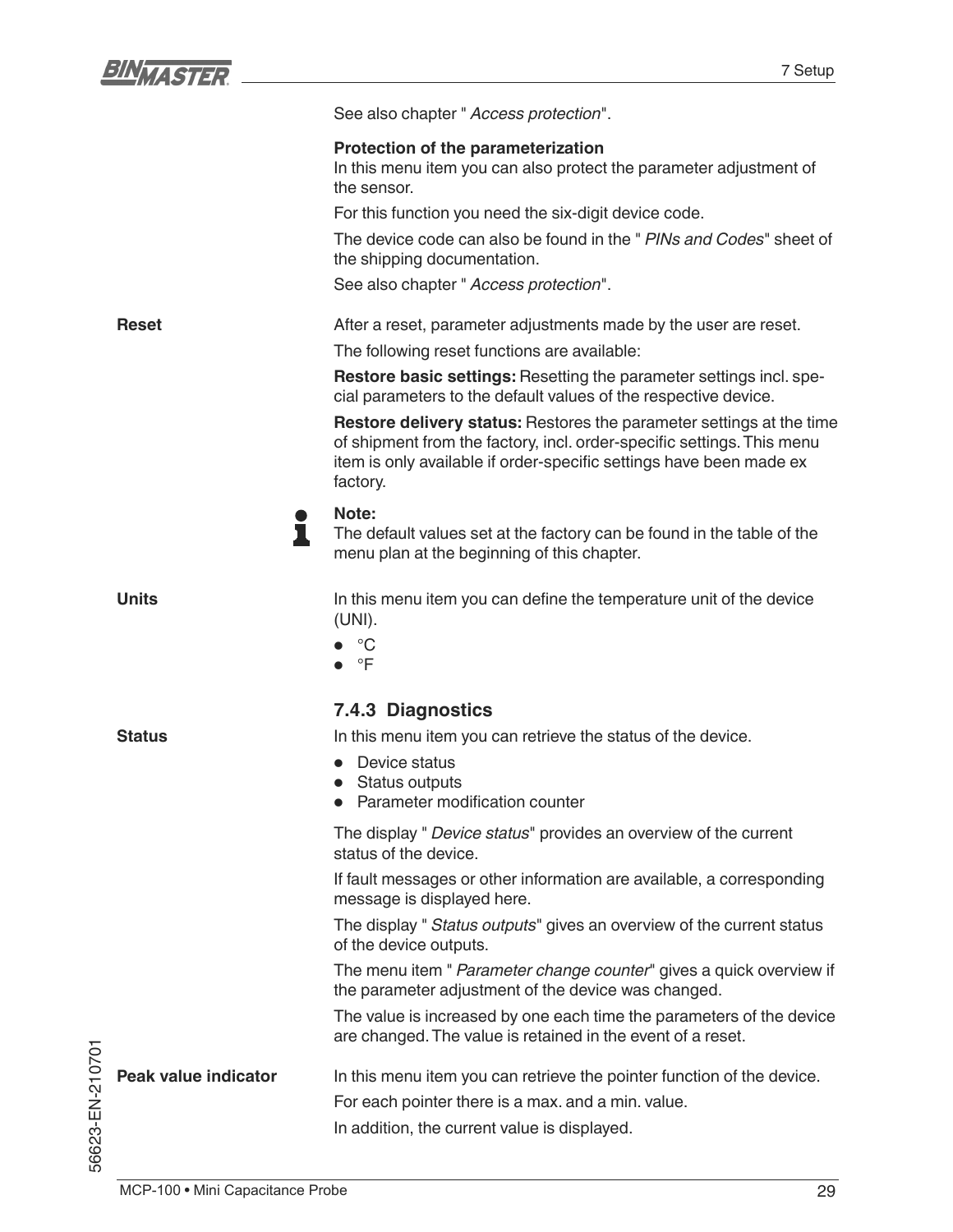

|                        | Peak values, electronic temperature<br>Pointer function measuring cell temperature<br>Pointer function resonance frequency                                                                                            |
|------------------------|-----------------------------------------------------------------------------------------------------------------------------------------------------------------------------------------------------------------------|
|                        | In this window you can also reset each of the three pointers individu-<br>ally.                                                                                                                                       |
| <b>Measured values</b> | In this menu item you can retrieve the current measured values of the<br>device.                                                                                                                                      |
|                        | <b>Measured values</b><br>Here you can view the current coverage status of the device (covered/<br>uncovered).                                                                                                        |
|                        | <b>Additional measured values</b><br>Here you can find additional measured values of the device.<br>Electronic temperature ( $^{\circ}C/^{\circ}F$ )<br>Measuring cell temperature (°C/°F)<br>Resonance frequency (%) |
|                        | <b>Outputs</b><br>Here you can retrieve the current switching status of the output<br>(closed/open).<br>• Output                                                                                                      |
| <b>Function test</b>   | In this menu item you can start an annual function test according to<br>WHG.                                                                                                                                          |
|                        | The function test serves as proof of the recurring test in accordance<br>with the approval for overfill protections.                                                                                                  |
|                        | The function test is only active if the device has WHG approval.                                                                                                                                                      |
|                        | In order to output the complete documentation, the function test is<br>only possible in PACTware.                                                                                                                     |
|                        | Further information can be found in the approval documentation ac-<br>cording to WHG.                                                                                                                                 |
|                        | Note:<br>Note that the measuring function of the sensor is disabled for the du-<br>ration of the function test and that downstream devices are activated<br>during the function test.                                 |
|                        | Start the function test by clicking the button "Start proof test".                                                                                                                                                    |
|                        | Check the correct reaction of the output and the downstream devices.<br>During the function test, the 360° status display flashes red.                                                                                |
|                        | After the function test has been completed, you can save a PDF file<br>containing all device data and adjustment parameters at the time of<br>the function test.                                                      |
| <b>Simulation</b>      | In this menu item you can simulate the function of the two switching<br>outputs separately.                                                                                                                           |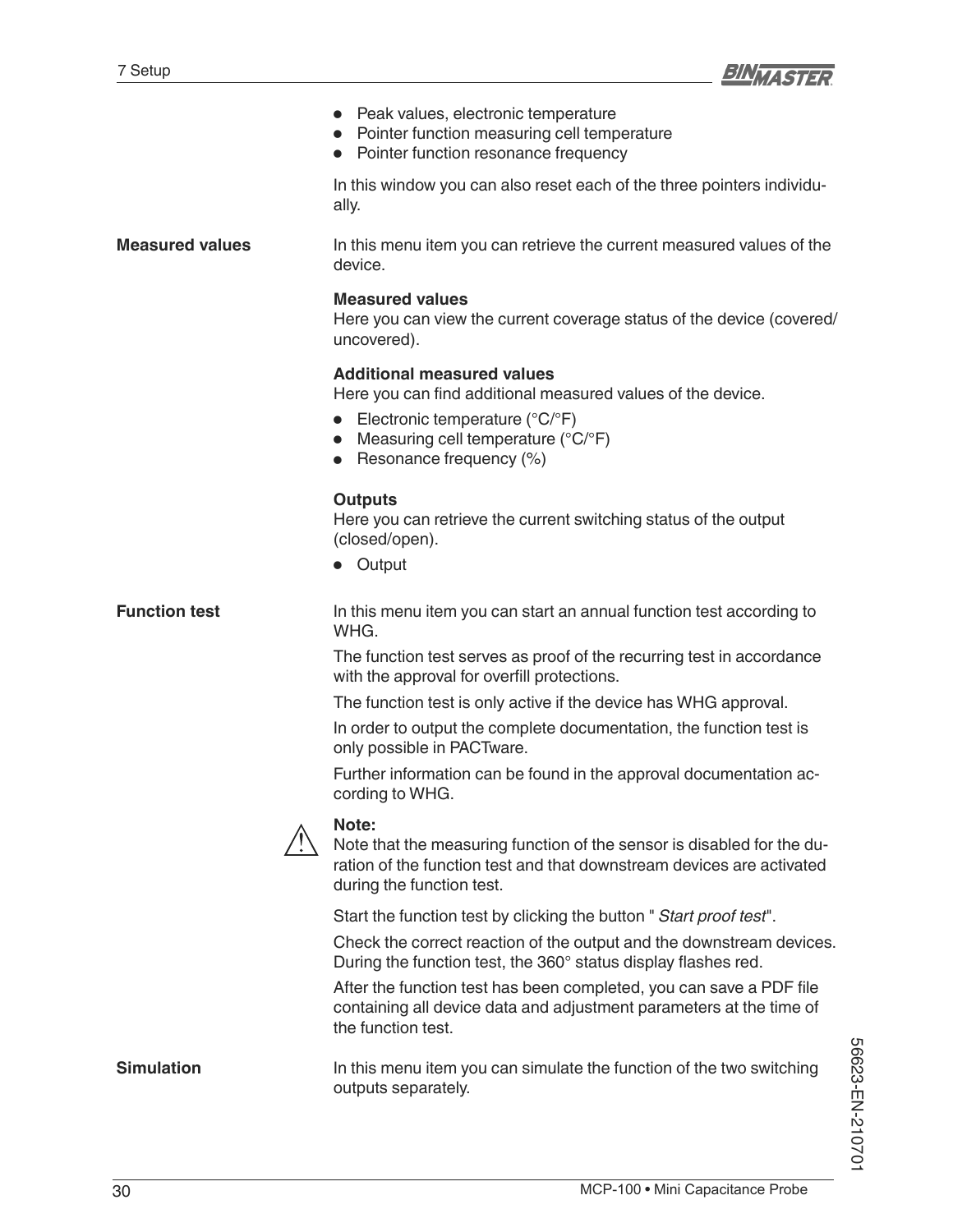



#### **Note:**

Make sure the connected downstream devices are activated during the simulation.

First select the desired switching output and start the simulation. Then select the desired switching state.

- Open
- Closed

Click on the button "Accept simulation value".

The sensor now switches to the desired simulation switching status.

During simulation, the LED display flashes in the colour of the selected switching status.

A simulation of the fault status is not possible.

To cancel the simulation, click on "Terminate simulation".

**Note:** T

Without manual deactivation, the sensor terminates the simulation automatically after 60 minutes.

In this menu item you can see the impedance curve of the device. The impedance curve gives information about the switching behaviour of the sensor. At the lowest point of the black curve is the current switching point **Impedance curve**

In this menu item you can retrieve the sensor information of the device. **Sensor information**

• Device name

(resonance point).

- Serial number
- Hardware version
- Software version
- Factory calibration date
- Device Revision
- Sensor acc. to WHG

In this menu item you can retrieve the sensor features of the device. **Sensor characteristics**

This menu item can only be selected via PACTware with DTM.

- Order texts
- Instrument version
- **Electronics**
- etc.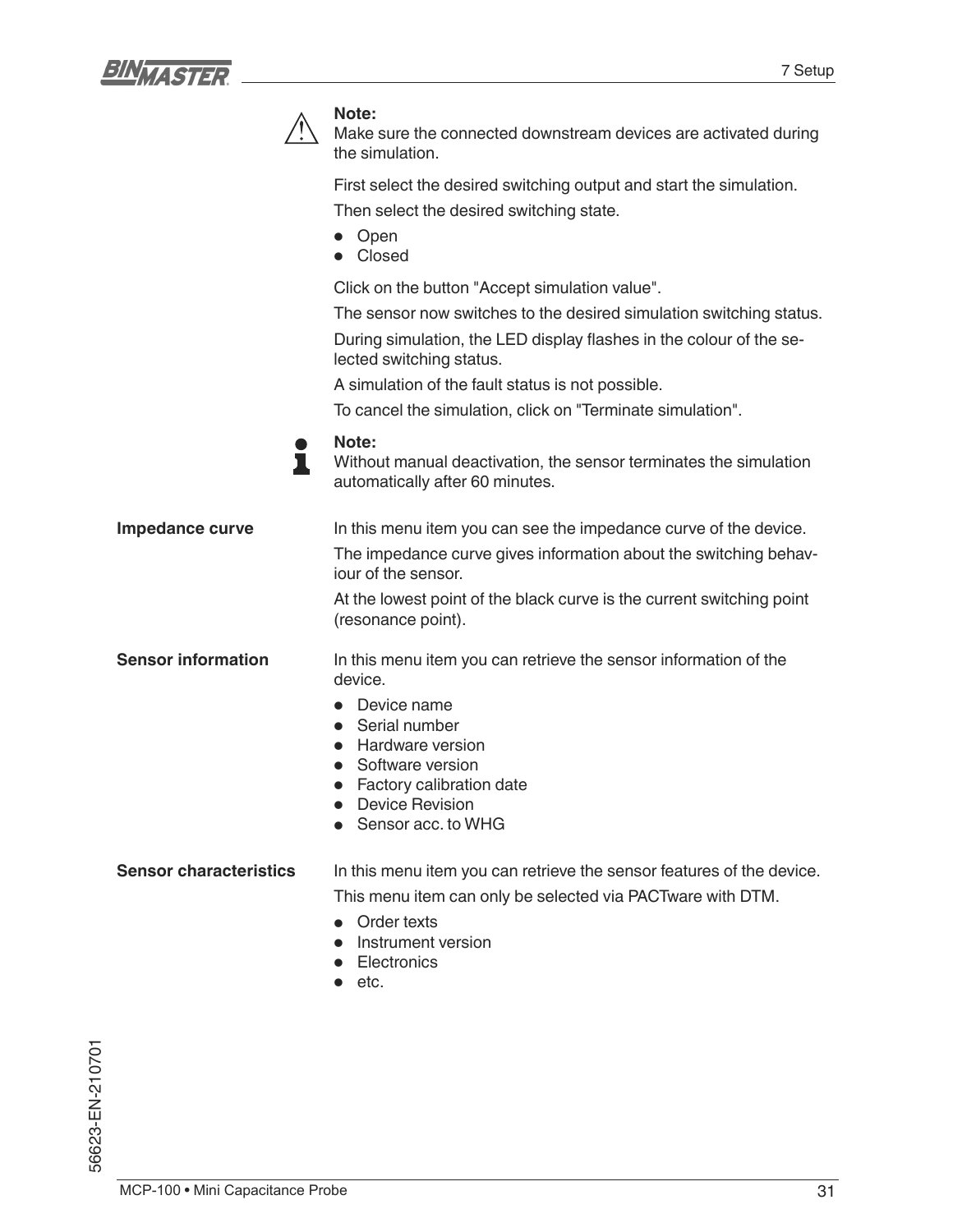# **8 Setup with smartphone/tablet (Bluetooth)**

|                               | 8.1<br><b>Preparations</b>                                                                                                                                                                                                                   |  |
|-------------------------------|----------------------------------------------------------------------------------------------------------------------------------------------------------------------------------------------------------------------------------------------|--|
| <b>System requirements</b>    | Make sure that your smartphone/tablet meets the following system<br>requirements:                                                                                                                                                            |  |
|                               | • Operating system: iOS 8 or newer<br>• Operating system: Android 5.1 or newer<br>Bluetooth 4.0 LE or newer<br>$\bullet$                                                                                                                     |  |
|                               | Download the app from the " Apple App Store" or "Google Play<br>Store" to your smartphone or tablet following the instructions<br>enclosed with the sensor.                                                                                  |  |
| <b>Connecting</b>             | 8.2<br><b>Connecting</b>                                                                                                                                                                                                                     |  |
|                               | Start the adjustment app and select the function " Setup". The smart-<br>phone/tablet searches automatically for Bluetooth-capable instru-<br>ments in the area.                                                                             |  |
|                               | The message " Connecting " is displayed.                                                                                                                                                                                                     |  |
|                               | The devices found are listed and the search is automatically contin-<br>ued.                                                                                                                                                                 |  |
|                               | Select the requested instrument in the device list.                                                                                                                                                                                          |  |
|                               | As soon as the Bluetooth connection to a device is established, the<br>LED display of the device in question flashes blue 4 times.                                                                                                           |  |
| <b>Authenticate</b>           | When establishing the connection for the first time, the operating tool<br>and the sensor must authenticate each other. After the first correct<br>authentication, each subsequent connection is made without a new<br>authentication query. |  |
| <b>Enter Bluetooth access</b> |                                                                                                                                                                                                                                              |  |
| code                          | For authentication, enter the 6-digit Bluetooth access code in the<br>next menu window. You can find the code on the outside of the<br>device housing and on the setup sheet in the device packaging.                                        |  |
|                               | For the very first connection, the adjustment unit and the sensor must authenticate<br>each other.<br>Bluetooth access code<br>OK                                                                                                            |  |
|                               | Enter the 6 digit Bluetooth access code of your Bluetooth instrument.                                                                                                                                                                        |  |

*Fig. 15: Enter Bluetooth access code*



**Note:** If an incorrect code is entered, the code can only be entered again after a delay time. This time gets longer after each incorrect entry.

The message " *Waiting for authentication*" is displayed on the smartphone/tablet.

After connection, the sensor adjustment menu is displayed on the respective adjustment tool.

**Connected**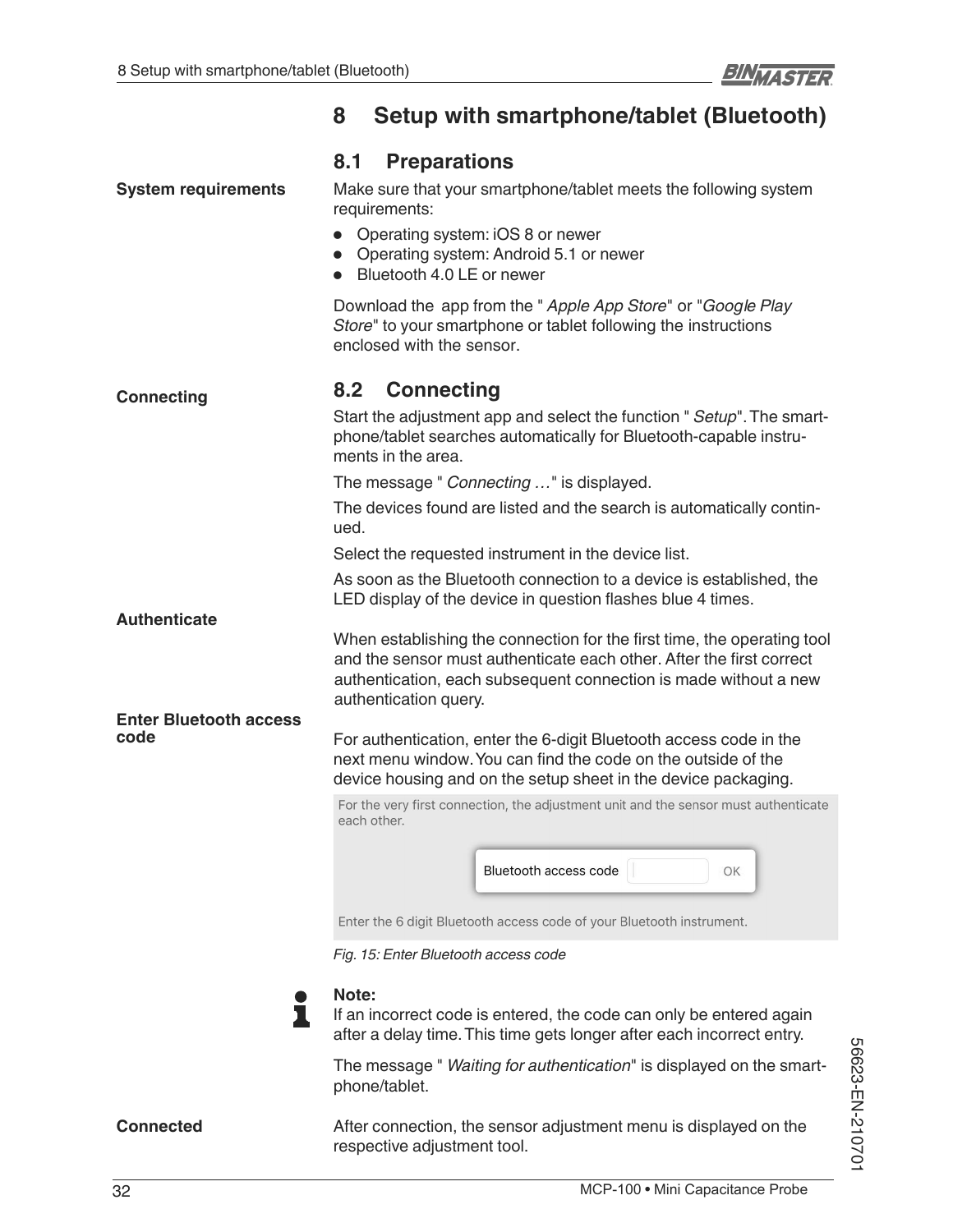

If the Bluetooth connection is interrupted, e.g. due to a too large distance between the two devices, this is displayed on the adjustment tool. The message disappears when the connection is restored.

Parameter adjustment of the device is only possible if the parameter protection is deactivated. When delivered, parameter protection is deactivated by default and can be activated at any time. **Change device code**

> It is recommended to enter a personal 6-digit device code. To do this, go to menu " *Extended functions*", " *Access protection*", menu item " *Protection of the parameter adjustment*".

### **8.3 Sensor parameter adjustment**

The sensor adjustment menu is divided into two halves: **Enter parameters**

On the left you'll find the navigation section with the menus " Setup", " *Diagnosis*" and others.

The selected menu item, recognisable by the colour change, is displayed in the right half.



*Fig. 16: Example of an app view - Setup*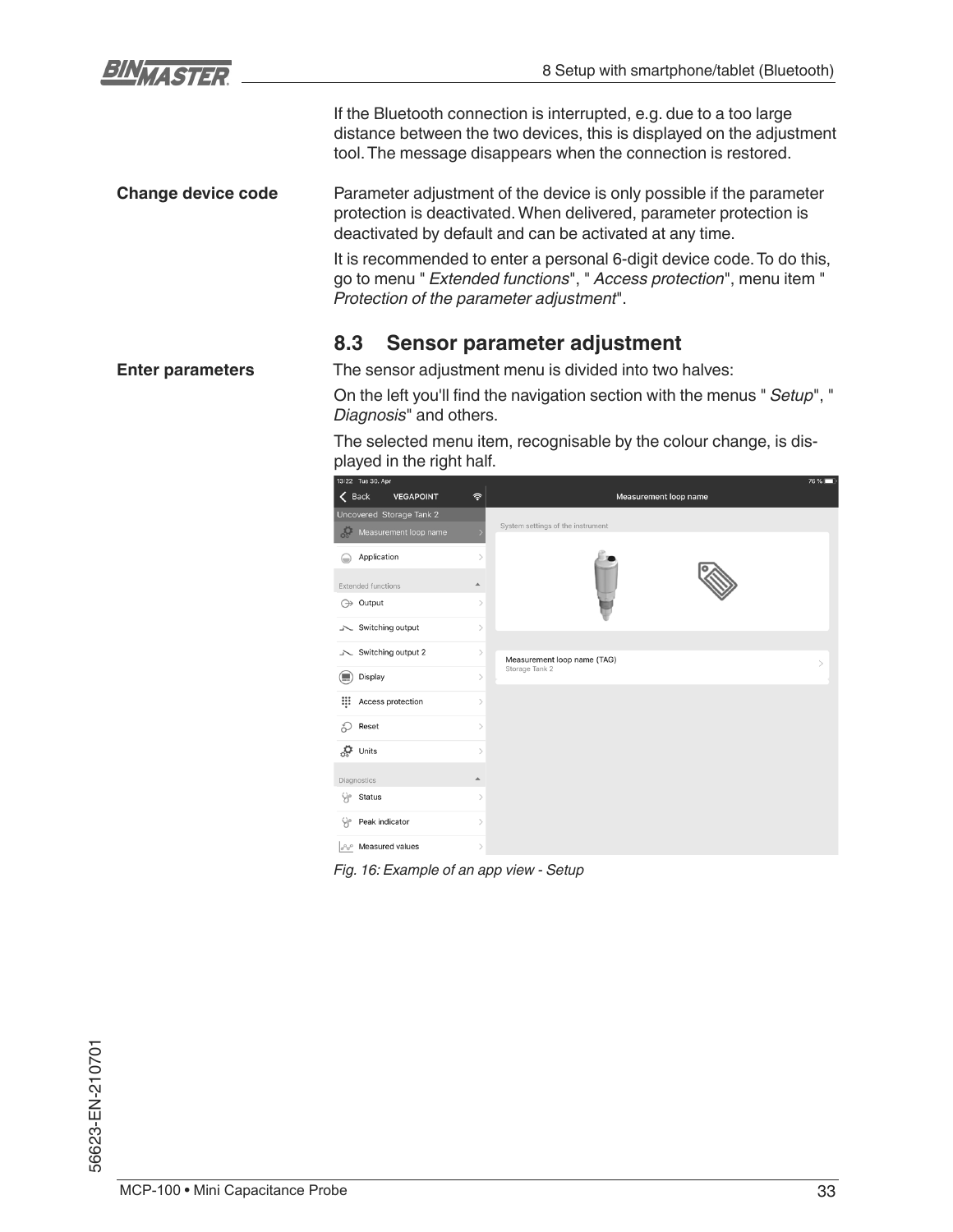|                                                | <b>Setup with PC/notebook (Bluetooth)</b><br>9                                                                                                                                                                                                            |  |
|------------------------------------------------|-----------------------------------------------------------------------------------------------------------------------------------------------------------------------------------------------------------------------------------------------------------|--|
| <b>System requirements</b>                     | <b>Preparations</b><br>9.1<br>Make sure that your PC/notebook meets the following system require-<br>ments:<br><b>Operating system Windows 10</b><br>DTM Collection 10/2020 or newer<br>Bluetooth 4.0 LE or newer                                         |  |
| <b>Activate Bluetooth con-</b><br>nection<br>ı | Activate the Bluetooth connection via the project assistant.<br>Note:<br>Older systems do not always have an integrated Bluetooth LE. In<br>these cases, a Bluetooth USB adapter is required. Activate the                                                |  |
|                                                | Bluetooth USB adapter using the Project Wizard.<br>After activating the integrated Bluetooth or the Bluetooth USB adapt-<br>er, devices with Bluetooth are found and created in the project tree.                                                         |  |
| <b>Connecting</b>                              | <b>Connecting</b><br>9.2<br>Select the requested device for the online parameter adjustment in<br>the project tree.<br>As soon as the Bluetooth connection to a device is established, the<br>LED display of the device in question flashes blue 4 times. |  |
| <b>Authenticate</b>                            | When establishing the connection for the first time, the operating tool<br>and the device must authenticate each other. After the first correct<br>authentication, each subsequent connection is made without a new<br>authentication query.              |  |
| <b>Enter Bluetooth access</b><br>code          | For authentication, enter in the next menu window the 6-digit<br>Bluetooth access code:                                                                                                                                                                   |  |
|                                                | <b>*</b> Bluetooth<br>$\Box$<br>$\times$<br>Authentication<br>Device name                                                                                                                                                                                 |  |
|                                                | Device TAG<br>Serial number                                                                                                                                                                                                                               |  |
|                                                | W<br>Enter the 6 digit Bluetooth access code of your Bluetooth instrument.                                                                                                                                                                                |  |
|                                                | Forgotten your Bluetooth access code?<br><b>Bluetooth access code</b>                                                                                                                                                                                     |  |
|                                                | OK<br>Cancel                                                                                                                                                                                                                                              |  |

*Fig. 17: Enter Bluetooth access code*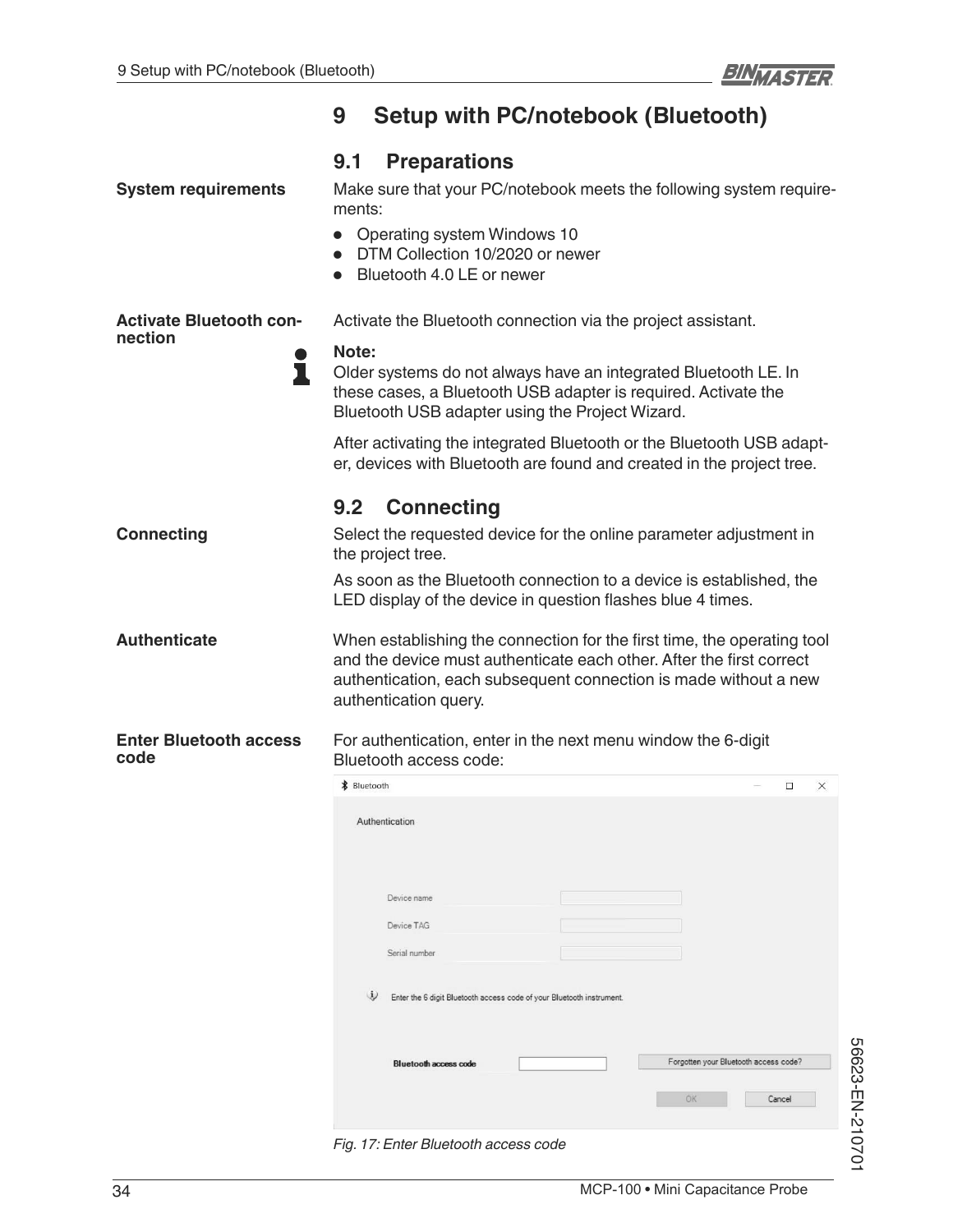

|                           | You can find the code on the outside of the device housing and on<br>the setup sheet in the device packaging.                                                                                                    |  |
|---------------------------|------------------------------------------------------------------------------------------------------------------------------------------------------------------------------------------------------------------|--|
|                           | Note:<br>If an incorrect code is entered, the code can only be entered again<br>after a delay time. This time gets longer after each incorrect entry.                                                            |  |
|                           | The message " Waiting for authentication" is displayed on the PC/<br>notebook.                                                                                                                                   |  |
| <b>Connected</b>          | After connection, the device DTM appears.                                                                                                                                                                        |  |
|                           | If the connection is interrupted, e.g. due to a too large distance be-<br>tween device and adjustment tool, this is displayed on the adjustment<br>tool. The message disappears when the connection is restored. |  |
| <b>Change device code</b> | Parameter adjustment of the device is only possible if the parameter<br>protection is deactivated. When delivered, parameter protection is<br>deactivated by default and can be activated at any time.           |  |
|                           | It is recommended to enter a personal 6-digit device code. To do this,<br>go to menu " Extended functions", " Access protection", menu item "<br>Protection of the parameter adjustment".                        |  |
|                           | Sensor parameter adjustment<br>9.3                                                                                                                                                                               |  |
| <b>Enter parameters</b>   | The sensor adjustment menu is divided into two halves:                                                                                                                                                           |  |
|                           | On the left you'll find the navigation section with the menus " Setup", "<br>Display", " Diagnosis" and others.                                                                                                  |  |
|                           | The selected menu item, recognisable by the colour change, is dis-<br>played in the right half.                                                                                                                  |  |
|                           |                                                                                                                                                                                                                  |  |



*Fig. 18: Example of a DTM view - Setup*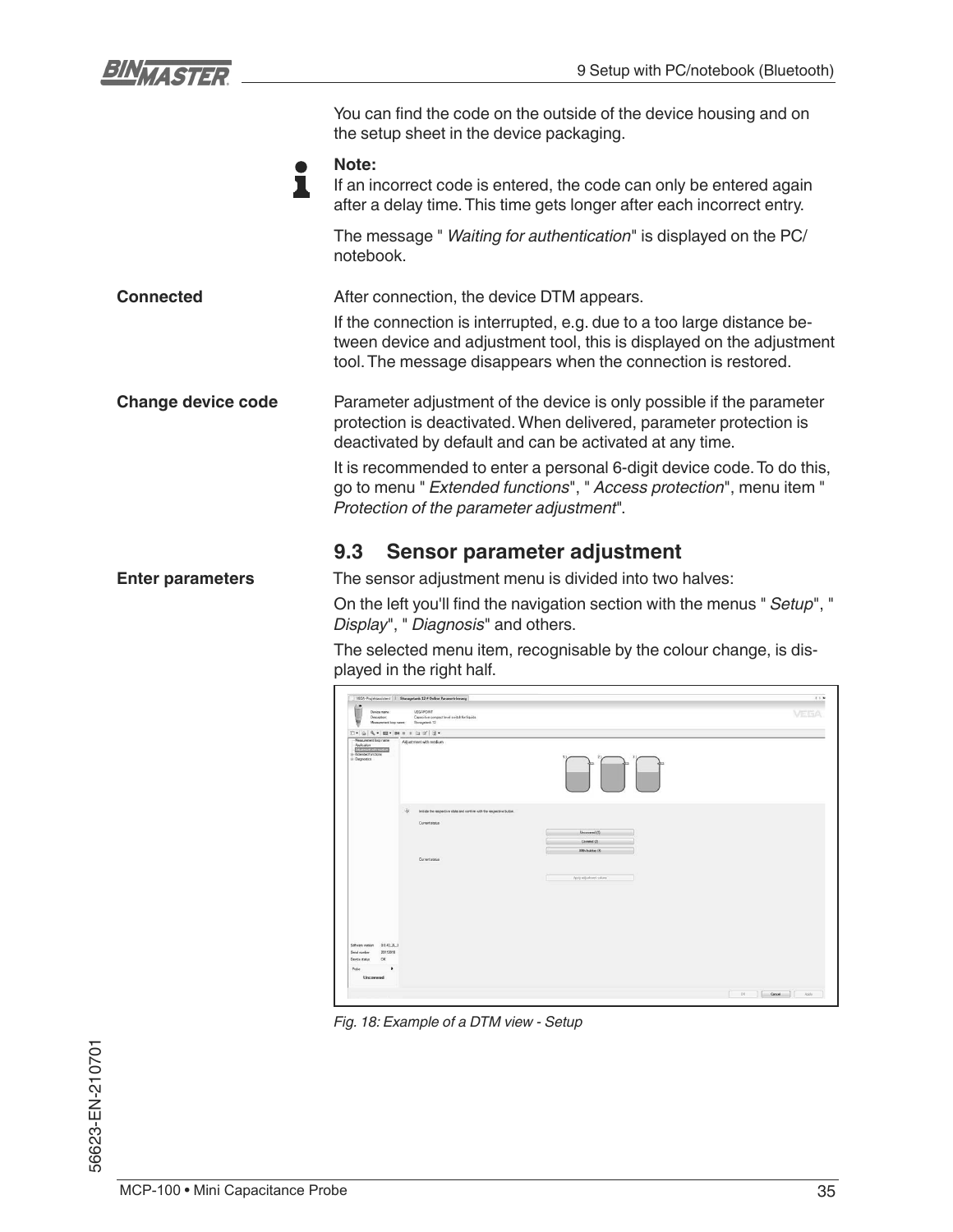# **10 Diagnostics and servicing**

|                                                | <b>10.1 Maintenance</b>                                                                                                                                                                                                                                              |  |
|------------------------------------------------|----------------------------------------------------------------------------------------------------------------------------------------------------------------------------------------------------------------------------------------------------------------------|--|
| <b>Maintenance</b>                             | If the device is used properly, no special maintenance is required in<br>normal operation.                                                                                                                                                                           |  |
| <b>Cleaning</b>                                | The cleaning helps that the type label and markings on the instrument<br>are visible.<br>Take note of the following:<br>• Use only cleaning agents which do not corrode the housings, type                                                                           |  |
|                                                | label and seals<br>• Use only cleaning methods corresponding to the housing protec-<br>tion rating                                                                                                                                                                   |  |
|                                                | <b>10.2 Rectify faults</b>                                                                                                                                                                                                                                           |  |
| <b>Reaction when malfunc-</b><br>tion occurs   | The operator of the system is responsible for taking suitable meas-<br>ures to rectify faults.                                                                                                                                                                       |  |
| <b>Causes of malfunction</b>                   | The device offers maximum reliability. Nevertheless, faults can occur<br>during operation. These may be caused by the following, e.g.:<br>Sensor<br>$\bullet$<br>• Process<br>• Voltage supply<br>Signal processing                                                  |  |
| <b>Fault rectification</b>                     | The first measures are:                                                                                                                                                                                                                                              |  |
|                                                | • Evaluation of fault messages                                                                                                                                                                                                                                       |  |
|                                                | • Checking the output signal<br>Treatment of measurement errors                                                                                                                                                                                                      |  |
|                                                | A smartphone/tablet with the adjustment app or a PC/notebook with<br>the software PACTware and the suitable DTM offer you further com-<br>prehensive diagnostic possibilities. In many cases, the causes can be<br>determined in this way and the faults eliminated. |  |
| <b>Reaction after fault recti-</b><br>fication | Depending on the reason for the fault and the measures taken, the<br>steps described in chapter " Setup" must be carried out again or must<br>be checked for plausibility and completeness.                                                                          |  |
| 24 hour service hotline                        | Should these measures not be successful, please call in urgent<br>cases the BinMaster technical service at +402-434-9102.                                                                                                                                            |  |
|                                                | Technical service is available during normal working hours, on<br>weekdays from 8 AM to 5 PM CST.                                                                                                                                                                    |  |
|                                                | Since we offer this service worldwide, the support is provided in<br>English. The service itself is free of charge, the only costs involved<br>are the normal call charges.                                                                                          |  |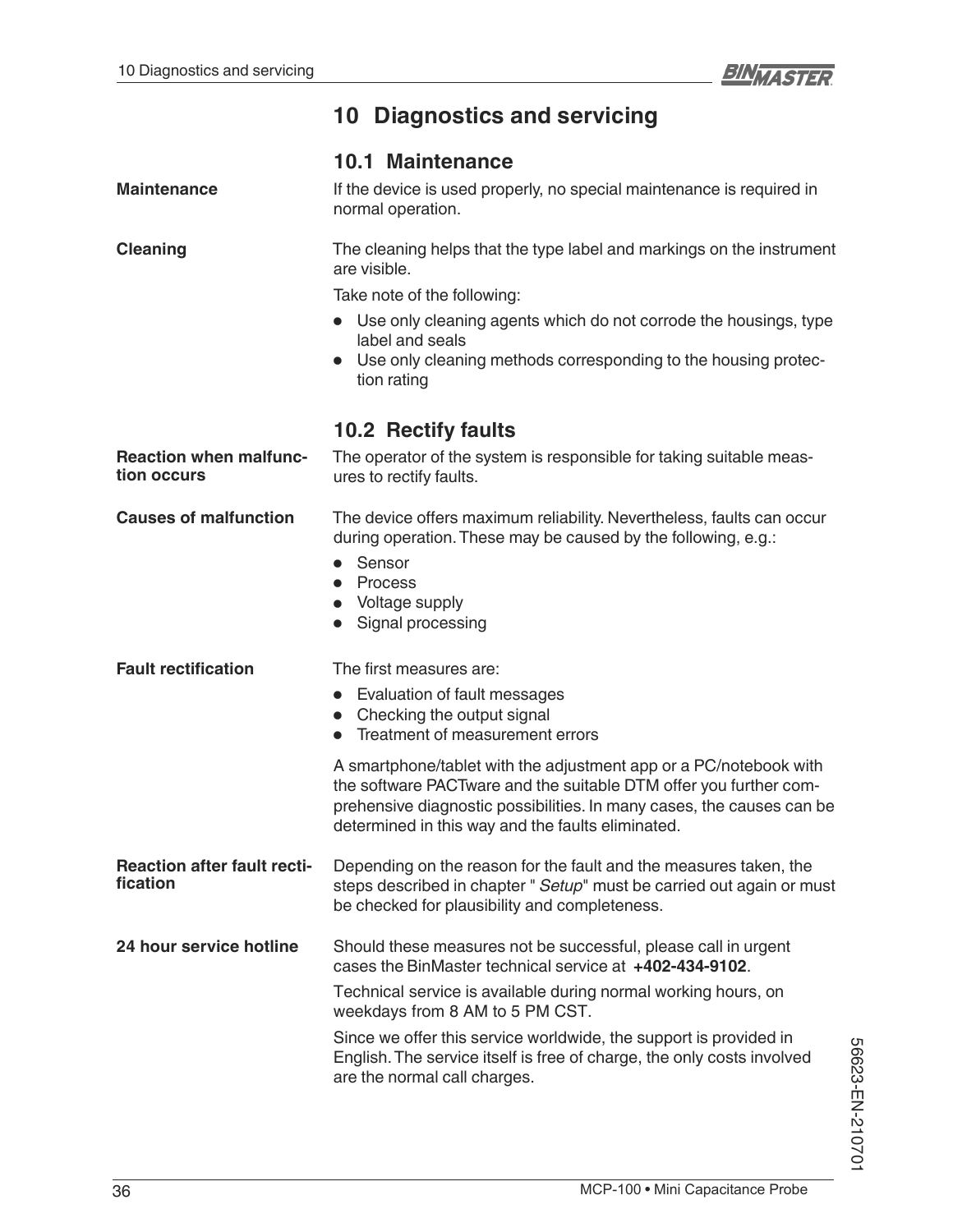

### **10.3 Diagnosis, fault messages**

**Checking the switching signal**

The 360° status indication on the device indicates the operating status of the device (display according to NE 107). At the same time it indicates the switching state of the output. This enables simple on-site diagnosis without the need for tools.

| Error                                                         | Cause                                     | <b>Rectification</b>                                     |
|---------------------------------------------------------------|-------------------------------------------|----------------------------------------------------------|
| Green signal lamp off                                         | Voltage supply interrupted.               | Check the voltage supply and the cable con-<br>nection   |
|                                                               | Electronics defective                     | Exchange the instrument or send it in for repair         |
| Green signal lamp flashes                                     | Maintenance required                      | Carry out maintenance                                    |
| Red signal lamp lights (switch-<br>ing output high-impedance) | Error with the electrical con-<br>nection | Connect the instrument according to the wir-<br>ing plan |
|                                                               | Shortcircuit or overload                  | Check the electrical connection                          |
|                                                               | Measuring tip damaged                     | Check whether the measuring tip is damaged               |
| Red signal lamp flashes<br>(switching output high-imped-      | Sensor outside the specifi-<br>cation     | Check the adjustment of the sensor                       |
| ance)                                                         | Sensor is in simulation mode              | Terminate simulation mode                                |
|                                                               | Function test is carried out              | Complete function test                                   |

### **10.4 Status messages according to NE 107**

The instrument features self-monitoring and diagnostics according to NE 107 and VDI/VDE 2650. In addition to the status messages in the following tables there are more detailed error messages available under the menu item " *Diagnostics*" via DTM or app.

#### **Status messages**

The status messages are divided into the following categories:

- **Failure**
- **Function check**
- Out of specification
- Maintenance required

and explained by pictographs:



*Fig. 19: Pictographs of the status messages*

- *1 Failure red*
- **2** *Out of specification yellow*
- *3 Function check orange*
- *4 Maintenance required blue*

**Failure:** Due to a malfunction in the instrument, a fault message is output.

This status message is always active. It cannot be deactivated by the user.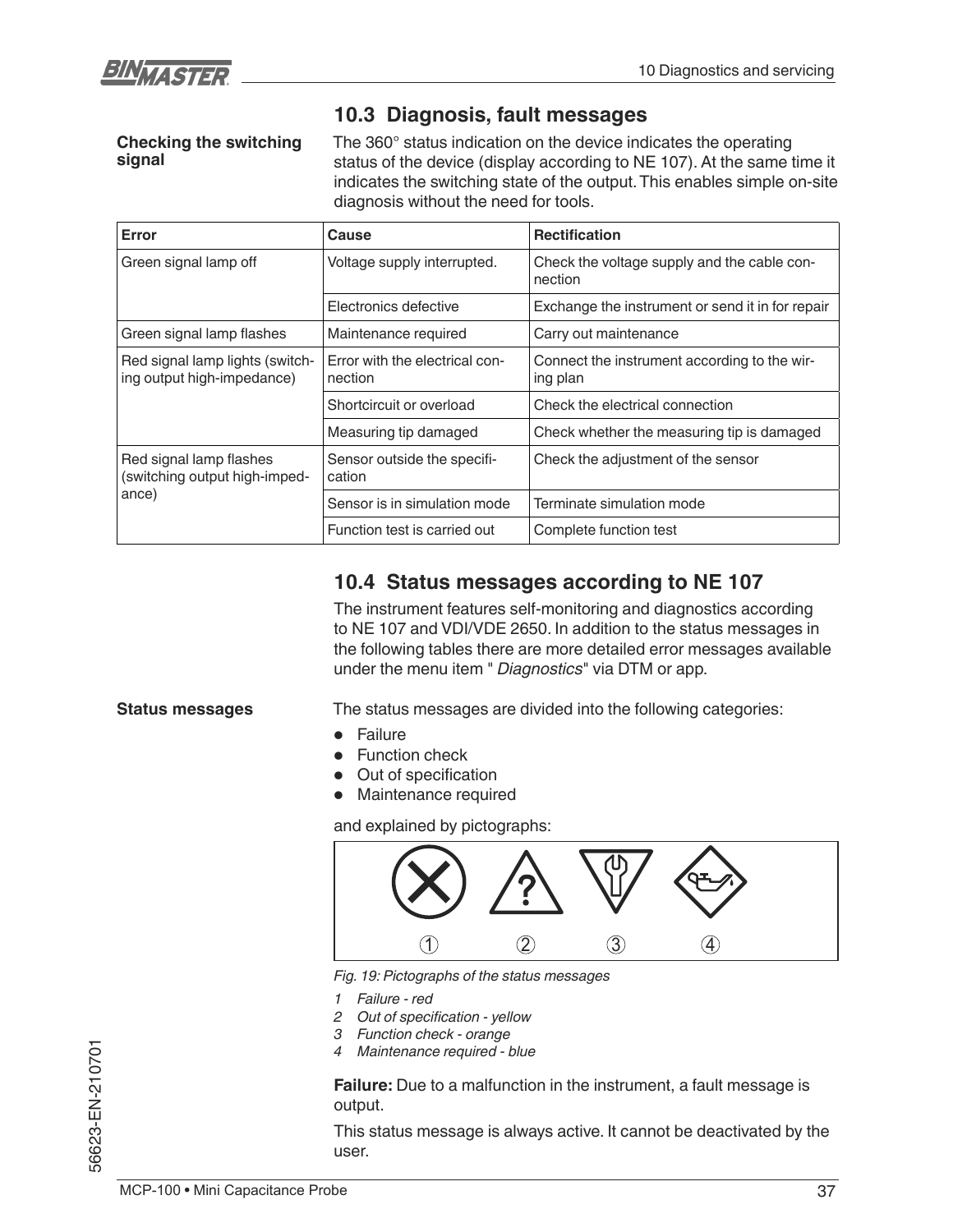

**Function check:** The instrument is being worked on, the measured value is temporarily invalid (for example during simulation).

This status message is inactive by default.

**Out of specification:** The measured value is unreliable because an instrument specification was exceeded (e.g. electronics temperature).

This status message is inactive by default.

**Maintenance required:** Due to external influences, the instrument function is limited. The measurement is affected, but the measured value is still valid. Plan in maintenance for the instrument because a failure is expected in the near future (e.g. due to buildup).

This status message is inactive by default.

| Code                                  | Cause                                        | <b>Rectification</b>                    |
|---------------------------------------|----------------------------------------------|-----------------------------------------|
| Text message                          |                                              |                                         |
| F013                                  | Error in capacitive measurement              | Send instrument for repair              |
| no measured value available           |                                              |                                         |
| F036                                  | Wrong software type                          | Repeat software update                  |
| No operable software                  | Software update not successful or<br>aborted |                                         |
| F080                                  | Software error                               | <b>Restart instrument</b>               |
| General software error                |                                              |                                         |
| F <sub>105</sub>                      | Device is still in the switch-on phase       | Wait for the end of the switch-on phase |
| Measured value is deter-<br>mined     |                                              |                                         |
| F <sub>260</sub>                      | Error in the calibration carried out in the  | Send instrument for repair              |
| Error in the calibration              | factory                                      |                                         |
|                                       | Error in the EEPROM                          |                                         |
| F <sub>261</sub>                      | Checksum error in the configuration          | Carry out a reset                       |
| Error in the instrument set-<br>tings | values                                       |                                         |

#### **Failure**

#### **Function check**

| Code                | Cause                  | <b>Rectification</b>                         |
|---------------------|------------------------|----------------------------------------------|
| <b>Text message</b> |                        |                                              |
| C700                | A simulation is active | <b>Finish simulation</b>                     |
| Simulation active   |                        | Wait for the automatic end after<br>60 mins. |

#### **Out of specification**

| Code                                     | Cause                                 | <b>Rectification</b>      |  |
|------------------------------------------|---------------------------------------|---------------------------|--|
| Text message                             |                                       |                           |  |
| S600                                     | Temperature of the electronics in the | Check ambient temperature |  |
| Impermissible electronics<br>temperature | non-specified range                   | Insulate electronics      |  |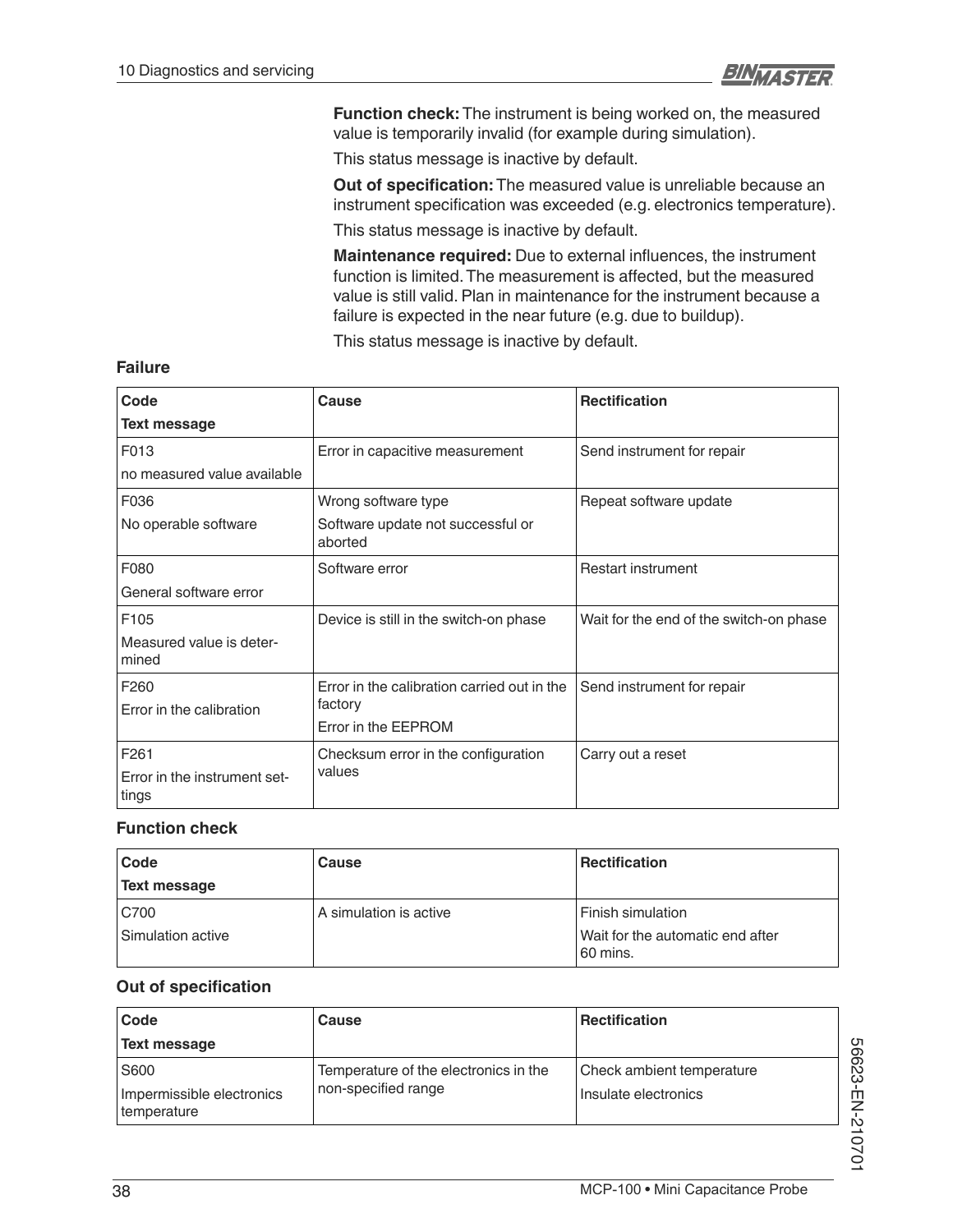

| Code                        | Cause                                    | <b>Rectification</b>        |
|-----------------------------|------------------------------------------|-----------------------------|
| <b>Text message</b>         |                                          |                             |
| S604                        | Overload or short circuit on the switch- | Check electrical connection |
| Switching output overloaded | ing output                               |                             |

#### **Maintenance**

| Code                                     | Cause                       | <b>Rectification</b>      |
|------------------------------------------|-----------------------------|---------------------------|
| Text message                             |                             |                           |
| M511                                     | Software faulty or outdated | Carry out software update |
| Inconsistent software con-<br>figuration |                             |                           |

### **10.5 Software update**

The device software is updated via Bluetooth.

The following components are required:

- Instrument
- Voltage supply

update is carried out.

- PC/notebook with PACTware/DTM and Bluetooth USB adapter
- Current instrument software as file

You can find the current instrument software as well as detailed information on the procedure in the download area of our homepage.



Instruments with approvals can be bound to certain software versions. Therefore make sure that the approval is still effective after a software

You can find detailed information in the download area on our homepage.

### **10.6 How to proceed if a repair is necessary**

You can find an instrument return form as well as detailed information about the procedure in the download area of our homepage. By doing this you help us carry out the repair quickly and without having to call back for needed information.

In case of repair, proceed as follows:

- $\bullet$  Print and fill out one form per instrument
- Clean the instrument and pack it damage-proof
- Attach the completed form and, if need be, also a safety data sheet outside on the packaging
- Ask the agency serving you to get the address for the return shipment. You can find the agency on our homepage.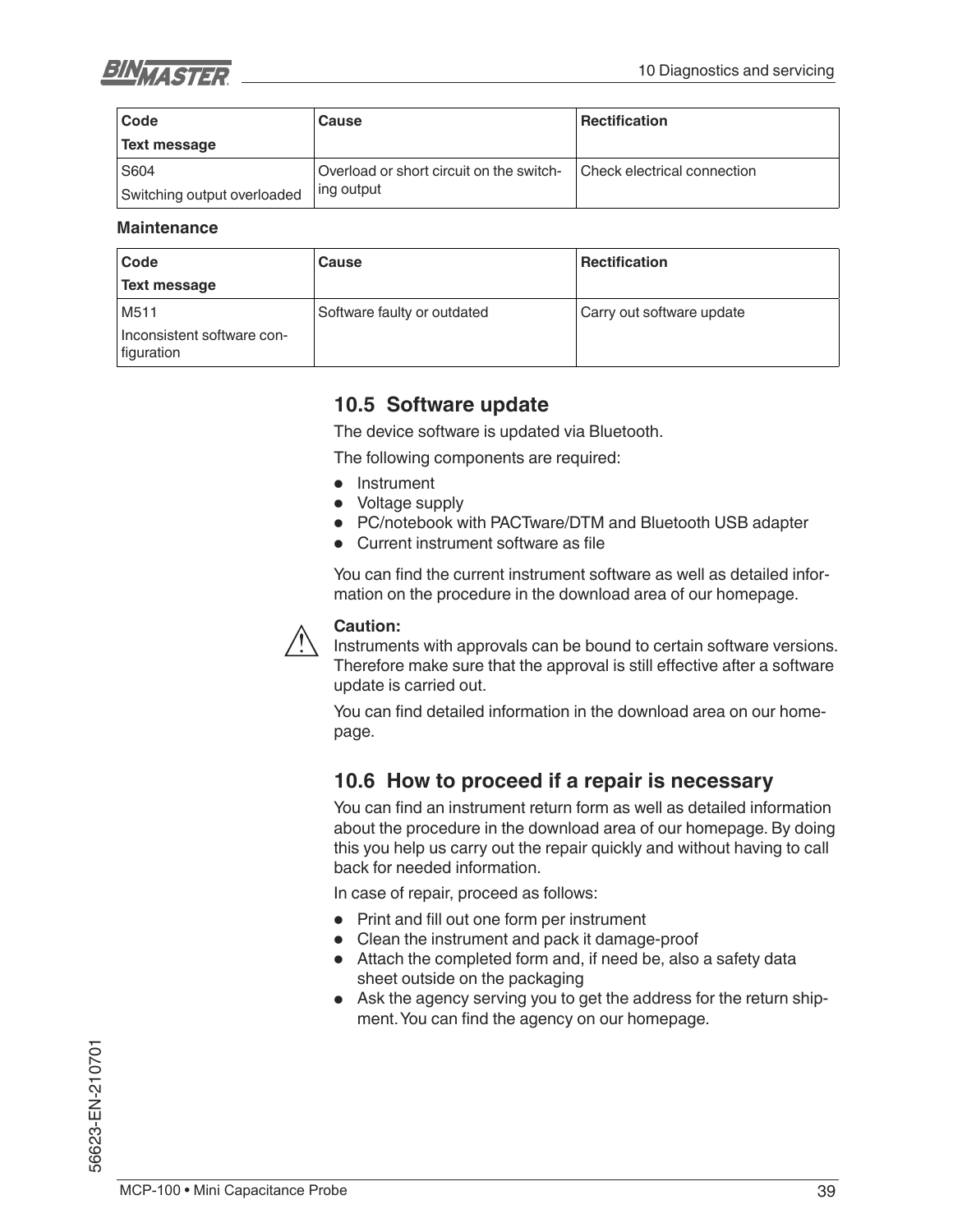# **11 Dismount**

### **11.1 Dismounting steps**



Before dismounting, be aware of dangerous process conditions such as e.g. pressure in the vessel or pipeline, high temperatures, corrosive or toxic media etc.

Take note of chapters " *Mounting*" and " *Connecting to voltage sup*ply" and carry out the listed steps in reverse order.

### **11.2 Disposal**

The device is made of recyclable materials. For this reason, it should be disposed of by a specialist recycling company. Observe the applicable national regulations.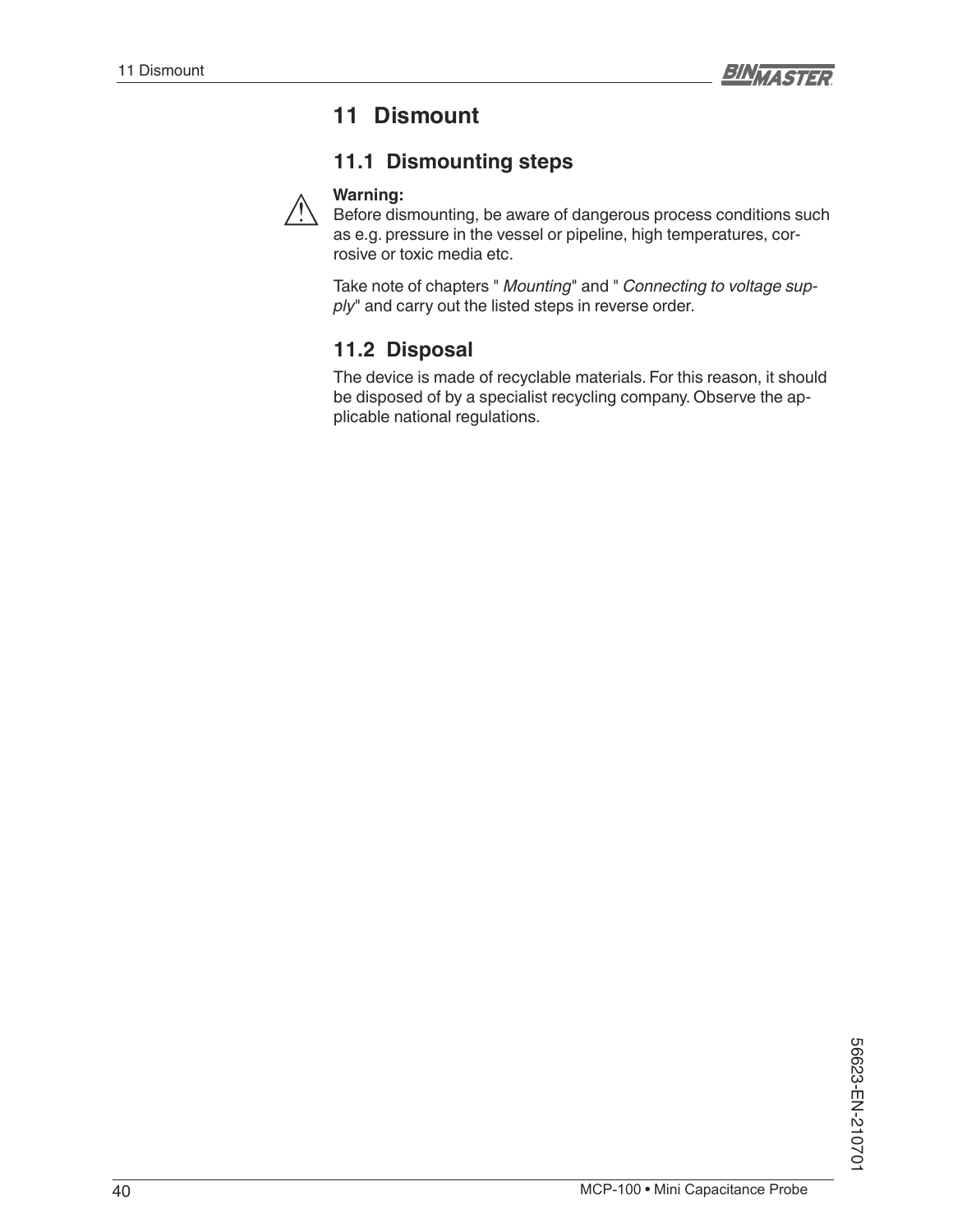

# **12 Certificates and approvals**

### **12.1 Radio licenses**

### **Bluetooth**

The Bluetooth radio module in the device has been tested and approved according to the current edition of the applicable countryspecific norms or standards.

The confirmations as well as regulations for use can be found in the document " *Radio licenses*" supplied or on our homepage.

### **12.2 Approvals as overfill protection**

Approved versions for use as part of an overfill protection system are available or in preparation for this device series.

The corresponding approvals can be found on our homepage.

### **12.3 Food and pharmaceutical certificates**

Versions for use in the food and pharmaceutical industries are available or in preparation.

The corresponding certificates can be found on our homepage.

### **12.4 EU conformity**

The device fulfils the legal requirements of the applicable EU directives. By affixing the CE marking, we confirm the conformity of the instrument with these directives.

The EU conformity declaration can be found on our homepage.

### **Electromagnetic compatibility**

The instruments are designed for use in an industrial environment. Nevertheless, electromagnetic interference from electrical conductors and radiated emissions must be taken into account, as is usual with a class A instrument according to EN 61326-1.

When the device is mounted in metal containers or tubes, the interference resistance requirements of IEC/EN 61326 for "Industrial environment" and the NAMUR recommendation EMC (NE21) are met.

If the device is to be used in other environments, the electromagnetic compatibility to other devices must be ensured by suitable measures.

### **12.5 Environment management system**

Protection of the environment is one of our most important duties. That is why we have introduced an environment management system with the goal of continuously improving company environmental protection. The environment management system is certified according to DIN EN ISO 14001. Please help us fulfil this obligation by observing the environmental instructions in chapters " *Packaging, transport and storage*", " *Disposal*" of these operating instructions.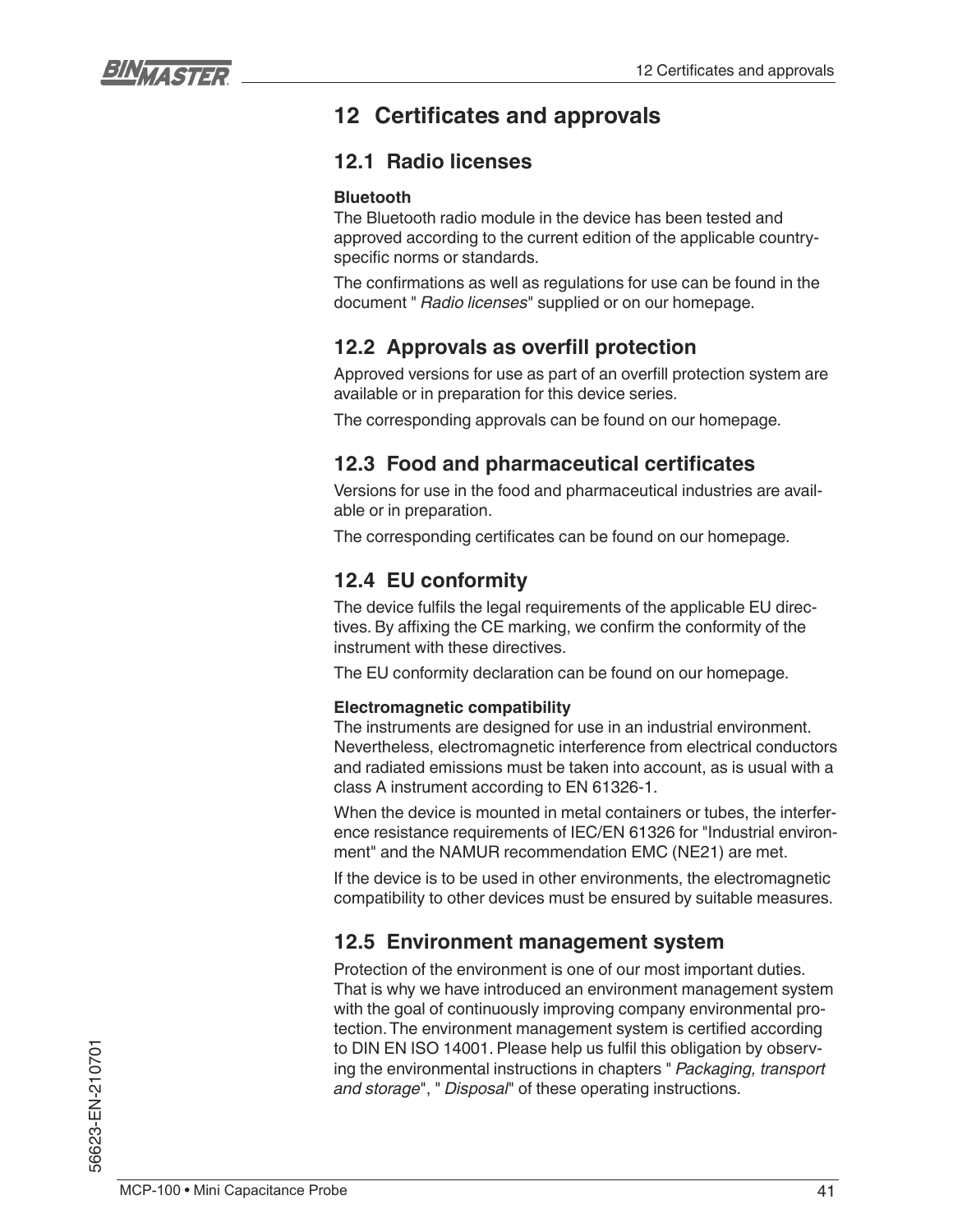# **13 Supplement**

### **13.1 Technical data**

### **Note for approved instruments**

The technical data in the respective safety instructions which are included in delivery are valid for approved instruments (e.g. with Ex approval). These data can differ from the data listed herein, for example regarding the process conditions or the voltage supply.

All approval documents can be downloaded from our homepage.

| Material 316L corresponds to 1.4404 or 1.4435 |
|-----------------------------------------------|
|                                               |
| PEEK, polished                                |
| <b>FKM</b>                                    |
| EPDM                                          |
| Klingersil C-4400                             |
| 316L                                          |
|                                               |
| 316L and plastic (Valox and polycarbonate)    |
| - Device seal - Hygienic design AC and EPDM   |
| <b>NBR</b>                                    |
| approx. 250 g (0.55 lbs)                      |
|                                               |

### **General data**

| Process fittings                               |                                             |  |
|------------------------------------------------|---------------------------------------------|--|
| - Pipe thread, cylindrical (DIN 3852-A)        | $G\frac{1}{2}$ , $G\frac{3}{4}$ , $G1$      |  |
| $-$ Pipe thread, conical (ASME B1.20.1)        | $\frac{1}{2}$ NPT, $\frac{3}{4}$ NPT, 1 NPT |  |
| - Metric fine thread, cylindrical              | M 24 x 1.5                                  |  |
| Threaded and hygienic adapter                  |                                             |  |
| - Standard hygienic adapter                    | $G\frac{1}{2}$ , G1                         |  |
| $-$ Clamp                                      | $1", 1\frac{1}{2", 2"$                      |  |
| - Collar socket DIN 11851, PN40                | DN 25, DN 32, DN 40                         |  |
| Max. torque - process fitting                  |                                             |  |
| $-$ Thread G $\frac{1}{2}$ , $\frac{1}{2}$ NPT | 50 Nm (37 lbf ft)                           |  |
| $-$ Thread G $\frac{3}{4}$ , $\frac{3}{4}$ NPT | 75 Nm (55 lbf ft)                           |  |
| - Thread G1, 1 NPT                             | 100 Nm (73 lbf ft)                          |  |
| - Hygienic adapter                             | 20 Nm (15 lbf ft)                           |  |
| Surface quality                                | $R_s$ < 0.76 µm (3.00 <sup>-5</sup> in)     |  |
|                                                |                                             |  |

### **Measurement accuracy**

Hysteresis approx. 1 mm (0.04 in)

5) not in contact with the medium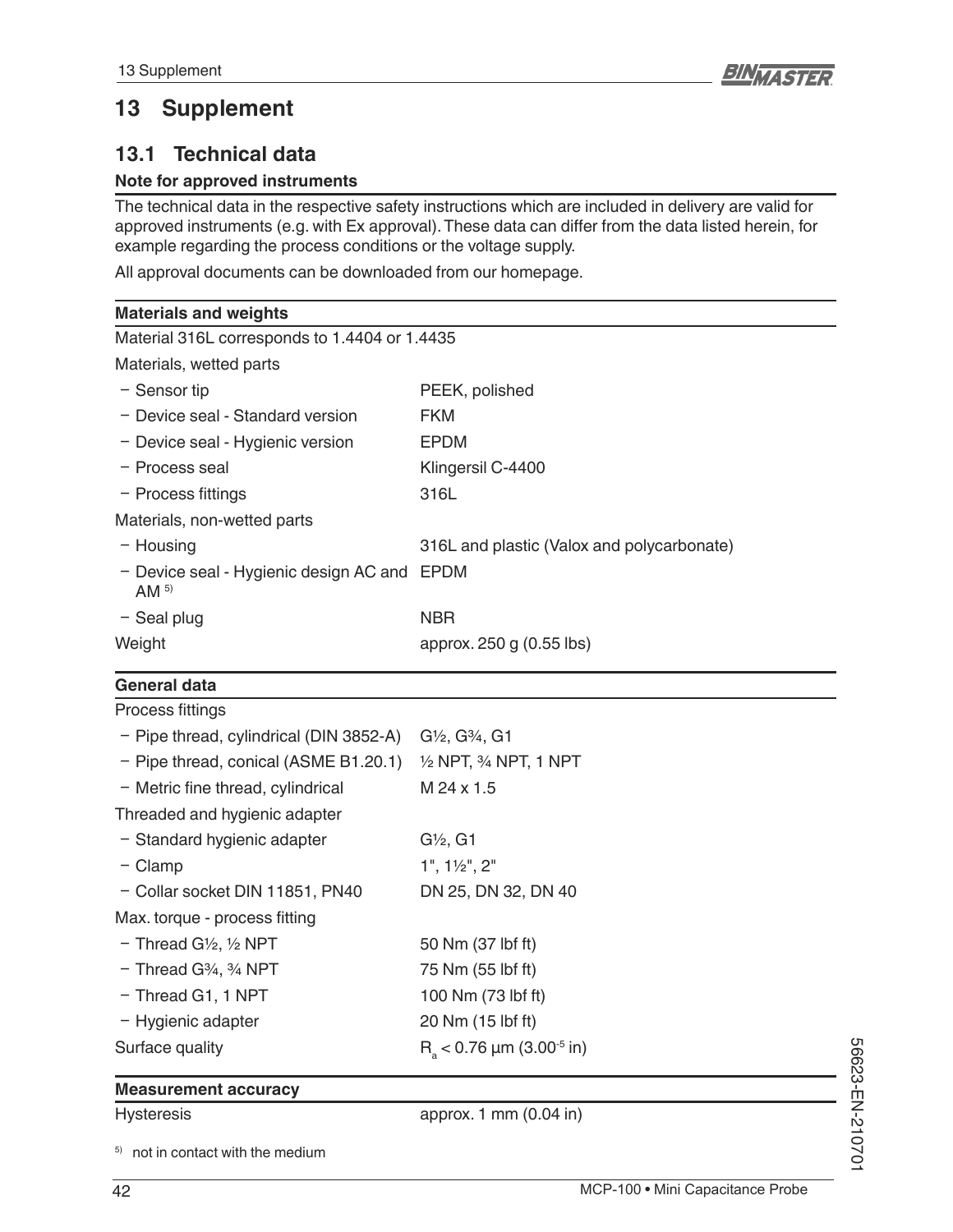| BIN <sub>MASTER</sub>                                                         | 13 Supplement                                                 |
|-------------------------------------------------------------------------------|---------------------------------------------------------------|
| Switching delay                                                               | approx. 500 ms (on/off)                                       |
|                                                                               | Adjustable: 0.5  60 s                                         |
| Repetitive accuracy                                                           | $± 1$ mm ( $± 0.04$ in)                                       |
| <b>Ambient conditions</b>                                                     |                                                               |
| Ambient temperature on the housing                                            | $-40+70$ °C (-40  +158 °F)                                    |
| Storage and transport temperature                                             | $-40+80$ °C $(-40+176$ °F)                                    |
| Relative humidity                                                             | 20  85 %                                                      |
| <b>Mechanical environmental conditions</b>                                    |                                                               |
| Sinusoidal oscillations according to<br>EN 60068-2-6 (vibration at resonance) | 4M8 (5 g) at 4  200 Hz                                        |
| Impacts                                                                       | 50 g, 2.3 ms according to EN 60068-2-27 (mechanical<br>shock) |
| Impact resistance                                                             | IK07 acc. to IEC 62262                                        |
| <b>Process conditions</b>                                                     |                                                               |
| Process pressure                                                              | $-1$ 25 bar/ $-100$ 2500 kPa ( $-14.5$ 363 psig)              |
| Process temperature                                                           | $-40+115$ °C $(-40+239$ °F)                                   |
| <b>SIP process temperature</b> (SIP = Sterilization in place)                 |                                                               |
| Vapour stratification up to 1 h                                               | +135 °C (+275 °F)                                             |
| Dielectric constant                                                           | $\geq 1.5$                                                    |
| <b>Indication (NE 107)</b>                                                    |                                                               |
| 360° status indication (LED)                                                  |                                                               |
| - Green                                                                       | Power supply on - Output 1 open                               |
| - Yellow                                                                      | Power supply on - Output 1 closed                             |
| - Red                                                                         | Voltage supply on - failure/simulation                        |
| <b>Adjustment</b>                                                             |                                                               |
| Adjustment possibilities                                                      | App (Android/OS), PACTware/DTM                                |
| <b>Output variable - Transistor output</b>                                    |                                                               |
| Output                                                                        | Transistor output NPN/PNP                                     |
| Load current                                                                  | max. 250 mA (output, permanently short-circuit proof)         |
| <b>Voltage loss</b>                                                           | $<$ 3 V                                                       |
| Switching voltage                                                             | $<$ 34 V DC                                                   |
| <b>Blocking current</b>                                                       | $< 10 \mu A$                                                  |
| <b>Voltage supply</b>                                                         |                                                               |
| Operating voltage                                                             | 12  35 V DC                                                   |
| Max. power consumption                                                        | 1W                                                            |
| Reverse voltage protection                                                    | Integrated                                                    |
| Max. power consumption                                                        | 1W                                                            |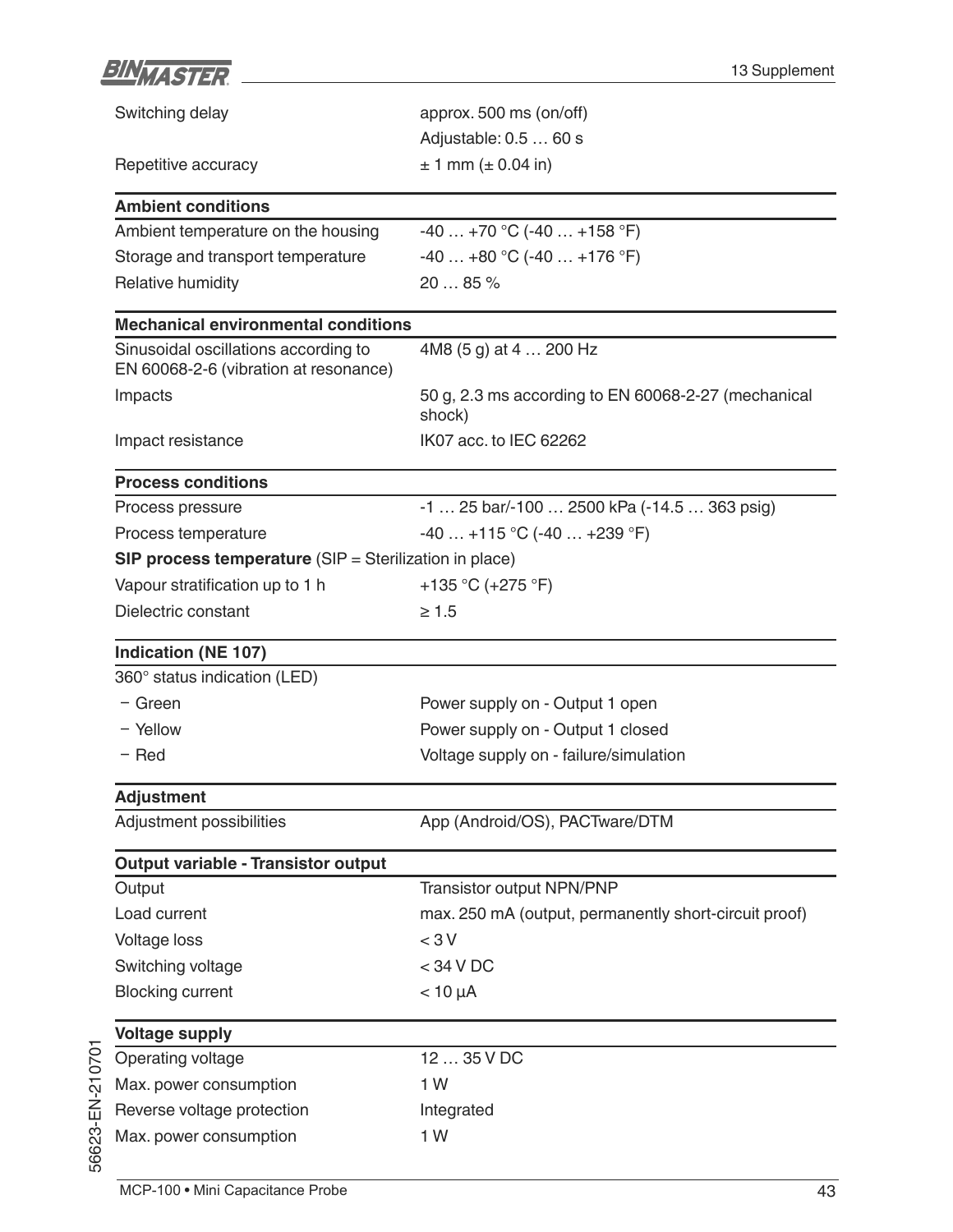

### **Bluetooth interface**

| <b>Bluetooth standard</b>   | Bluetooth 5.0 (downward compatible to Bluetooth<br>$4.0LE$ ) |
|-----------------------------|--------------------------------------------------------------|
| Frequency                   | 2.402  2.480 GHz                                             |
| Max. emitted power          | $+2.2$ dBm                                                   |
| Max. number of participants |                                                              |
| Effective range typ. $6$ )  | 25 m (82 ft)                                                 |

#### **Electromechanical data**

| Valve plug ISO 4400                                |                                                      |  |
|----------------------------------------------------|------------------------------------------------------|--|
| - Wire cross-section                               | 1.5 mm <sup>2</sup> (0.06 in <sup>2</sup> )          |  |
| - Outer cable diameter                             | $4.57$ mm $(0.180.28)$ in                            |  |
| Valve plug ISO 4400 with IDC method of termination |                                                      |  |
| - Version                                          | 4-pin according to ISO 4400                          |  |
| - Wire cross-section                               | $0.51$ mm <sup>2</sup> (AWG 20  AWG 17)              |  |
| - Strand diameter                                  | $> 0.1$ mm (0.004 in)                                |  |
| - Wire diameter                                    | 1.6  2 mm <sup>2</sup> (0.06  0.08 in <sup>2</sup> ) |  |
| - Outer cable diameter                             | $5.58$ mm $(0.220.31)$ in                            |  |
| - Connection frequency                             | 10 x (on the same cross-section)                     |  |
| Valve plug ISO 4400 with hinged cover              |                                                      |  |
| - Wire cross-section                               | 1.5 mm <sup>2</sup> (0.06 in <sup>2</sup> )          |  |
| - Outer cable diameter                             | $4.57$ mm $(0.180.28)$ in                            |  |
|                                                    |                                                      |  |

### **Electrical protective measures**

Potential separation Electronics potential free up to 500 V AC

Protection rating

| <b>Connection technology</b>                                        | <b>Protection according to</b><br>EN 60529/IEC 529 | Protection according to UL 50 |
|---------------------------------------------------------------------|----------------------------------------------------|-------------------------------|
| Plug according to ISO 4400                                          | IP65                                               | NEMA 4X                       |
| Plug according to ISO 4400 with<br><b>IDC</b> method of termination | <b>IP67</b>                                        | NEMA 4X                       |
| ISO 4400 plug with hinged cover                                     | <b>IP65</b>                                        | NEMA 4X                       |

| up to 5000 m (16404 ft) |
|-------------------------|
| ш                       |
| Δ                       |
|                         |

6) Depending on the local conditions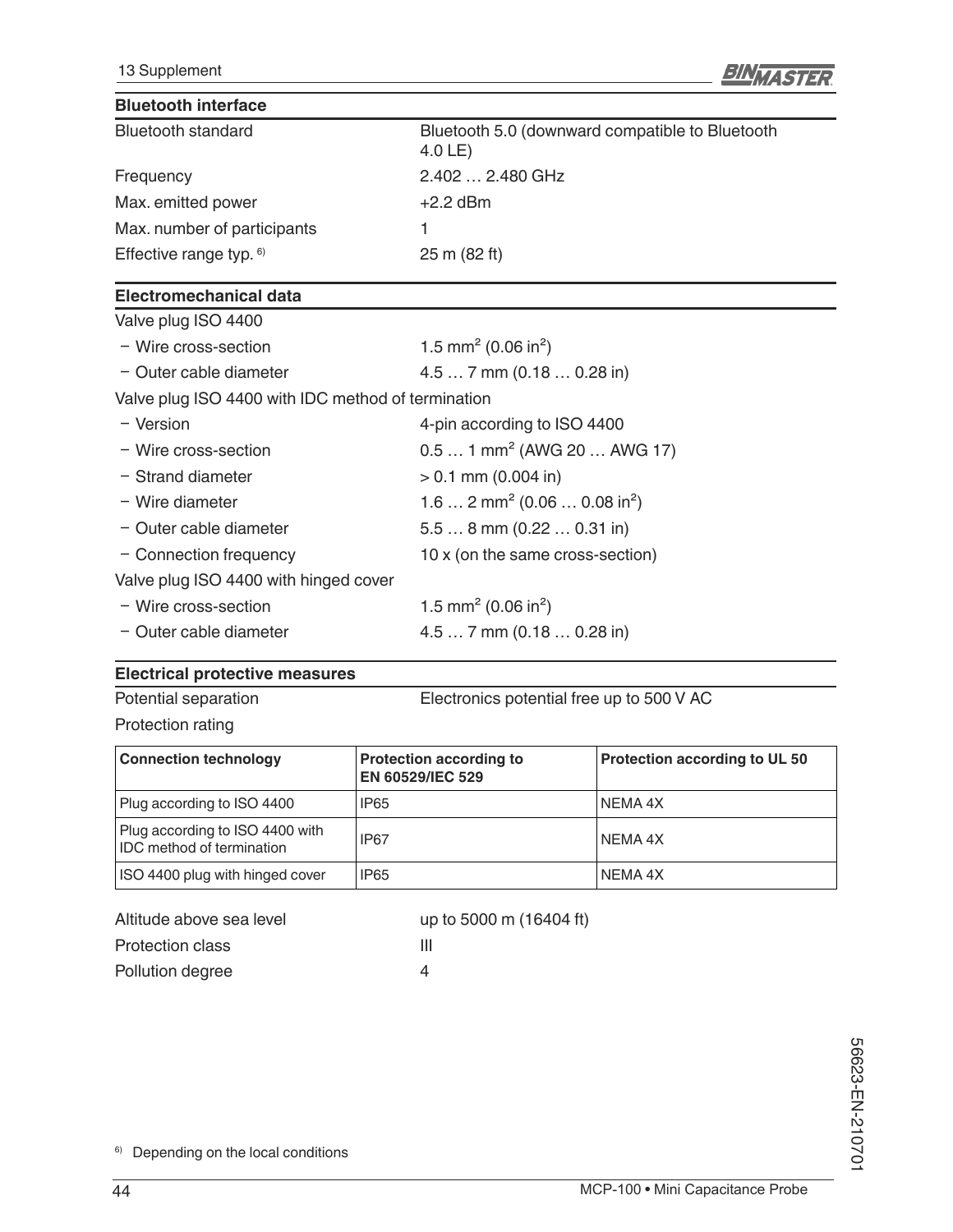

### **13.2 Dimensions**

#### **0&3, standard version - thread**



Fig. 20: MCP-100, standard version - thread with valve plugs acc. to ISO 4400

*1 Thread G½, G¾, G1 (DIN ISO 228/1) with ISO 4400 valve plug*

- *2 Thread G½, G¾, G1 (DIN ISO 228/1) with ISO 4400 valve plug with IDC method of termination*
- *3 Tread ½ NPT, ¾ NPT, 1 NPT with ISO 4400 valve plug with hinged cover*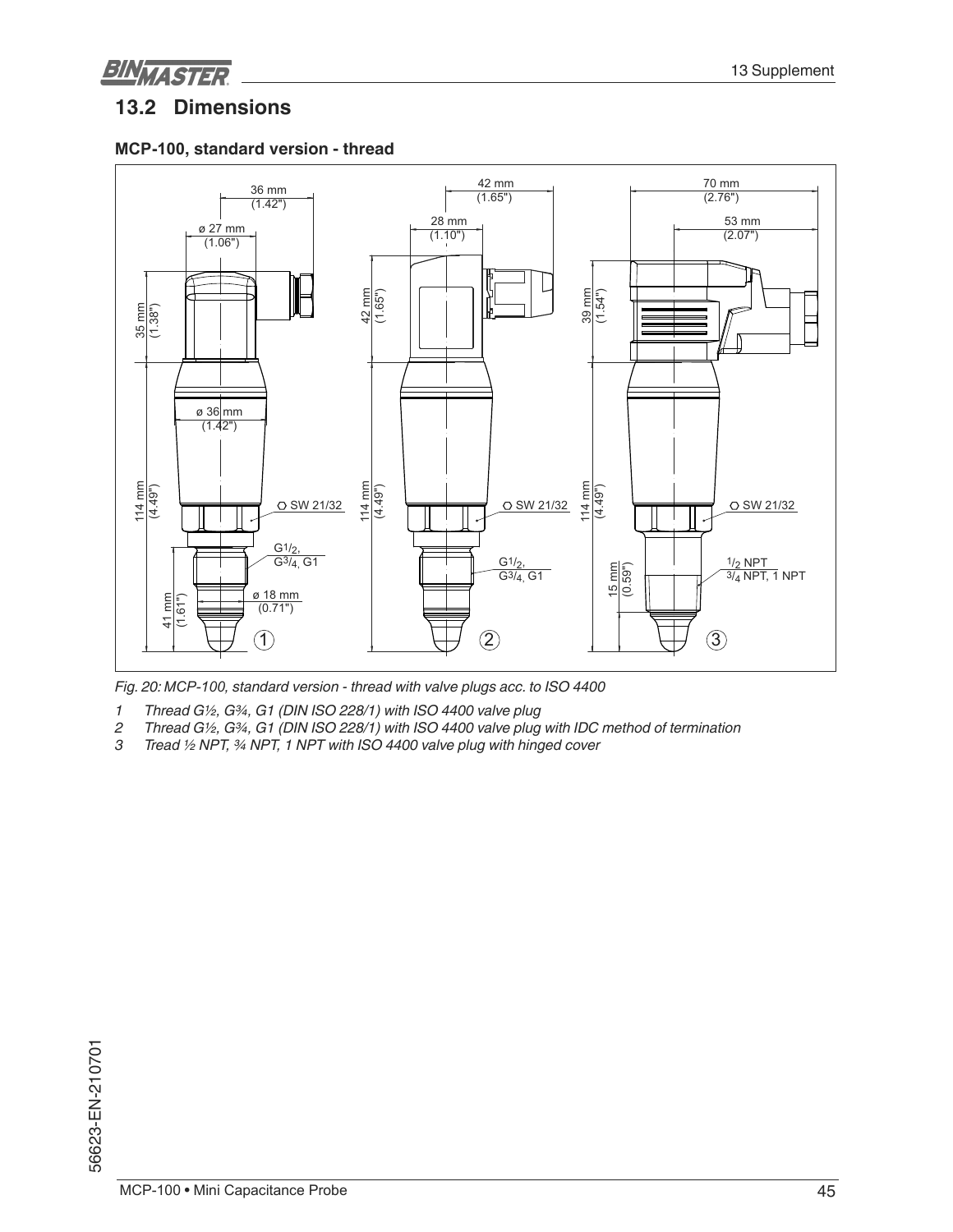### **0&3, hygienic version - Thread**



*Fig. 21: 0&3, hygienic version - thread, with ISO 4400 plug* 

- *1 Thread G½ for hygienic threaded adapter (DIN ISO 228/1) with ISO 4400 plug connection*
- *2 0&3, hygienic version in threaded adapter, Clamp*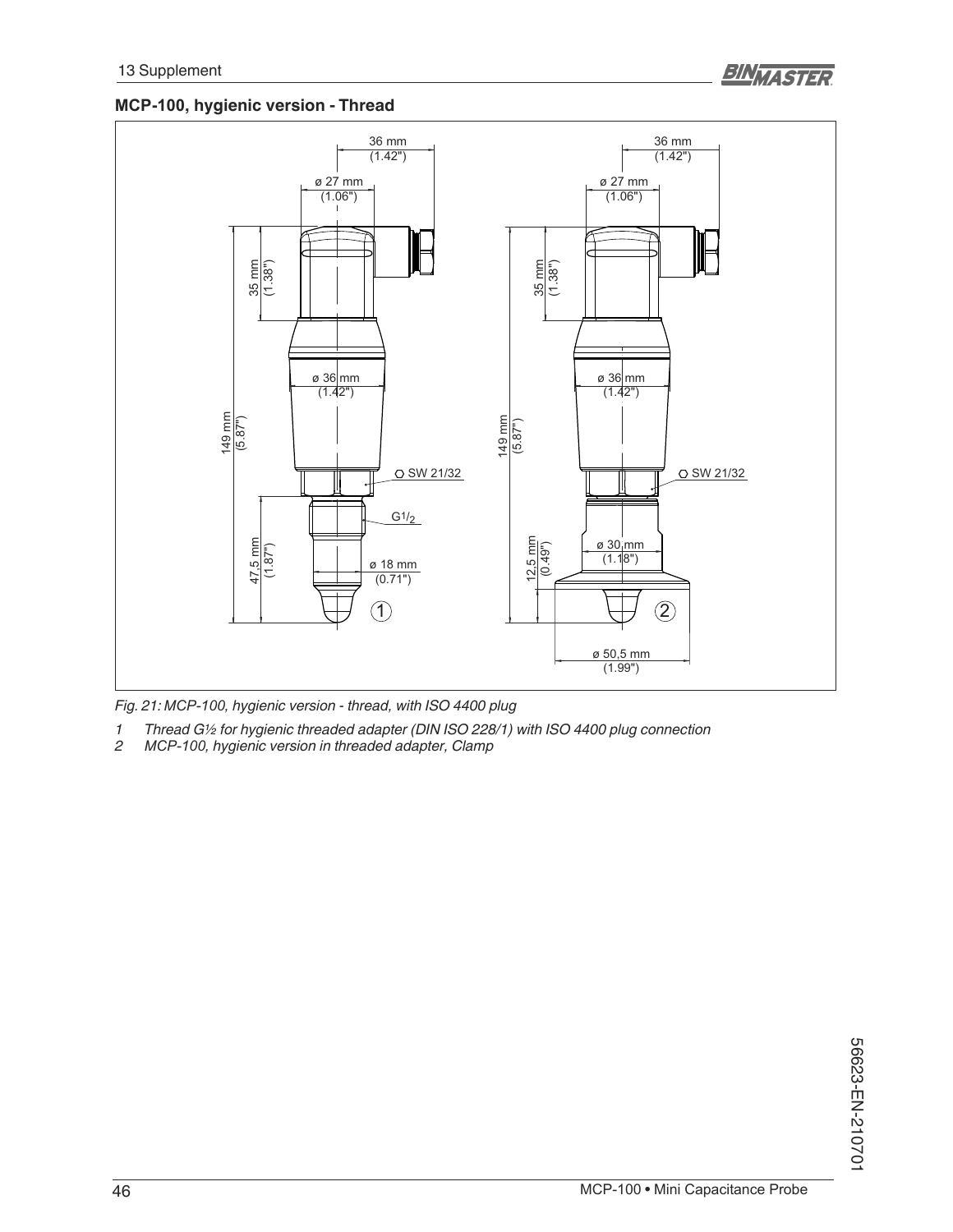**BINMASTER** 

### **13.3 Licensing information for open source software**

Open source software components are also used in this device. A documentation of these components with the respective license type, the associated license texts, copyright notes and disclaimers can be found on our homepage.

### **13.4 Trademark**

All the brands as well as trade and company names used are property of their lawful proprietor/ originator.